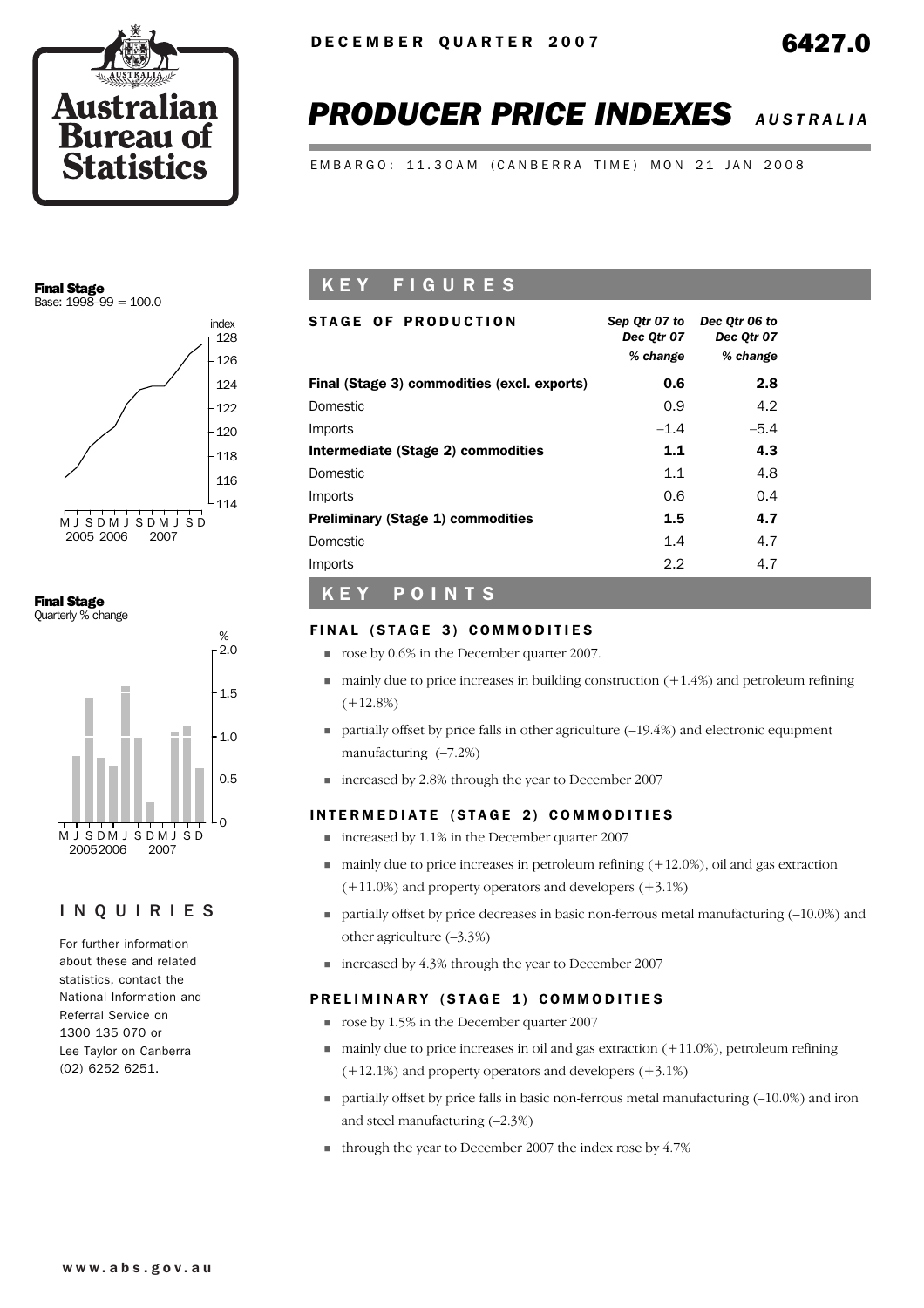# NOTES

| FORTHCOMING ISSUES    | <b>ISSUE</b> (Quarter)                                                                                                                                                                           | RELEASE DATE                                                                                                                                                                                                                                                                                                                                                                                                          |  |  |  |  |  |  |
|-----------------------|--------------------------------------------------------------------------------------------------------------------------------------------------------------------------------------------------|-----------------------------------------------------------------------------------------------------------------------------------------------------------------------------------------------------------------------------------------------------------------------------------------------------------------------------------------------------------------------------------------------------------------------|--|--|--|--|--|--|
|                       | March 2008                                                                                                                                                                                       | 21 April 2008                                                                                                                                                                                                                                                                                                                                                                                                         |  |  |  |  |  |  |
|                       | <b>June 2008</b>                                                                                                                                                                                 | 21 July 2008                                                                                                                                                                                                                                                                                                                                                                                                          |  |  |  |  |  |  |
|                       |                                                                                                                                                                                                  |                                                                                                                                                                                                                                                                                                                                                                                                                       |  |  |  |  |  |  |
| ROUNDING              | rounding.                                                                                                                                                                                        | Any discrepancies between totals and sums of components in this publication are due to                                                                                                                                                                                                                                                                                                                                |  |  |  |  |  |  |
| CHANGES IN THIS ISSUE |                                                                                                                                                                                                  | Price indexes for the output of the general construction industry (tables 15 and 16) have<br>been compiled with an updated weighting pattern in the December quarter 2007. For<br>more information refer to paragraph 59 of the explanatory notes and to Information<br>paper - Changes to the Weights of the Price Indexes for the Output of the General<br>Construction Industry, Australia, 2008 (cat. no. 6406.0) |  |  |  |  |  |  |
| FORTHCOMING CHANGES   |                                                                                                                                                                                                  | December quarter 2007 is the last quarter that the ABS will publish tables for the Price<br>Index of Materials Used in Building Other than House Building (Tables 19 and 20). The<br>ABS ceased to produce this index after June quarter 2004. As a consequence there will be<br>some renumbering of tables in this publication from the March quarter 2008.                                                          |  |  |  |  |  |  |
|                       | Historical versions of the tables continue to be available on the ABS website, including a<br>longer term historical series published in the December quarter 2004 issue of this<br>publication. |                                                                                                                                                                                                                                                                                                                                                                                                                       |  |  |  |  |  |  |
|                       |                                                                                                                                                                                                  | December quarter 2007 is also the last quarter that the ABS will produce the index series:<br>Table 48, Materials used in Building Other Than House Building Special Series, Index<br>Numbers - Perth. Table 48 was only available on the ABS website. Historical versions of<br>the table will continue to be available on the website.                                                                              |  |  |  |  |  |  |
|                       | <lee.taylor@abs.gov.au>.</lee.taylor@abs.gov.au>                                                                                                                                                 | Queries can be directed to Lee Taylor on Canberra (02) 6252 6251, or email                                                                                                                                                                                                                                                                                                                                            |  |  |  |  |  |  |
| DATA REFERENCES       | <http: www.abs.gov.au="">.</http:>                                                                                                                                                               | Data referenced in the Key points and Commentary are available from the tables shown<br>in this publication, or in the corresponding tables of this publication on the ABS website                                                                                                                                                                                                                                    |  |  |  |  |  |  |
| RELATED STATISTICS    | $(02)$ 6252 6251, or email <lee.taylor@abs.gov.au>.</lee.taylor@abs.gov.au>                                                                                                                      | For more information about statistics in this publication contact Lee Taylor on Canberra                                                                                                                                                                                                                                                                                                                              |  |  |  |  |  |  |
| ABBREVIATIONS         | Australian Bureau of Statistics<br>ABS<br>ANZSIC<br>c.i.f.<br>cost, insurance and freight<br>f.o.b. free on board<br>n.e.c. not elsewhere classified<br>SOP stage of production                  | Australian and New Zealand Standard Industrial Classification                                                                                                                                                                                                                                                                                                                                                         |  |  |  |  |  |  |

Susan Linacre Acting Australian Statistician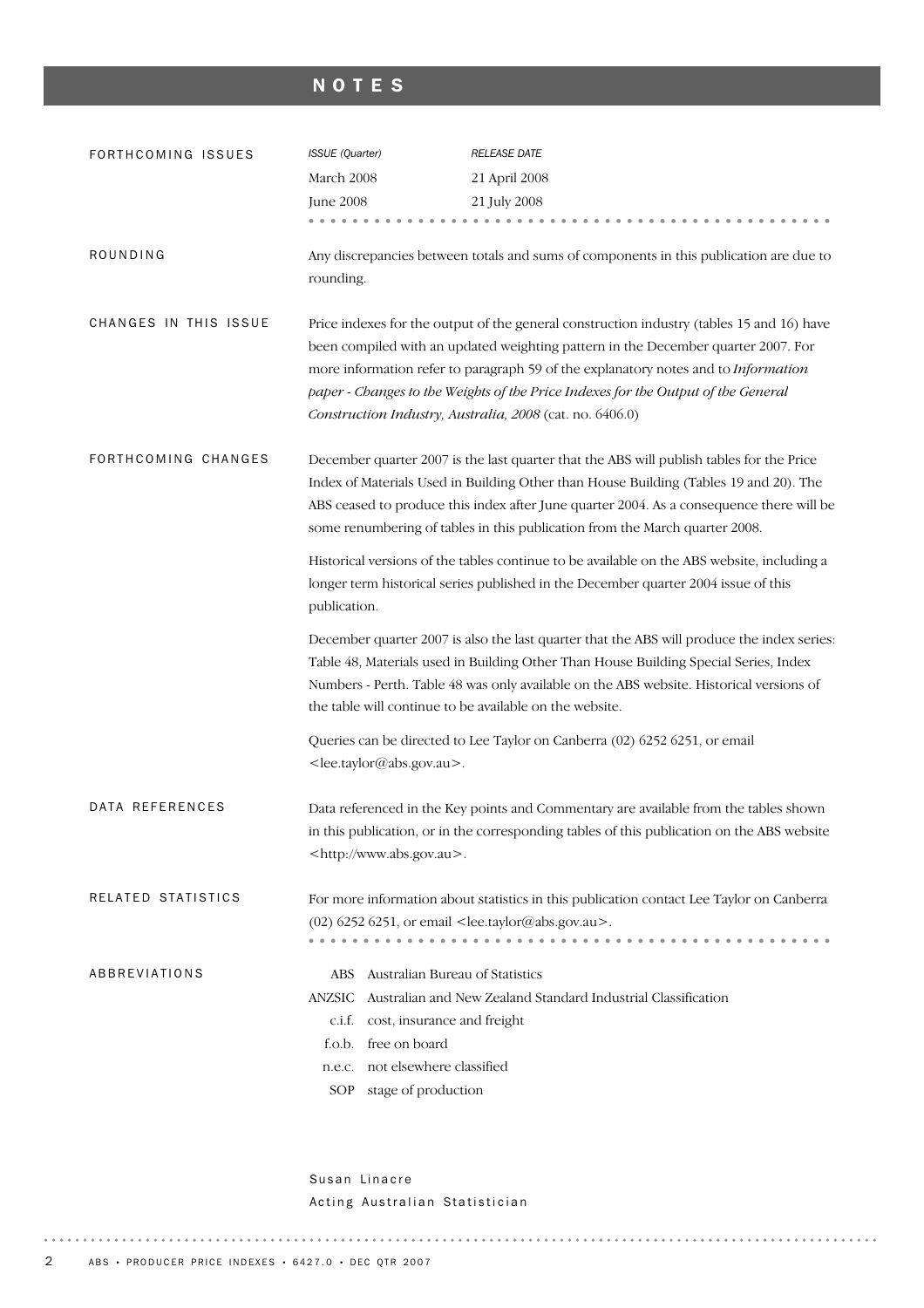#### COMMENTARY

#### STAGE OF PRODUCTION (SOP) OVERVIEW

In December quarter 2007, each of the three stages of production indexes recorded increases. The final (stage 3) index recorded a 0.6% in the December quarter 2007. The intermediate (Stage 2) index also increased by 1.1% with an increase of 1.5% for the preliminary (Stage 1) index. Through the year to December quarter 2007, the final (Stage 3) index increased by 2.8%, the intermediate (Stage 2) increased by 4.3% and the preliminary (Stage 1) index increased by 4.7%.

The increase in the final (Stage 3) index reflects a rise of 0.9% in the price of domestically produced items, partially offset by a fall of 1.4% in the price of imported items. The domestic component increased due to price rises for building construction (+1.4%), petroleum refining  $(+12.3%)$  and dairy product manufacturing  $(+7.8%)$ . These increases were partially offset by price falls for other agriculture  $(-19.4\%)$ . The imports component decreased due to price falls for electronic equipment (–7.9%) and other transport manufacturing  $(-5.2\%)$ , partially offset by price rises in petroleum refining  $(+17.1\%)$ .

The increase of 1.1% in the intermediate (Stage 2) index reflects an increase of 1.1% in the price of domestically produced items and a rise of 0.6% in the price of imported items. The domestic component increased due to price rises for petroleum refining  $(+11.8\%)$  and property operators and developers  $(+3.1\%)$  and oil and gas extraction (+11.8%), partially offset by price falls in basic non-ferrous metal manufacturing (–10.4%). The imports component increased due to price rises for oil and gas extraction (+10.3%) and petroleum refining (+12.7%), partially offset by price decreases for iron and steel manufacturing  $(-8.8\%)$  and electronic equipment manufacturing  $(-6.5\%)$ .

The increase of 1.5% in the preliminary (Stage 1) index reflects a rise of 1.4% in the price of domestically produced items and an increase of 2.2% in the price of imported items. The domestic component increased due to price rises for petroleum refining (+11.8%) and oil and gas extraction  $(+11.8%)$ , partially offset by price decreases in basic non-ferrous metal manufacturing (–10.4%). The imports component increased due to price rises for oil and gas extraction  $(+10.3%)$  and petroleum refining  $(+13.5%)$ , which were partially offset by price falls for iron and steel manufacturing (–8.5%) and electronic equipment manufacturing (–6.5%).



#### COMPARISON OF SOP INDEXES: Base: 1998-99 = 100.0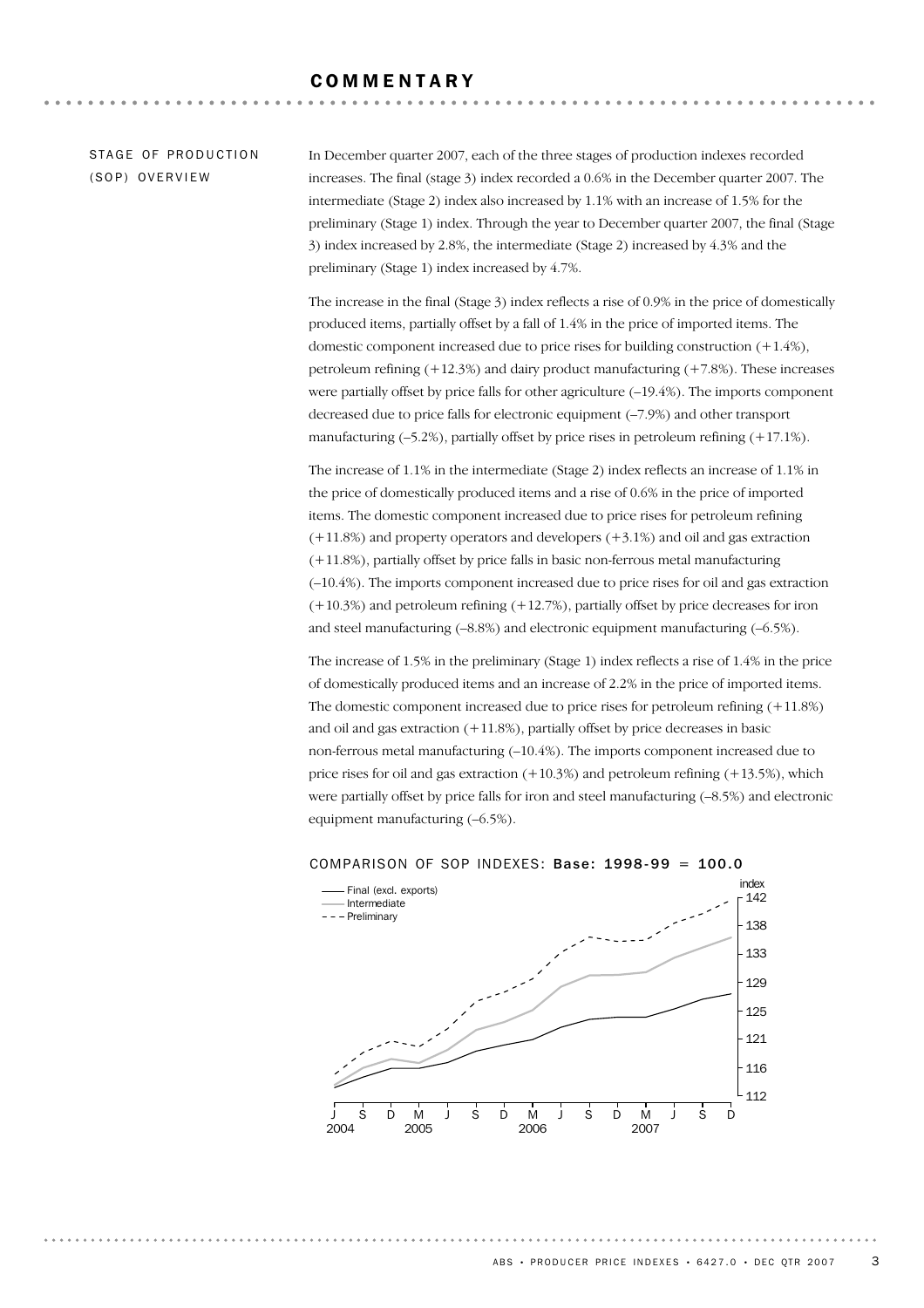## COMMENTARY *continued*

MANUFACTURING INDUSTRIES PRODUCER PRICE INDEXES

During the December quarter 2007, the prices paid by manufacturers for material inputs increased by 3.6%, while the prices they received for their outputs increased by 1.6%. Through the year to December quarter 2007, prices of material inputs increased by 7.9%, while prices for their outputs rose 3.4%.

Price rises for products from oil and gas extraction (+14.2%) and metal ore mining (+4.4%) drove the rise in the cost of materials used in the manufacturing industries. Major contributors to these price increases were crude oil, gold and iron ores. Price decreases for products from iron and steel manufacturing (–5.5%), grain, sheep and beef farming (–0.6%) and textile, fibre and woven fabrics (–3.0%) provided offsets to the price increases. The decrease in prices paid for grain, sheep and beef farming was mainly driven by price falls in cattle and calves, offset by strong price rises in wheat.

The increase in prices received for articles produced by manufacturing industries was mainly due to rises in the price of outputs from petroleum refining  $(+13.2%)$  - driven by diesel and unleaded petrol, dairy product manufacturing (+10.5%) - driven by butter, cheese and milk based foods, and other food manufacturing  $(+2.9\%)$  - driven by prepared animal and bird feed manufacturing. These increases were partly offset by decreases in the prices received for outputs from basic non-ferrous metal manufacturing (–11.5%), in particular recovery of nickel, copper and zinc and aluminium smelting. Non-ferrous basic metal product manufacturing also decreased (–14.5%) due to price falls for aluminium and copper bars and rods.



MATERIALS USED IN MANUFACTURING INDUSTRIES, All groups: Quarterly % change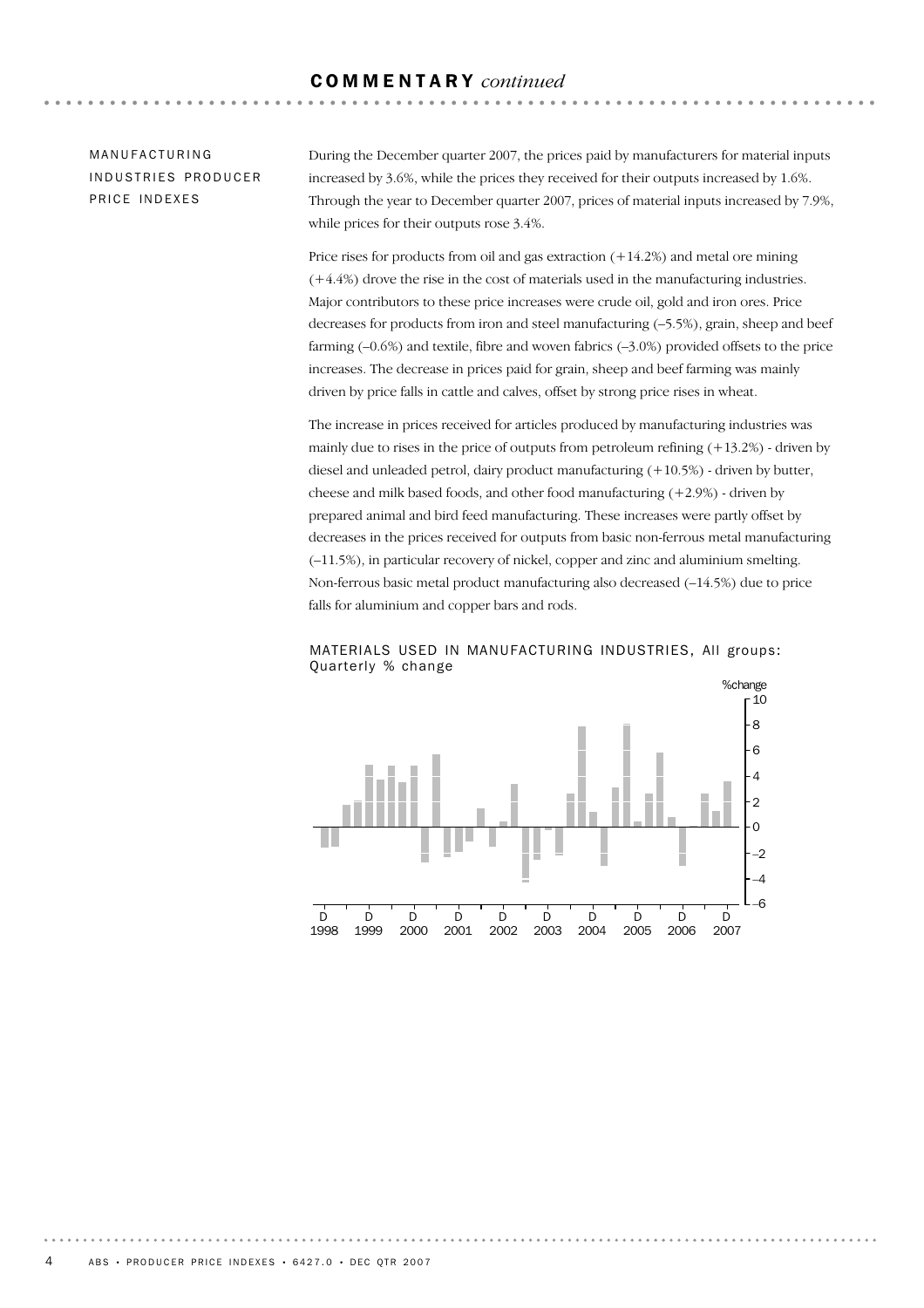MANUFACTURING INDUSTRIES PRODUCER PR I C E IN D E X E S *continued*



ARTICLES PRODUCED BY MANUFACTURING INDUSTRIES, All Groups:

## CONSTRUCTION IN DUSTRIES PRODUCER PRICE INDEXES

The price index for materials used in house building rose by 0.9% in the December quarter 2007. This follows consecutive price increases of 0.6% in the June quarter 2007 and 0.9% in the September quarter 2007. The largest contributors to the increase this quarter were price rises for timber, board and joinery  $(+1.9\%)$ , other metal products  $(+0.8%)$  and concrete, cement and sand  $(+1.4%)$ . These price increases were partially offset by falls in prices paid for electrical equipment (–2.3%) and cement products  $(-0.3\%)$ .

Brisbane (+1.5%) contributed the most to the overall weighted average of six capital cities quarterly movement. Increases were recorded for all the state capitals.

Through the year to December quarter 2007, the materials used in house building price index rose by 2.9%. This rise was mainly attributed to increases of prices paid for timber, board and joinery  $(+4.2%)$  and other metal products  $(+2.5%).$ 



#### MATERIALS USED IN HOUSE BUILDING, All groups: Quarterly % change

The price index for the output of the general construction industry increased by 1.4% in the December quarter 2007, and by 5.2% through the year to December quarter 2007. Increases were registered in the quarter for all component indexes. The largest contributor this quarter was the index for house construction  $(+1.5\%)$ , followed by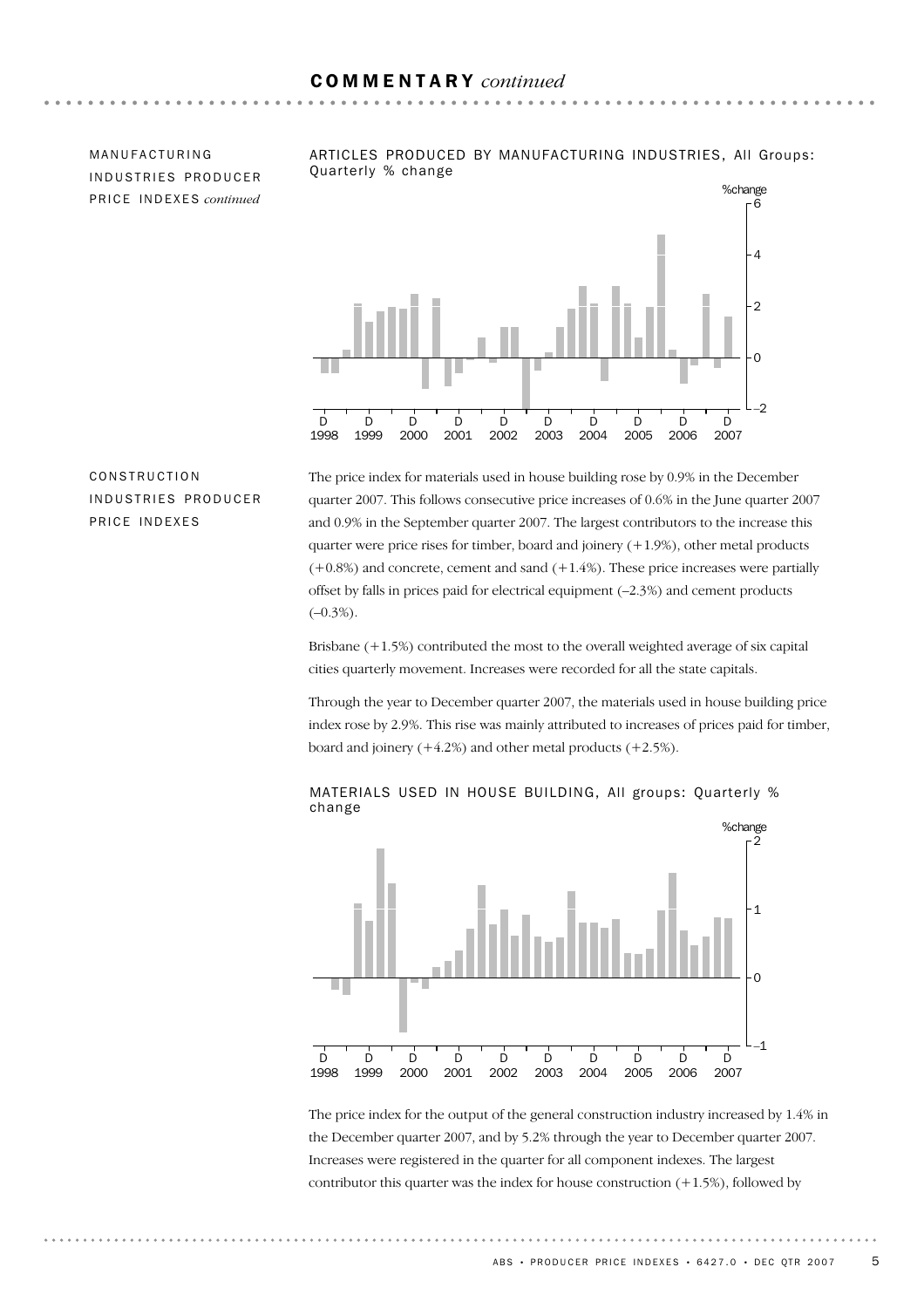## COMMENTARY *continued*

## CONSTRUCTION INDUSTRIES PRODUCER PR I C E IN D E X E S *continued*

non-residential building construction  $(+1.3%)$ , other residential building construction( $+1.1\%$ ) and road and bridge construction ( $+1.7\%$ ).

Victoria  $(+1.7%)$  and Queensland  $(+1.9%)$  made the largest contributions to the quarterly movement of the price index of the general construction industry. The results for these states were driven by increases in house construction prices. Non-residential building construction was also a significant contributor in Victoria. New South Wales (+0.9%) and Western Australia (+1.5%) were the next strongest contributors due to increases in non-residential building construction.

#### OUTPUT OF THE GENERAL CONSTRUCTION INDUSTRY, All groups: Quarterly % change



SERVICE INDUSTRIES PRODUCER PRICE INDEXES

The property and business services industries price index increased by 1.4% in the December quarter 2007, and by 6.1% through the year to December quarter 2007.

The property services index increased by 3.0% in the December quarter 2007, and by 10.6% through the year to December 2007. The main contributors to the increase were prices received for the services of commercial property operators and developers  $(+3.1%)$  and real estate agents  $(+4.0%)$ . The business services index increased by 0.5% in the December quarter 2007 and by 3.2% through the year to December 2007. The main contributors to the increase were from the outputs of advertising services  $(+3.3\%)$ , computer consultancy services  $(+0.9%)$  and contract staff services  $(+1.5%)$ . These increases were partially offset by a decrease in business management services (–1.2%).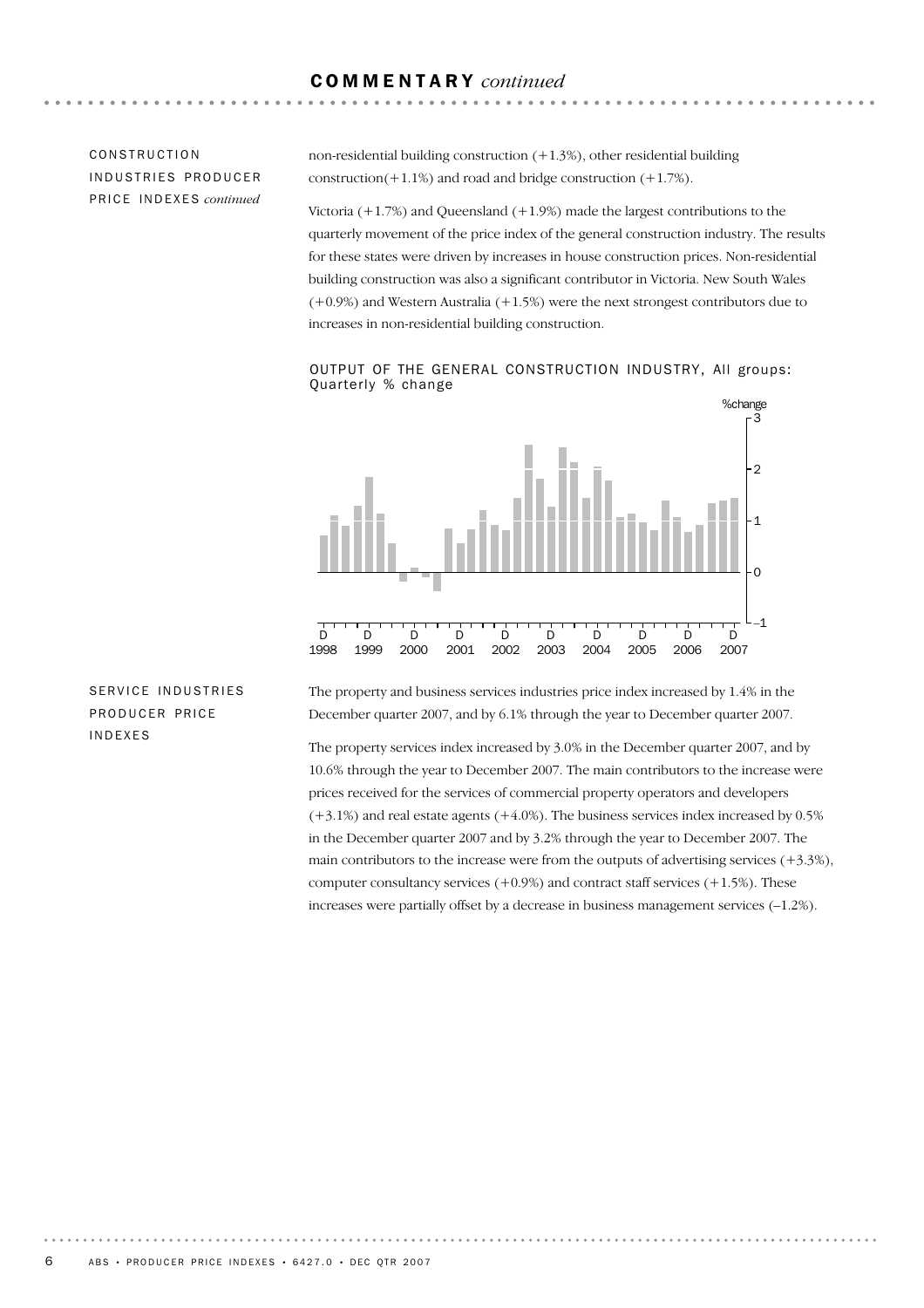$\sim$   $\sim$   $\sim$   $\sim$ 

SERVICE INDUSTRIES PRODUCER PRICE INDEXES *continued*



The transport (freight) and storage industries index increased by 0.6% in the December quarter 2007, and by 1.4% through the year to December quarter 2007. The most significant contributors to the increase were in prices received for road freight transport  $(+0.8\%)$ , rail transport  $(+2.1\%)$ , grain storage  $(+6.4\%)$ , and coastal water transport (+4.3%). These increases were largely offset by decreases in scheduled international air transport  $(-3.7\%)$ .



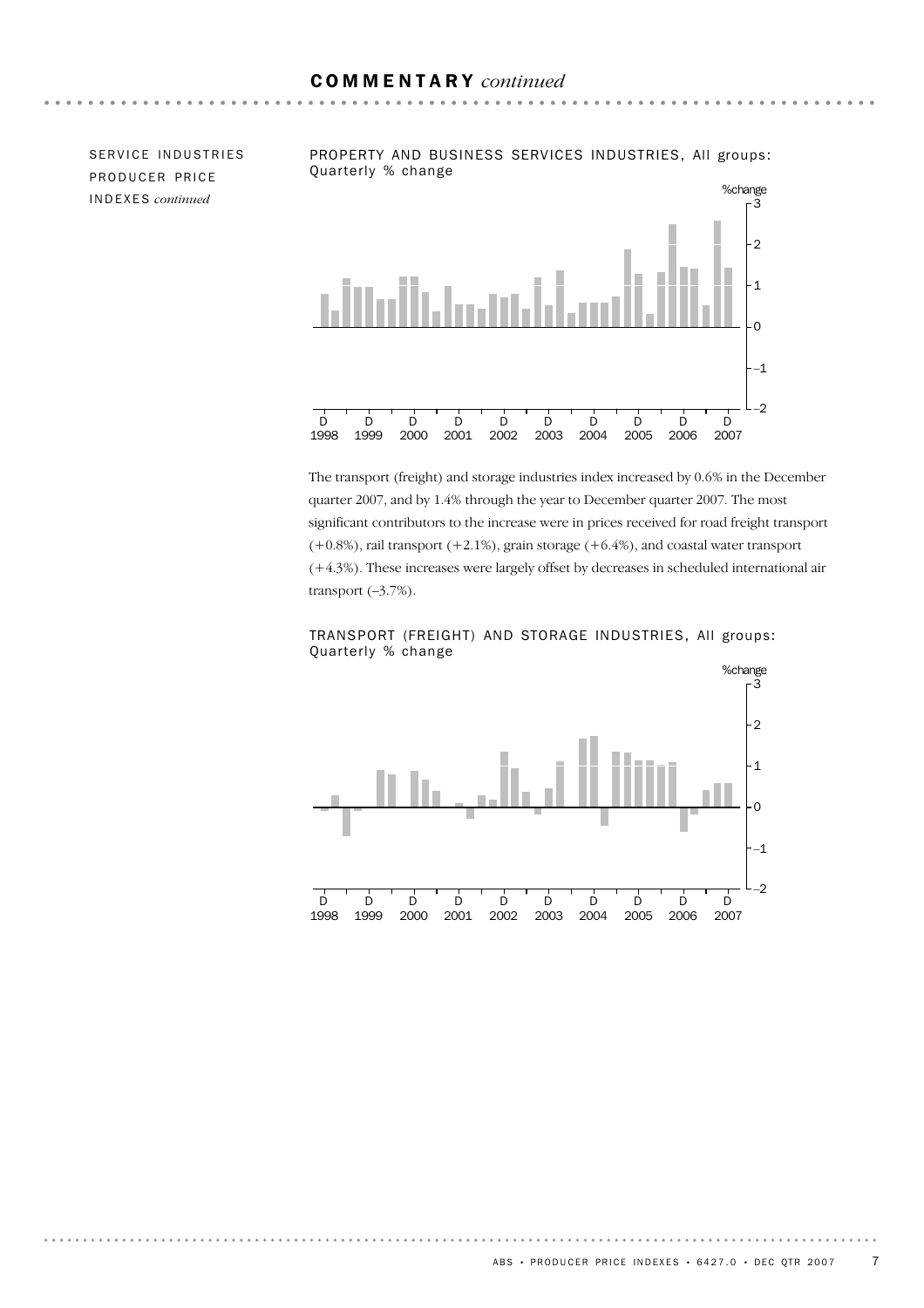## LIST OF TABLES

#### *page*

#### STAGE OF PRODUCTION PRODUCER PRICE INDEXES

| 1  |                                                                                               |
|----|-----------------------------------------------------------------------------------------------|
| 2  | Percentage change by stage and source $\ldots \ldots \ldots \ldots \ldots \ldots \ldots$ . 13 |
| 3  | Index numbers, final commodities by source and destination $\dots \dots \dots \dots$          |
| 4  | Percentage change, final commodities by source and destination $\dots \dots \dots$ 15         |
| 5. | Contribution to change in final commodities index by industry and                             |
|    |                                                                                               |
| 6  | Contribution to change in domestic final commodities index by                                 |
|    |                                                                                               |
| 7  | Contribution to change in imported final commodities index by                                 |
|    |                                                                                               |
| 8  | Contribution to change in intermediate commodities index by industry                          |
|    |                                                                                               |
| 9  | Contribution to change in preliminary commodities index by industry                           |
|    |                                                                                               |

#### MANUFACTURING INDUSTRIES PRODUCER PRICE INDEXES

| 10 | Articles produced by manufacturing industries, division index numbers                               |
|----|-----------------------------------------------------------------------------------------------------|
|    |                                                                                                     |
| 11 | Articles produced by manufacturing industries, subdivision and group                                |
|    | index numbers $\ldots \ldots \ldots \ldots \ldots \ldots \ldots \ldots \ldots \ldots \ldots$ 22, 23 |
| 12 | Materials used in manufacturing industries, division index numbers by                               |
|    | source $\ldots \ldots \ldots \ldots \ldots \ldots \ldots \ldots \ldots \ldots \ldots \ldots \ldots$ |
| 13 | Materials used in manufacturing industries, division percentage change                              |
|    |                                                                                                     |
| 14 | Materials used in manufacturing industries, subdivision and group                                   |
|    |                                                                                                     |

#### CONSTRUCTION INDUSTRIES PRODUCER PRICE INDEXES

| 15 | Output of general construction industry, subdivision index numbers                 |
|----|------------------------------------------------------------------------------------|
|    |                                                                                    |
| 16 | Output of general construction industry, group and class index                     |
|    |                                                                                    |
| 17 | Materials used in house building, index numbers by state capital city $\dots$ . 30 |
| 18 | Materials used in house building, percentage change by state capital               |
|    |                                                                                    |
| 19 | Materials used in building other than house building, index numbers                |
|    | by state capital city (Series discontinued from June quarter $2004$ )  32          |
| 20 | Materials used in building other than house building, percentage                   |
|    | changes by state capital city (Series discontinued from June quarter               |
|    | 2004)                                                                              |

#### MINING INDUSTRIES PRODUCER PRICE INDEXES

|  |  | 21 Materials used in coal mining, index numbers and percentage change 34 |  |
|--|--|--------------------------------------------------------------------------|--|
|  |  |                                                                          |  |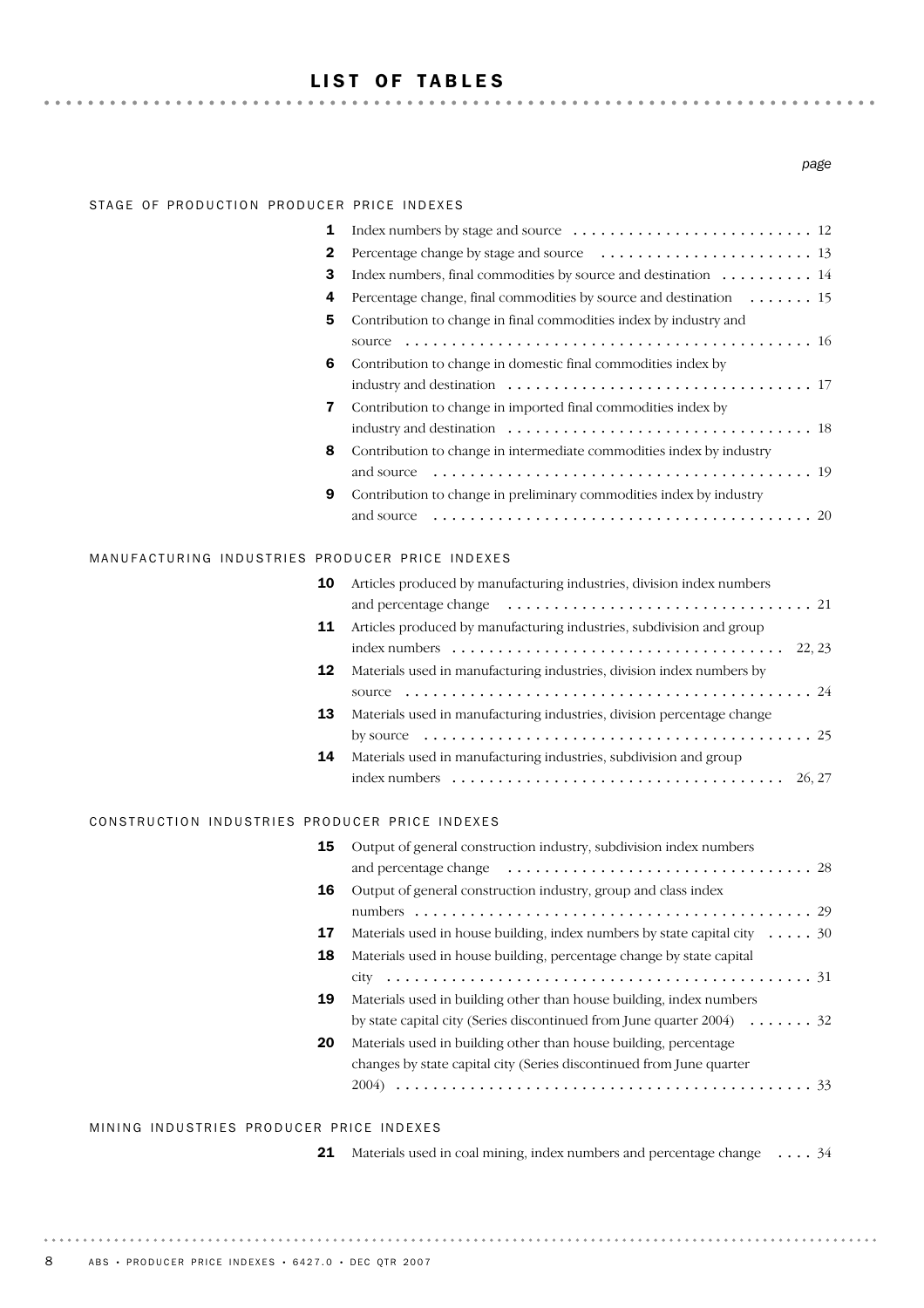## LIST OF TABLES *continued*

. . . . . . . . . . . . . . . . . .

#### SERVICE INDUSTRIES PRODUCER PRICE INDEXES

| 22 | Output of transport (freight) and storage industries, division index                                 |
|----|------------------------------------------------------------------------------------------------------|
|    |                                                                                                      |
| 23 | Output of transport (freight) and storage industries, subdivision index                              |
|    |                                                                                                      |
| 24 | Output of property and business services industries, division index                                  |
|    |                                                                                                      |
| 25 | Output of property and business services industries, subdivision and                                 |
|    | group index numbers $\dots \dots \dots \dots \dots \dots \dots \dots \dots \dots \dots \dots$ 38, 39 |

#### ADDITIONAL TABLES AVAILABLE ON ABS WEB SITE

. . . . . . . . . . . .

#### STAGE OF PRODUCTION PRODUCER PRICE INDEXES

- 26 Stage of production, index numbers, final commodities by source and destination, including exports
- 27 Stage of production, percentage change, final commodities by source and destination, including exports

#### PRICE INDEXES OF ARTICLES PRODUCED BY MANUFACTURING INDUSTRIES

28 Price indexes of articles produced by manufacturing industries, contribution of subdivisions and groups

#### PRICE INDEXES OF MATERIALS USED IN MANUFACTURING INDUSTRIES

- 29 Price index of materials used in manufacturing industries, contribution of materials by ANZSIC industry of origin
- **30** Price index of materials used in manufacturing industries, indexes of metallic materials used in the fabricated metal products industry

#### PRICE INDEX OF MATERIALS USED IN HOUSE BUILDING

- **31** Price index of materials used in house building, six state capital cities, contribution to all groups index
- 32 Price index of materials used in house building, six state capital cities, by materials group

## PRICE INDEX OF MATERIALS USED IN BUILDING OTHER THAN HOUSE BUILDING (THE FOLLOWING SERIES WERE DISCONTINUED FROM JUNE **OUARTER 2004)**

- 33 Price index of materials used in building other than house building, six state capital cities, all groups index, contribution of major building materials
- 34 Price index of materials used in building other than house building, six state capital cities, selected ANZSIC groups, index numbers
- 35 Price index of materials used in building other than house building, six state capital cities, selected building materials, index numbers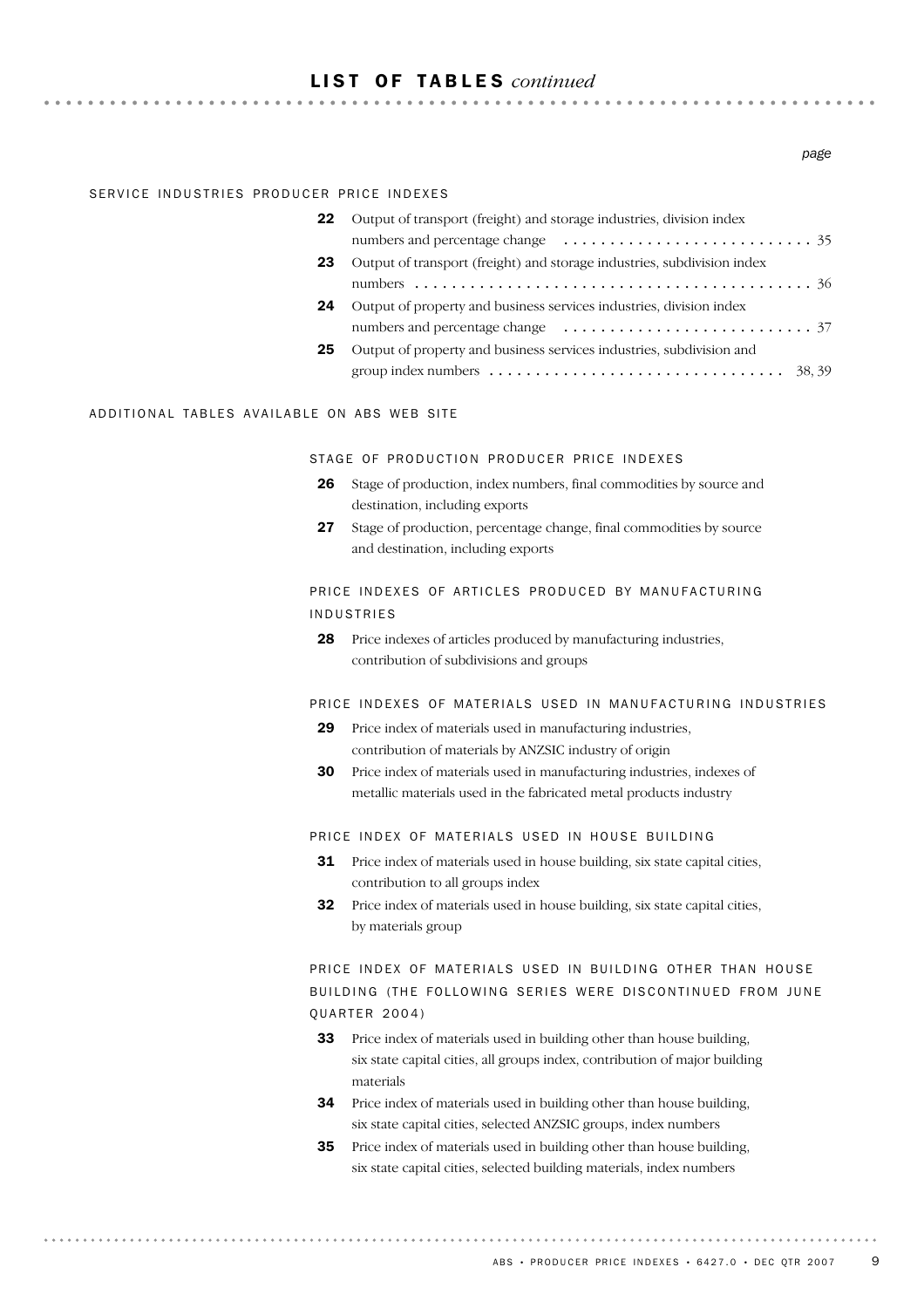#### LIST OF TABLES *continued*

. . . . . . . . . . . . . . . .

#### AD D I T I O N A L TA B L E S AV A I L A B L E ON AB S WE B SI T E *continued*

PRICE INDEX OF MATERIALS USED IN BUILDING OTHER THAN HOUSE BUILDING (THE FOLLOWING SERIES WERE DISCONTINUED FROM JUNE QU A R T E R 20 0 4 ) *continued*

- Price index of materials used in building other than house building, six state capital cities, selected major building materials, index numbers, Sydney and Melbourne 36
- Price index of materials used in building other than house building, six state capital cities, selected major building materials, index numbers, Brisbane and Adelaide 37
- 38 Price index of materials used in building other than house building, six state capital cities, selected major building materials, index numbers, Perth and Hobart
- **39** Price index of materials used in building other than house building, six state capital cities, special series, index numbers, weighted average of six state capital cities
- 40 Price index of materials used in building other than house building, six state capital cities, special series, index numbers, Sydney and Melbourne
- 41 Price index of materials used in building other than house building, six state capital cities, special series, index numbers, Brisbane and Adelaide
- **42** Price index of materials used in building other than house building, six state capital cities, special series, index numbers, Perth and Hobart

#### PRODUCER PRICE INDEXES FOR SELECTED SERVICE INDUSTRIES

- 43 Producer price indexes for selected service industries, transport (freight) and storage division index, subdivision and group contributions
- 44 Producer price indexes for selected service industries, property and business services division, subdivision and group contributions
- 45 Producer price indexes for selected service industries, transport (freight) and storage subdivision group and class index numbers
- 46 Producer price indexes for selected service industries, property and business services subdivision group and class index numbers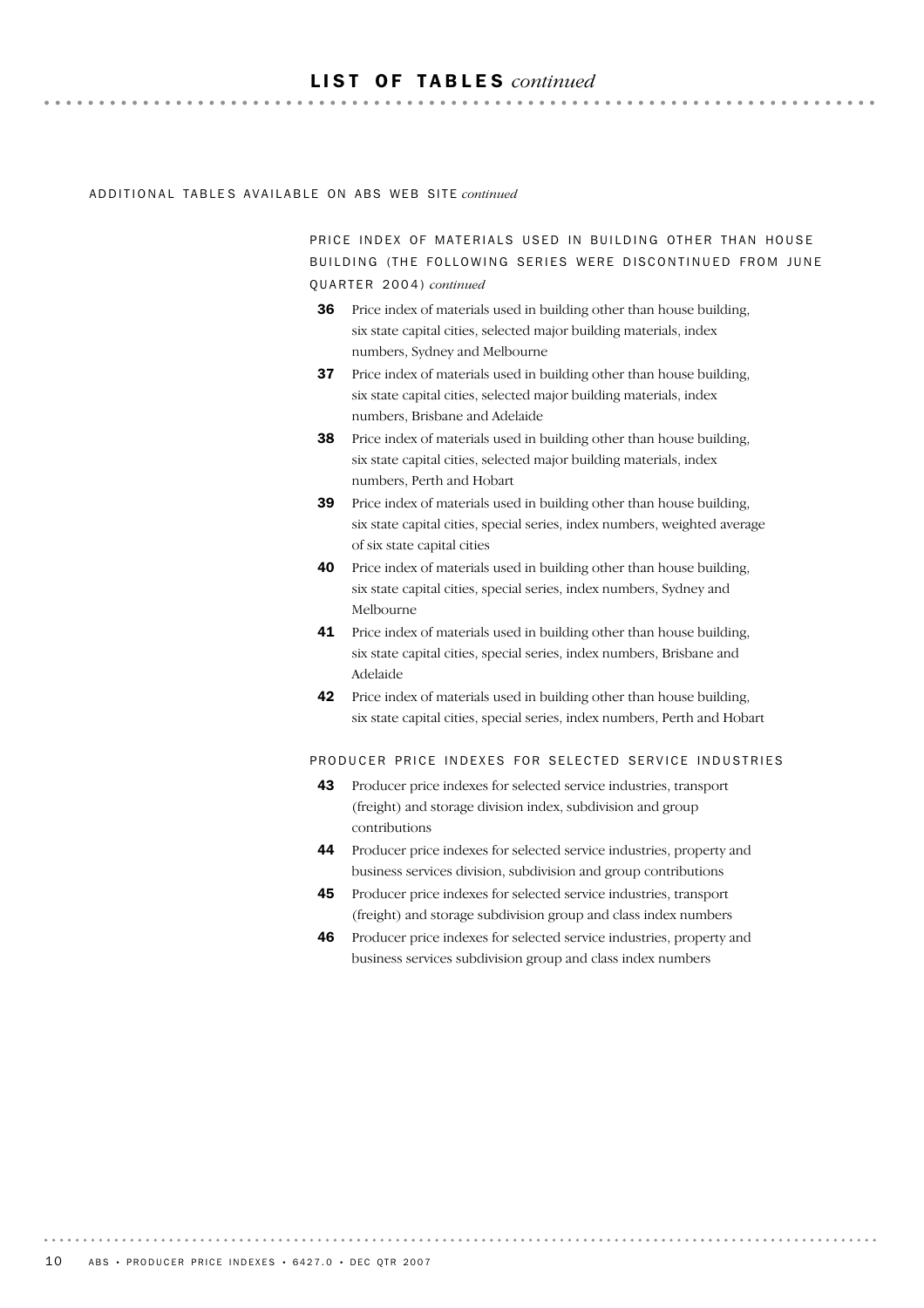## LIST OF TABLES *continued*

#### ADDITIONAL TABLES AVAILABLE ON ABS WEB SITE *continued*

 $\cdots$ 

PRICE INDEXES OF COPPER MATERIALS

47 Copper materials used in the manufacture of electrical equipment, index numbers and percentage change

PRICE INDEX OF MATERIALS USED IN BUILDING OTHER THAN HOUSE BUILDING, SPECIAL SERIES, PERTH

48 Materials used in building other than house building, special series, index numbers, Perth

PRICE INDEXES FOR ASPHALT SUPPLIED AND PLACED

49 Asphalt supplied and placed, index numbers, Weighted average of six State capital cities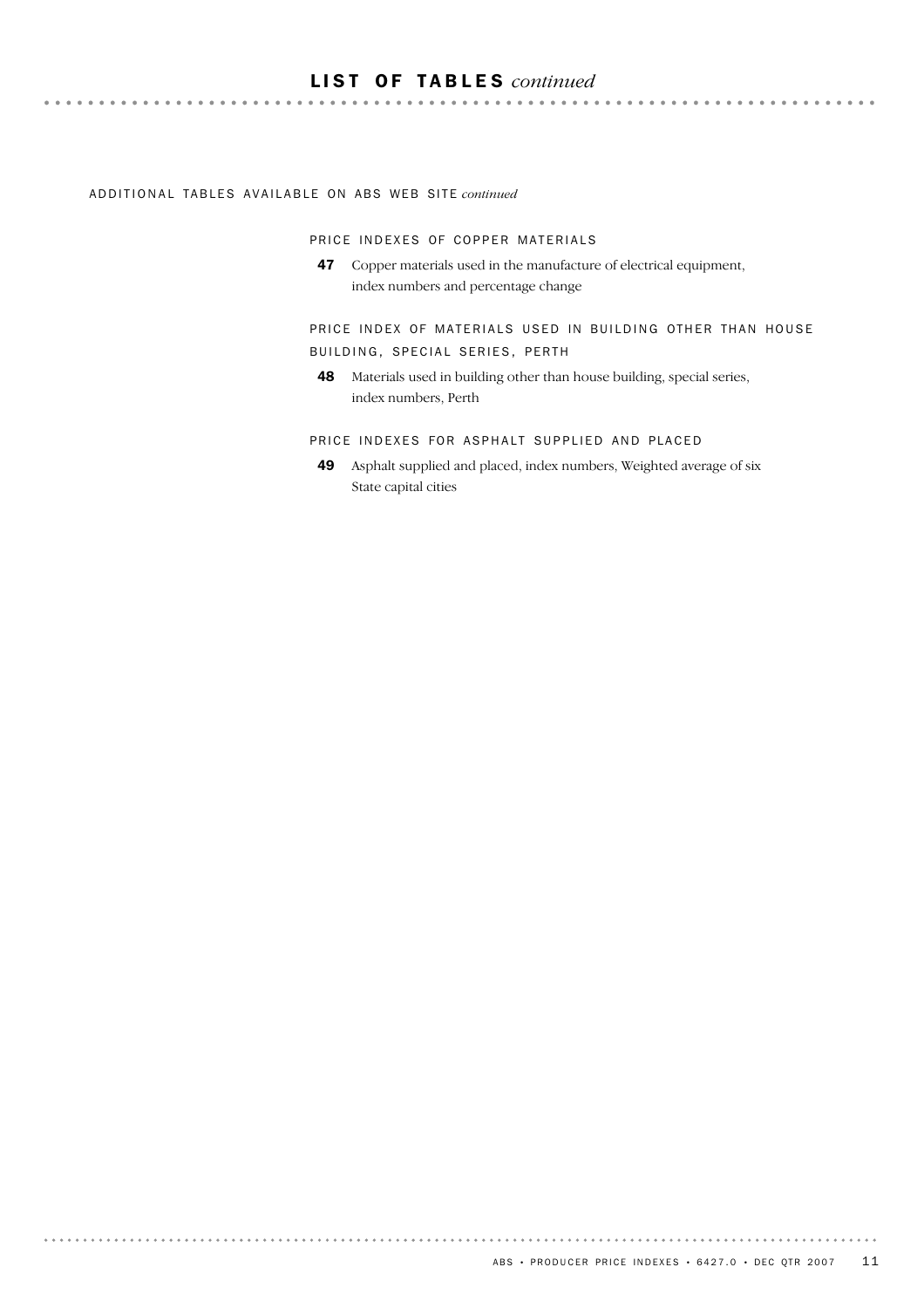#### STAGE OF PRODUCTION(a): Index numbers

|           | PRELIMINARY |                       |       |          | <b>INTERMEDIATE</b> |       |          | FINAL(b)       |       |  |  |
|-----------|-------------|-----------------------|-------|----------|---------------------|-------|----------|----------------|-------|--|--|
| Period    | Domestic    | <i><b>Imports</b></i> | Total | Domestic | <i>Imports</i>      | Total | Domestic | <i>Imports</i> | Total |  |  |
|           |             |                       |       |          |                     |       |          |                |       |  |  |
| 2003-04   | 115.3       | 105.6                 | 113.8 | 114.9    | 99.9                | 112.7 | 118.5    | 86.7           | 112.0 |  |  |
| 2004-05   | 121.1       | 115.4                 | 120.2 | 119.8    | 104.4               | 117.5 | 124.1    | 84.6           | 116.1 |  |  |
| 2005-06   | 129.5       | 129.5                 | 129.4 | 126.7    | 112.6               | 124.7 | 129.5    | 84.5           | 120.4 |  |  |
| 2006-07   | 137.0       | 132.4                 | 136.2 | 133.9    | 114.5               | 131.0 | 134.8    | 82.5           | 124.2 |  |  |
| 2003      |             |                       |       |          |                     |       |          |                |       |  |  |
| March     | 115.8       | 119.3                 | 116.2 | 115.0    | 113.0               | 114.7 | 114.6    | 97.1           | 111.1 |  |  |
| June      | 114.7       | 112.1                 | 114.2 | 114.3    | 106.9               | 113.2 | 115.2    | 92.9           | 110.7 |  |  |
| September | 114.7       | 108.1                 | 113.7 | 114.4    | 103.1               | 112.7 | 116.7    | 89.9           | 111.3 |  |  |
| December  | 114.6       | 105.0                 | 113.2 | 114.4    | 100.1               | 112.3 | 117.6    | 87.1           | 111.4 |  |  |
| 2004      |             |                       |       |          |                     |       |          |                |       |  |  |
| March     | 115.2       | 100.4                 | 113.1 | 115.0    | 95.3                | 112.1 | 119.3    | 83.9           | 112.1 |  |  |
| June      | 116.6       | 108.7                 | 115.3 | 115.9    | 101.1               | 113.7 | 120.3    | 85.8           | 113.3 |  |  |
| September | 119.4       | 114.7                 | 118.6 | 118.2    | 105.4               | 116.3 | 122.0    | 86.8           | 114.9 |  |  |
| December  | 121.3       | 115.1                 | 120.3 | 119.9    | 104.3               | 117.6 | 124.1    | 85.2           | 116.2 |  |  |
| 2005      |             |                       |       |          |                     |       |          |                |       |  |  |
| March     | 120.8       | 112.1                 | 119.5 | 119.6    | 102.0               | 117.0 | 124.6    | 83.3           | 116.2 |  |  |
| June      | 122.7       | 119.6                 | 122.2 | 121.3    | 106.0               | 119.0 | 125.8    | 83.2           | 117.1 |  |  |
| September | 126.6       | 125.2                 | 126.3 | 124.1    | 109.4               | 122.0 | 127.6    | 84.2           | 118.8 |  |  |
| December  | 128.0       | 127.0                 | 127.7 | 125.3    | 110.6               | 123.2 | 128.8    | 84.3           | 119.7 |  |  |
| 2006      |             |                       |       |          |                     |       |          |                |       |  |  |
| March     | 129.9       | 129.8                 | 129.7 | 127.1    | 113.1               | 125.0 | 129.7    | 84.5           | 120.5 |  |  |
| June      | 133.4       | 136.1                 | 133.7 | 130.4    | 117.4               | 128.5 | 132.0    | 85.1           | 122.4 |  |  |
| September | 135.7       | 139.0                 | 136.0 | 132.2    | 118.7               | 130.2 | 133.7    | 84.2           | 123.6 |  |  |
| December  | 136.2       | 130.5                 | 135.3 | 133.2    | 113.7               | 130.3 | 134.4    | 83.0           | 123.9 |  |  |
| 2007      |             |                       |       |          |                     |       |          |                |       |  |  |
| March     | 136.9       | 127.5                 | 135.5 | 134.1    | 111.6               | 130.7 | 134.6    | 82.1           | 123.9 |  |  |
| June      | 139.1       | 132.7                 | 138.1 | 136.2    | 113.8               | 132.9 | 136.6    | 80.8           | 125.2 |  |  |
| September | 140.6       | 133.6                 | 139.5 | 138.1    | 113.5               | 134.4 | 138.7    | 79.6           | 126.6 |  |  |
| December  | 142.6       | 136.6                 | 141.6 | 139.6    | 114.2               | 135.9 | 140.0    | 78.5           | 127.4 |  |  |
|           |             |                       |       |          |                     |       |          |                |       |  |  |

(a) Reference base of each index: 1998–99 = 100.0. (b) Excluding exports.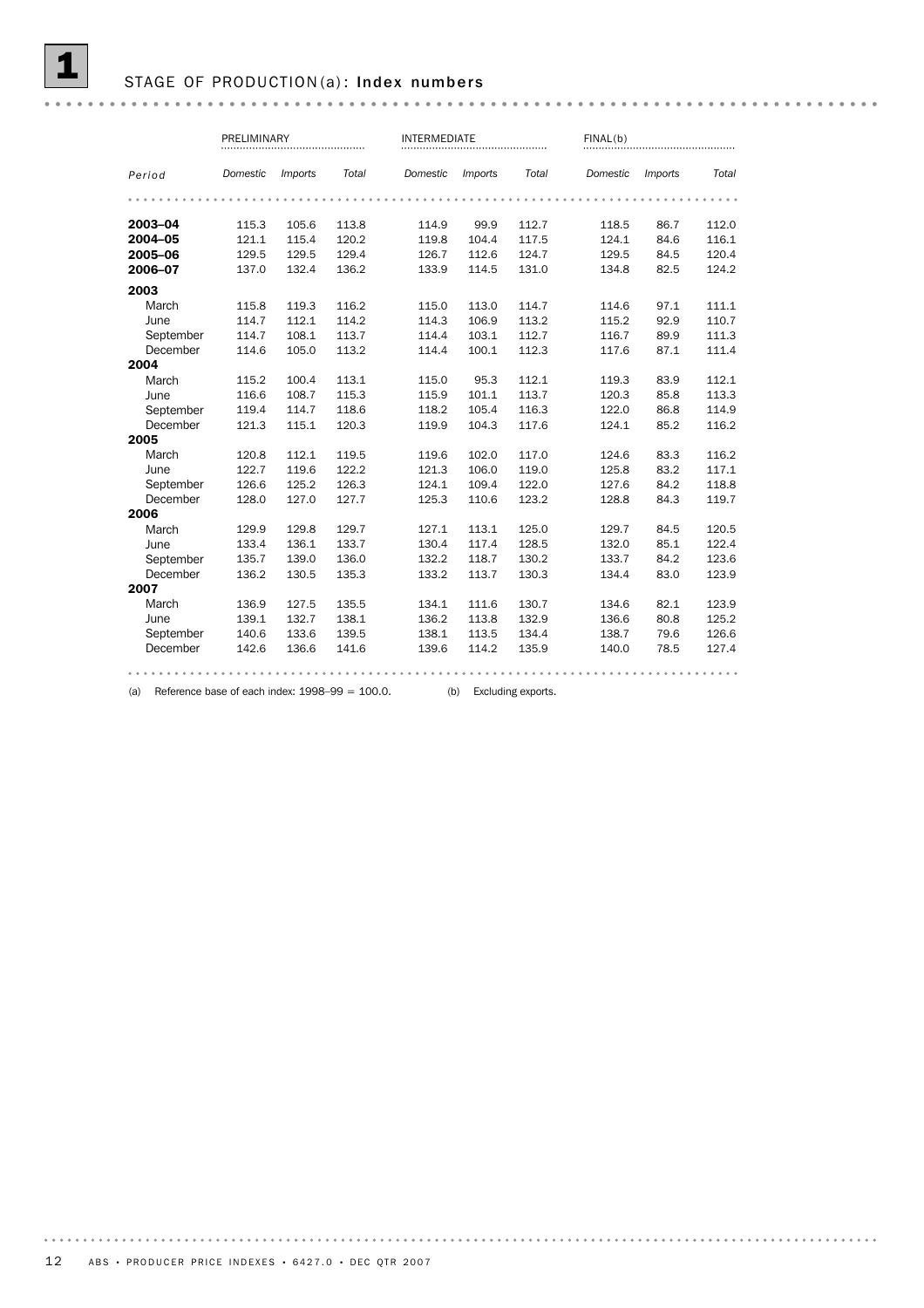|                       | PRELIMINARY |                |         | INTERMEDIATE                                                  |                |        | FINAL(a)   |                |               |  |  |
|-----------------------|-------------|----------------|---------|---------------------------------------------------------------|----------------|--------|------------|----------------|---------------|--|--|
| Period                | Domestic    | <i>Imports</i> | Total   | Domestic                                                      | <i>Imports</i> | Total  | Domestic   | <i>Imports</i> | Total         |  |  |
|                       |             |                |         | PERCENTAGE CHANGE FROM PREVIOUS YEAR                          |                |        |            |                |               |  |  |
| 2003-04               | 0.9         | $-10.1$        | $-0.7$  | 1.1                                                           | $-10.9$        | $-0.5$ | 4.2        | $-11.1$        | 1.4           |  |  |
| 2004-05               | 5.0         | 9.3            | 5.6     | 4.3                                                           | 4.5            | 4.3    | 4.7        | $-2.4$         | 3.7           |  |  |
| 2005-06               | 6.9         | 12.2           | 7.7     | 5.8                                                           | 7.9            | 6.1    | 4.4        | $-0.1$         | 3.7           |  |  |
| 2006-07               | 5.8         | 2.2            | 5.3     | 5.7                                                           | 1.7            | 5.1    | 4.1        | $-2.4$         | 3.2           |  |  |
|                       |             |                |         |                                                               |                |        |            |                |               |  |  |
|                       |             |                |         | PERCENTAGE CHANGE FROM PREVIOUS QUARTER                       |                |        |            |                |               |  |  |
| 2003                  |             |                |         |                                                               |                |        |            |                |               |  |  |
| June                  | $-0.9$      | $-6.0$         | $-1.7$  | $-0.6$                                                        | $-5.4$         | $-1.3$ | 0.5        | $-4.3$         | $-0.4$        |  |  |
| September             | 0.0         | $-3.6$         | $-0.4$  | 0.1                                                           | $-3.6$         | $-0.4$ | 1.3        | $-3.2$         | 0.5           |  |  |
| December              | $-0.1$      | $-2.9$         | $-0.4$  | 0.0                                                           | $-2.9$         | $-0.4$ | 0.8        | $-3.1$         | 0.1           |  |  |
| 2004<br>March         | 0.5         | $-4.4$         | $-0.1$  | 0.5                                                           | $-4.8$         | $-0.2$ | 1.4        | $-3.7$         | 0.6           |  |  |
| June                  | 1.2         | 8.3            | 1.9     | 0.8                                                           | 6.1            | 1.4    | 0.8        | 2.3            | 1.1           |  |  |
|                       | 2.4         | 5.5            | 2.9     | 2.0                                                           | 4.3            | 2.3    |            | 1.2            | 1.4           |  |  |
| September<br>December | 1.6         | 0.3            | 1.4     | 1.4                                                           | $-1.0$         | 1.1    | 1.4<br>1.7 | $-1.8$         | 1.1           |  |  |
| 2005                  |             |                |         |                                                               |                |        |            |                |               |  |  |
| March                 | $-0.4$      | $-2.6$         | $-0.7$  | $-0.3$                                                        | $-2.2$         | $-0.5$ | 0.4        | $-2.2$         | 0.0           |  |  |
| June                  | 1.6         | 6.7            | 2.3     | 1.4                                                           | 3.9            | 1.7    | 1.0        | $-0.1$         | 0.8           |  |  |
| September             | 3.2         | 4.7            | 3.4     | 2.3                                                           | 3.2            | 2.5    | 1.4        | 1.2            | 1.5           |  |  |
| December              | 1.1         | 1.4            | 1.1     | 1.0                                                           | 1.1            | 1.0    | 0.9        | 0.1            | 0.8           |  |  |
| 2006                  |             |                |         |                                                               |                |        |            |                |               |  |  |
| March                 | 1.5         | 2.2            | 1.6     | 1.4                                                           | 2.3            | 1.5    | 0.7        | 0.2            | 0.7           |  |  |
| June                  | 2.7         | 4.9            | 3.1     | 2.6                                                           | 3.8            | 2.8    | 1.8        | 0.7            | 1.6           |  |  |
| September             | 1.7         | 2.1            | 1.7     | 1.4                                                           | 1.1            | 1.3    | 1.3        | $-1.1$         | 1.0           |  |  |
| December              | 0.4         | $-6.1$         | $-0.5$  | 0.8                                                           | $-4.2$         | 0.1    | 0.5        | $-1.4$         | 0.2           |  |  |
| 2007                  |             |                |         |                                                               |                |        |            |                |               |  |  |
| March                 | 0.5         | $-2.3$         | 0.1     | 0.7                                                           | $-1.8$         | 0.3    | 0.1        | $-1.1$         | 0.0           |  |  |
| June                  | 1.6         | 4.1            | 1.9     | 1.6                                                           | 2.0            | 1.7    | $1.5\,$    | $-1.6$         | 1.0           |  |  |
| September             | 1.1         | 0.7            | 1.0     | 1.4                                                           | $-0.3$         | 1.1    | 1.5        | $-1.5$         | 1.1           |  |  |
| December              | 1.4         | 2.2            | 1.5     | 1.1                                                           | 0.6            | 1.1    | 0.9        | $-1.4$         | 0.6           |  |  |
|                       |             |                |         | PERCENTAGE CHANGE FROM CORRESPONDING QUARTER OF PREVIOUS YEAR |                |        |            |                | $- - - - - -$ |  |  |
| 2003                  |             |                |         |                                                               |                |        |            |                |               |  |  |
| June                  | 2.3         | $-4.3$         | 1.3     | 2.5                                                           | $-5.2$         | 1.3    | 3.5        | $-7.4$         | 1.4           |  |  |
| September             | 2.1         | $-8.5$         | 0.6     | 2.6                                                           | $-9.4$         | 0.8    | 4.3        | $-10.5$        | 1.5           |  |  |
| December              | 0.4         | $-12.5$        | $-1.5$  | 0.9                                                           | $-12.6$        | $-1.1$ | 4.2        | $-12.6$        | 1.0           |  |  |
| 2004                  |             |                |         |                                                               |                |        |            |                |               |  |  |
| March                 | $-0.5$      | $-15.8$        | $-2.7$  | 0.0                                                           | $-15.7$        | $-2.3$ | 4.1        | $-13.6$        | 0.9           |  |  |
| June                  | 1.7         | $-3.0$         | $1.0\,$ | 1.4                                                           | $-5.4$         | 0.4    | 4.4        | $-7.6$         | 2.3           |  |  |
| September             | 4.1         | $6.1\,$        | 4.3     | 3.3                                                           | 2.2            | 3.2    | 4.5        | $-3.4$         | 3.2           |  |  |
| December              | 5.8         | 9.6            | 6.3     | 4.8                                                           | 4.2            | 4.7    | 5.5        | $-2.2$         | 4.3           |  |  |
| 2005<br>March         | 4.9         | 11.7           | 5.7     | 4.0                                                           | 7.0            | 4.4    | 4.4        | $-0.7$         | 3.7           |  |  |
| June                  | 5.2         | 10.0           | 6.0     | 4.7                                                           | 4.8            | 4.7    | 4.6        | $-3.0$         | 3.4           |  |  |
| September             | 6.0         | 9.2            | 6.5     | 5.0                                                           | 3.8            | 4.9    | 4.6        | $-3.0$         | 3.4           |  |  |
| December              | 5.5         | 10.3           | 6.2     | 4.5                                                           | 6.0            | 4.8    | 3.8        | $-1.1$         | 3.0           |  |  |
| 2006                  |             |                |         |                                                               |                |        |            |                |               |  |  |
| March                 | 7.5         | 15.8           | 8.5     | 6.3                                                           | 10.9           | 6.8    | 4.1        | $1.4\,$        | 3.7           |  |  |
| June                  | 8.7         | 13.8           | 9.4     | 7.5                                                           | 10.8           | 8.0    | 4.9        | 2.3            | 4.5           |  |  |
| September             | 7.2         | 11.0           | 7.7     | 6.5                                                           | 8.5            | 6.7    | 4.8        | 0.0            | 4.0           |  |  |
| December              | 6.4         | 2.8            | 6.0     | 6.3                                                           | 2.8            | 5.8    | 4.3        | $-1.5$         | 3.5           |  |  |
| 2007                  |             |                |         |                                                               |                |        |            |                |               |  |  |
| March                 | 5.4         | $-1.8$         | 4.5     | 5.5                                                           | $-1.3$         | 4.6    | 3.8        | $-2.8$         | 2.8           |  |  |
| June                  | 4.3         | $-2.5$         | 3.3     | 4.4                                                           | $-3.1$         | 3.4    | $3.5\,$    | $-5.1$         | 2.3           |  |  |
| September             | 3.6         | $-3.9$         | 2.6     | 4.5                                                           | $-4.4$         | 3.2    | 3.7        | $-5.5$         | 2.4           |  |  |
| December              | 4.7         | 4.7            | 4.7     | 4.8                                                           | 0.4            | 4.3    | 4.2        | $-5.4$         | $2.8\,$       |  |  |

(a) Excluding exports.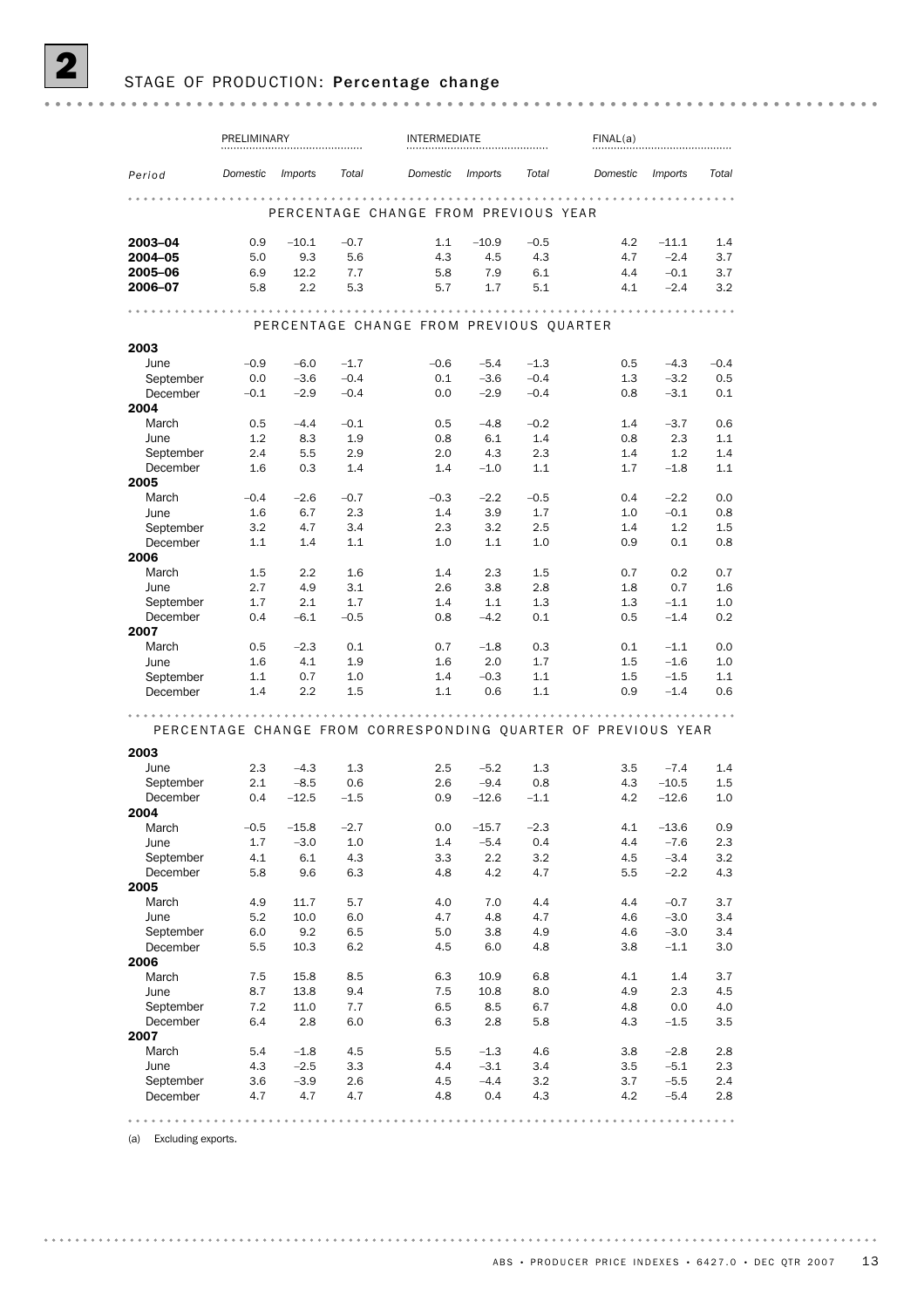#### STAGE OF PRODUCTION(a): Final commodities index numbers

DOMESTIC(b) IMPORTS TOTAL(b) IMPORTS TOTAL(b) .............................. *Period Consumer Capital Total Consumer Capital Total Consumer Capital Total* 2003–04 114.4 122.0 118.5 91.3 81.7 86.7 109.3 114.4 112.0 **2004–05** 118.1 129.1 124.1 90.4 78.5 84.6 112.0 119.6 116.1 <br> **2005–06** 123.3 134.7 129.5 92.5 76.1 84.5 116.4 123.7 120.4 <br> **2006–07** 128.1 140.4 134.8 91.2 73.5 82.5 119.8 127.8 124.2 **2005–06** 123.3 134.7 129.5 92.5 76.1 84.5 116.4 123.7 120.4 **2006–07** 128.1 140.4 134.8 91.2 73.5 82.5 119.8 127.8 124.2 2003 March 113.9 115.4 114.6 101.3 92.4 97.1 111.2 111.1 111.1 June 112.6 117.5 115.2 96.8 88.5 92.9 109.2 112.0 110.7 September 113.6 119.3 116.7 94.2 85.3 89.9 109.4 112.9 111.3 December 114.3 120.5 117.6 91.5 82.4 87.1 109.3 113.3 111.4 2004 March 114.9 123.0 119.3 88.7 78.7 83.9 109.1 114.6 112.1 <table>\n<tbody>\n<tr>\n<th>June</th>\n<td>114.6</td>\n<td>125.0</td>\n<td>120.3</td>\n<td>90.9</td>\n<td>80.4</td>\n<td>85.8</td>\n<td>109.3</td>\n<td>116.6</td>\n<td>113.3</td>\n</tr>\n<tr>\n<th>September</th>\n<td>116.8</td>\n<td>126.4</td>\n<td>122.0</td>\n<td>92.1</td>\n<td>81.2</td>\n<td>86.8</td>\n<td>111.4</td>\n<td>117.9</td>\n<td>114.9</td>\n September 116.8 126.4 122.0 92.1 81.2 86.8 111.4 117.9 114.9 December 118.8 128.5 124.1 90.8 79.2 85.2 112.6 119.2 116.2 2005 March 117.8 130.2 124.6 88.8 77.4 83.3 111.3 120.3 116.2 June 119.0 131.3 125.8 89.9 76.1 83.2 112.5 120.9 117.1 September 121.3 132.8 127.6 91.7 76.2 84.2 114.7 122.2 118.8 December 122.4 134.1 128.8 91.7 76.5 84.3 115.5 123.2 119.7 2006 March 123.3 135.0 129.7 92.8 75.9 84.5 116.5 123.9 120.5 <table>\n<tbody>\n<tr>\n<th>June</th>\n<td>126.2</td>\n<td>136.7</td>\n<td>132.0</td>\n<td>93.9</td>\n<td>75.9</td>\n<td>85.1</td>\n<td>119.0</td>\n<td>125.3</td>\n<td>122.4</td>\n</tr>\n<tr>\n<th>September</th>\n<td>128.2</td>\n<td>138.3</td>\n<td>133.7</td>\n<td>93.2</td>\n<td>74.8</td>\n<td>84.2</td>\n<td>120.3</td>\n<td>126.4</td>\n<td>123.6</td>\n September 128.2 138.3 133.7 93.2 74.8 84.2 120.3 126.4 123.6 December 127.8 139.8 134.4 91.5 74.1 83.0 119.7 127.4 123.9 2007 March 126.8 140.9 134.6 90.7 73.1 82.1 118.7 128.2 123.9 June 129.5 142.4 136.6 89.2 72.1 80.8 120.5 129.2 125.2 September 131.7 144.4 138.7 88.0 70.9 79.6 121.9 130.6 126.6 December 132.8 146.0 140.0 87.2 69.4 78.5 122.5 131.6 127.4 

(a) Reference base of each index:  $1998-99 = 100.0$ . (b) Excluding exports.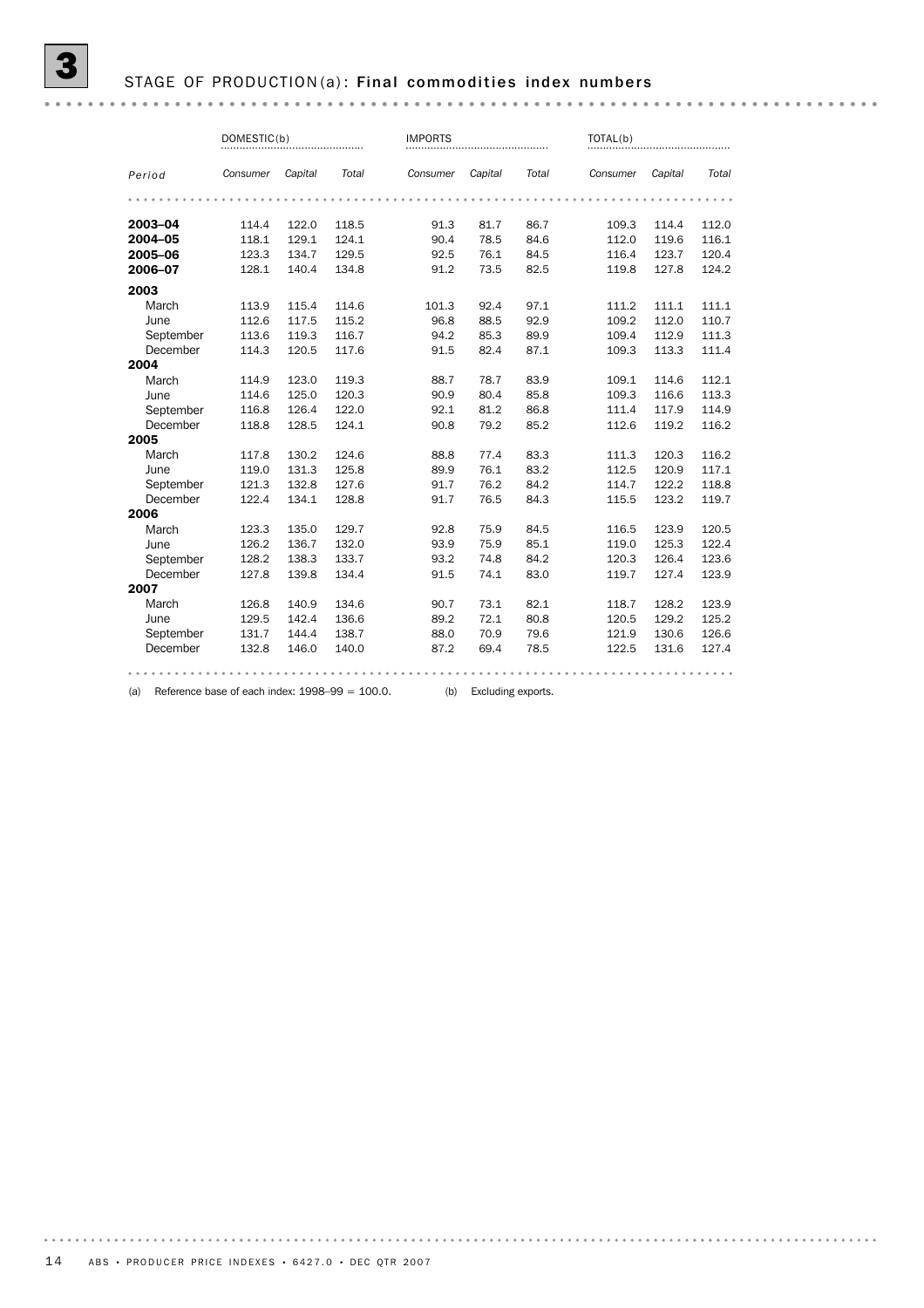## STAGE OF PRODUCTION: Final commodities percentage change

|                       | DOMESTIC(a)   |            |            | <b>IMPORTS</b>                                                |                  | TOTAL(a)         |            |            |            |  |  |  |
|-----------------------|---------------|------------|------------|---------------------------------------------------------------|------------------|------------------|------------|------------|------------|--|--|--|
| Period                | Consumer      | Capital    | Total      | Consumer                                                      | Capital          | Total            | Consumer   | Capital    | Total      |  |  |  |
|                       |               |            |            | .                                                             |                  |                  | .          |            |            |  |  |  |
|                       |               |            |            | PERCENTAGE CHANGE FROM PREVIOUS YEAR                          |                  |                  |            |            |            |  |  |  |
| 2003-04               | 1.9           | 6.1        | 4.2        | $-9.6$                                                        | $-12.7$          | $-11.1$          | $-0.5$     | 3.1        | 1.4        |  |  |  |
| 2004-05               | 3.2           | 5.8        | 4.7        | $-1.0$                                                        | $-3.9$           | $-2.4$           | 2.5        | 4.5        | 3.7        |  |  |  |
| 2005-06               | 4.4           | 4.3        | 4.4        | 2.3                                                           | $-3.1$           | $-0.1$           | 3.9        | 3.4        | 3.7        |  |  |  |
| 2006-07               | 3.9           | 4.2        | 4.1        | $-1.4$                                                        | $-3.4$           | $-2.4$           | 2.9        | 3.3        | 3.2        |  |  |  |
| .                     |               |            |            |                                                               |                  |                  |            |            |            |  |  |  |
|                       |               |            |            | PERCENTAGE CHANGE FROM PREVIOUS QUARTER                       |                  |                  |            |            |            |  |  |  |
| 2003                  |               |            |            |                                                               |                  |                  |            |            |            |  |  |  |
| June                  | $-1.1$        | 1.8        | 0.5        | $-4.4$                                                        | $-4.2$           | $-4.3$           | $-1.8$     | 0.8        | $-0.4$     |  |  |  |
| September             | 0.9           | 1.5        | 1.3        | $-2.7$                                                        | $-3.6$           | $-3.2$           | 0.2        | 0.8        | 0.5        |  |  |  |
| December              | 0.6           | 1.0        | 0.8        | $-2.9$                                                        | $-3.4$           | $-3.1$           | $-0.1$     | 0.4        | 0.1        |  |  |  |
| 2004                  |               |            |            |                                                               |                  |                  |            |            |            |  |  |  |
| March                 | 0.5           | 2.1        | 1.4        | $-3.1$<br>2.5                                                 | $-4.5$<br>2.2    | $-3.7$<br>2.3    | $-0.2$     | 1.1        | 0.6<br>1.1 |  |  |  |
| June<br>September     | $-0.3$<br>1.9 | 1.6<br>1.1 | 0.8<br>1.4 | 1.3                                                           | 1.0              | 1.2              | 0.2<br>1.9 | 1.7<br>1.1 | 1.4        |  |  |  |
| December              | 1.7           | 1.7        | 1.7        | $-1.4$                                                        | $-2.5$           | $-1.8$           | 1.1        | 1.1        | 1.1        |  |  |  |
| 2005                  |               |            |            |                                                               |                  |                  |            |            |            |  |  |  |
| March                 | $-0.8$        | 1.3        | 0.4        | $-2.2$                                                        | $-2.3$           | $-2.2$           | $-1.2$     | 0.9        | 0.0        |  |  |  |
| June                  | 1.0           | 0.8        | 1.0        | 1.2                                                           | $-1.7$           | $-0.1$           | 1.1        | 0.5        | 0.8        |  |  |  |
| September             | 1.9           | 1.1        | 1.4        | 2.0                                                           | 0.1              | 1.2              | 2.0        | 1.1        | 1.5        |  |  |  |
| December              | 0.9           | 1.0        | 0.9        | 0.0                                                           | 0.4              | 0.1              | 0.7        | 0.8        | 0.8        |  |  |  |
| 2006                  |               |            |            |                                                               |                  |                  |            |            |            |  |  |  |
| March                 | 0.7           | 0.7        | 0.7        | 1.2                                                           | $-0.8$           | 0.2              | 0.9        | 0.6        | 0.7        |  |  |  |
| June                  | 2.4           | 1.3        | 1.8        | 1.2                                                           | 0.0              | 0.7              | 2.1        | 1.1        | 1.6        |  |  |  |
| September             | 1.6           | 1.2        | 1.3        | $-0.7$                                                        | $-1.4$           | $-1.1$           | 1.1        | 0.9        | 1.0        |  |  |  |
| December<br>2007      | $-0.3$        | 1.1        | 0.5        | $-1.8$                                                        | $-0.9$           | $-1.4$           | $-0.5$     | 0.8        | 0.2        |  |  |  |
| March                 | $-0.8$        | 0.8        | 0.1        | $-0.9$                                                        | $-1.3$           | $-1.1$           | $-0.8$     | 0.6        | 0.0        |  |  |  |
| June                  | 2.1           | 1.1        | 1.5        | $-1.7$                                                        | $-1.4$           | $-1.6$           | 1.5        | 0.8        | 1.0        |  |  |  |
| September             | 1.7           | 1.4        | $1.5\,$    | $-1.3$                                                        | $-1.7$           | $-1.5$           | 1.2        | 1.1        | 1.1        |  |  |  |
| December              | 0.8           | 1.1        | 0.9        | $-0.9$                                                        | $-2.1$           | $-1.4$           | 0.5        | 0.8        | 0.6        |  |  |  |
|                       |               |            |            |                                                               | .                |                  |            |            |            |  |  |  |
|                       |               |            |            | PERCENTAGE CHANGE FROM CORRESPONDING OUARTER OF PREVIOUS YEAR |                  |                  |            |            |            |  |  |  |
| 2003                  |               |            |            |                                                               |                  |                  |            |            |            |  |  |  |
| June                  | 1.8           | 4.8        | 3.5        | $-6.4$                                                        | $-8.6$           | $-7.4$           | 0.0        | 2.6        | 1.4        |  |  |  |
| September             | 2.6           | 5.5        | 4.3        | $-8.6$                                                        | $-12.5$          | $-10.5$          | 0.2        | 2.5        | 1.5        |  |  |  |
| December              | 2.1           | 5.7        | 4.2        | $-11.0$                                                       | $-14.2$          | $-12.6$          | $-0.7$     | 2.4        | 1.0        |  |  |  |
| 2004                  |               |            |            |                                                               |                  |                  |            |            |            |  |  |  |
| March                 | 0.9           | 6.6        | 4.1        | $-12.4$                                                       | $-14.8$          | $-13.6$          | $-1.9$     | 3.2        | 0.9        |  |  |  |
| June                  | 1.8           | 6.4        | 4.4        | $-6.1$                                                        | $-9.2$           | $-7.6$           | 0.1        | 4.1        | 2.3        |  |  |  |
| September             | 2.8           | 6.0        | 4.5        | $-2.2$                                                        | $-4.8$           | $-3.4$           | 1.8        | 4.4        | 3.2        |  |  |  |
| December              | 3.9           | 6.6        | 5.5        | $-0.8$                                                        | $-3.9$           | $-2.2$           | 3.0        | 5.2        | 4.3        |  |  |  |
| 2005                  |               |            |            |                                                               |                  |                  |            |            |            |  |  |  |
| March<br>June         | 2.5<br>3.8    | 5.9<br>5.0 | 4.4<br>4.6 | 0.1<br>$-1.1$                                                 | $-1.7$<br>$-5.3$ | $-0.7$<br>$-3.0$ | 2.0<br>2.9 | 5.0<br>3.7 | 3.7<br>3.4 |  |  |  |
| September             | 3.9           | 5.1        | 4.6        | $-0.4$                                                        | $-6.2$           | $-3.0$           | 3.0        | 3.6        | 3.4        |  |  |  |
| December              | 3.0           | 4.4        | 3.8        | 1.0                                                           | $-3.4$           | $-1.1$           | 2.6        | 3.4        | 3.0        |  |  |  |
| 2006                  |               |            |            |                                                               |                  |                  |            |            |            |  |  |  |
| March                 | 4.7           | 3.7        | 4.1        | 4.5                                                           | $-1.9$           | 1.4              | 4.7        | 3.0        | 3.7        |  |  |  |
| June                  | 6.1           | 4.1        | 4.9        | 4.4                                                           | $-0.3$           | 2.3              | 5.8        | 3.6        | 4.5        |  |  |  |
| September             | 5.7           | 4.1        | 4.8        | 1.6                                                           | $-1.8$           | 0.0              | 4.9        | 3.4        | 4.0        |  |  |  |
| December              | 4.4           | 4.3        | 4.3        | $-0.2$                                                        | $-3.1$           | $-1.5$           | 3.6        | 3.4        | 3.5        |  |  |  |
| 2007                  |               |            |            |                                                               |                  |                  |            |            |            |  |  |  |
| March                 | 2.8           | 4.4        | 3.8        | $-2.3$                                                        | $-3.7$           | $-2.8$           | 1.9        | 3.5        | 2.8        |  |  |  |
| June                  | 2.6           | 4.2        | 3.5        | $-5.0$                                                        | $-5.0$           | $-5.1$           | 1.3        | 3.1        | 2.3        |  |  |  |
| September<br>December | 2.7<br>3.9    | 4.4<br>4.4 | 3.7<br>4.2 | $-5.6$<br>$-4.7$                                              | $-5.2$<br>$-6.3$ | $-5.5$<br>$-5.4$ | 1.3<br>2.3 | 3.3<br>3.3 | 2.4<br>2.8 |  |  |  |
|                       |               |            |            |                                                               |                  |                  |            |            |            |  |  |  |
|                       |               |            |            |                                                               |                  |                  |            |            |            |  |  |  |

(a) Excluding exports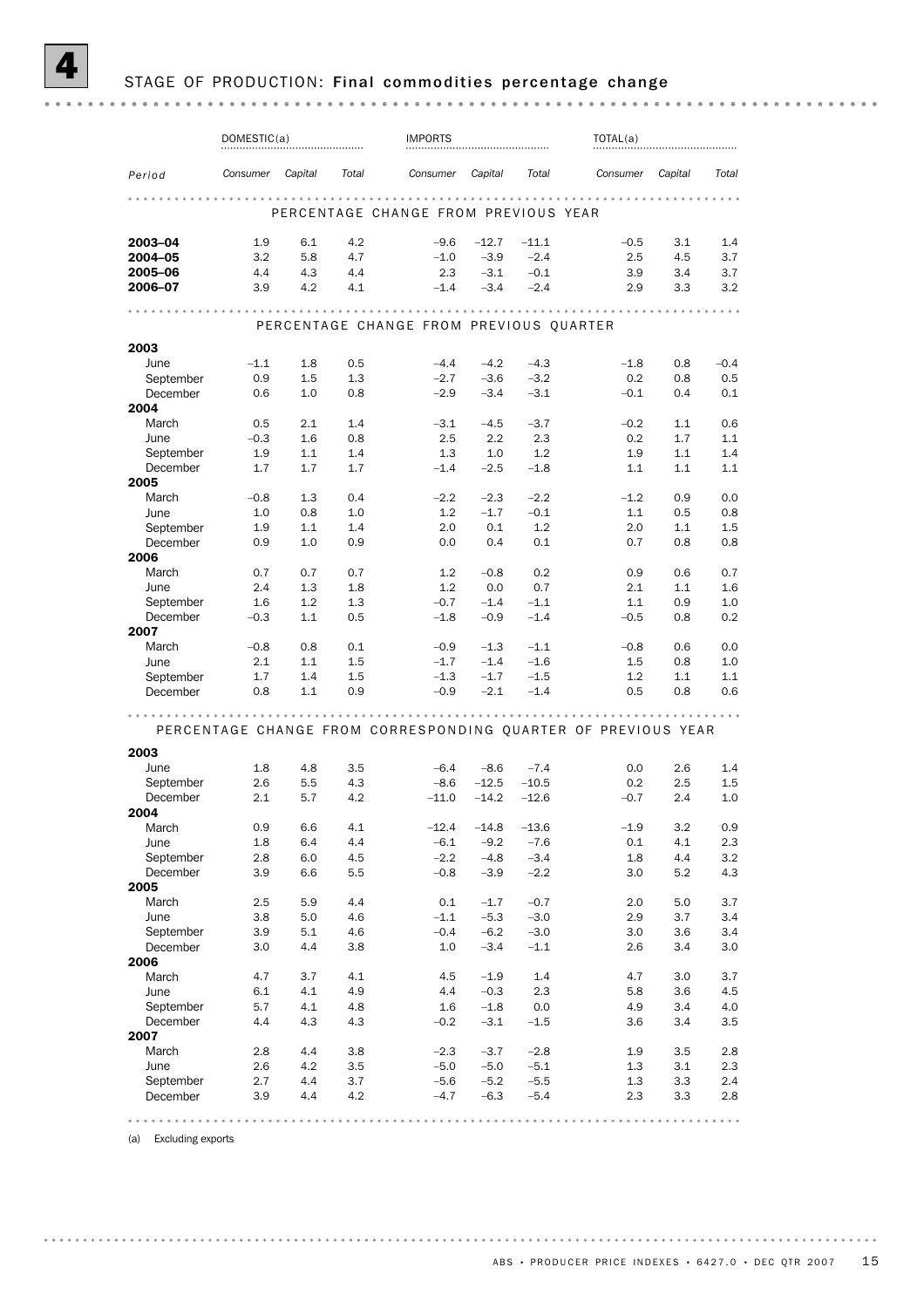

## STAGE OF PRODUCTION (a) : Final commodities index points change

|             |                                                | <b>DOMESTIC</b>       |                 |               | <b>IMPORTS</b>       |                      |               | <b>TOTAL</b>    |                 |         |
|-------------|------------------------------------------------|-----------------------|-----------------|---------------|----------------------|----------------------|---------------|-----------------|-----------------|---------|
| ANZSIC      |                                                | Sep Qtr<br>2007       | Dec Otr<br>2007 | Change        | Sep Qtr<br>2007      | Dec Qtr<br>2007      | Change        | Sep Qtr<br>2007 | Dec Otr<br>2007 | Change  |
|             |                                                |                       |                 |               |                      |                      |               |                 |                 |         |
| 012-013     | Grain, sheep, beef & dairy cattle farming      | 0.19                  | 0.18            | $-0.01$       | . .                  | $\ddotsc$            | $\ddotsc$     | 0.15            | 0.15            | 0.00    |
| 011,014-016 | Other agriculture                              | 3.09                  | 2.49            | $-0.60$       | $\sim$               | $\sim$               | $\sim$ $\sim$ | 2.45            | 1.98            | $-0.47$ |
| 04          | Commercial fishing                             | 0.97                  | 1.04            | 0.07          | $\sim$ $\sim$        | $\sim$ $\sim$        | $\sim$ $\sim$ | 0.77            | 0.82            | 0.05    |
| 211         | Meat & meat product mfg                        | 3.24                  | 3.21            | $-0.03$       | $\sim$ $\sim$        | $\sim$ $\sim$        | $\sim$        | 2.57            | 2.55            | $-0.02$ |
| 212         | Dairy product mfg                              | 3.24                  | 3.49            | 0.25          | 1.05                 | 1.14                 | 0.09          | 2.79            | 3.01            | 0.22    |
| 213         | Fruit & vegetable processing                   | 1.96                  | 2.00            | 0.04          | 1.62                 | 1.55                 | $-0.07$       | 1.89            | 1.91            | 0.02    |
| 214         | Oil & fat mfg                                  | $\sim$ $\sim$         | $\sim$ $\sim$   | $\sim$ $\sim$ | 0.49                 | 0.50                 | 0.01          | 0.10            | 0.10            | 0.00    |
| 215         | Flour mill & cereal food mfg                   | 0.98                  | 0.98            | 0.00          | $\sim$ $\sim$        | $\sim$ $\sim$        | $\sim$        | 0.77            | 0.78            | 0.01    |
| 216         | Bakery product mfg                             | 2.35                  | 2.43            | 0.08          | $\sim$ $\sim$        | $\sim$ $\sim$        | $\sim$ $\sim$ | 1.87            | 1.93            | 0.06    |
| 217         | Other food mfg                                 | 3.84                  | 3.88            | 0.04          | 3.63                 | 3.56                 | $-0.07$       | 3.80            | 3.82            | 0.02    |
| 218         | Beverage & malt mfg                            | 4.33                  | 4.37            | 0.04          | 1.96                 | 1.97                 | 0.01          | 3.84            | 3.88            | 0.04    |
| 219         | Tobacco product mfg                            | 1.05                  | 1.05            | 0.00          | 1.91                 | 1.89                 | $-0.02$       | 1.23            | 1.23            | 0.00    |
| 221         | Textile fibre, yarn & woven fabric mfg         | 0.32                  | 0.32            | 0.00          | 0.53                 | 0.53                 | 0.00          | 0.36            | 0.36            | 0.00    |
| 222         | Textile product mfg                            | 0.57                  | 0.58            | 0.01          | 0.62                 | 0.62                 | 0.00          | 0.58            | 0.59            | 0.01    |
| 223         | Knitting mills                                 | 0.31                  | 0.31            | 0.00          | 0.49                 | 0.48                 | $-0.01$       | 0.35            | 0.35            | 0.00    |
| 224         | Clothing mfg                                   | 1.95                  | 1.94            | $-0.01$       | 3.44                 | 3.42                 | $-0.02$       | 2.26            | 2.25            | $-0.01$ |
| 225         | Footwear mfg                                   | 0.26                  | 0.27            | 0.01          | 1.01                 | 0.98                 | $-0.03$       | 0.42            | 0.41            | $-0.01$ |
| 226         | Leather & leather product mfg                  | $\sim$ $\sim$         | $\sim$ $\sim$   | $\sim$ $\sim$ | 0.83                 | 0.79                 | $-0.04$       | 0.17            | 0.17            | 0.00    |
| 232-233     | Other wood, paper & paper product mfg          | 0.78                  | 0.79            | 0.01          | $\sim$ $\sim$        | $\sim$ $\sim$        | $\sim$        | 0.62            | 0.62            | 0.00    |
| 241         | Printing & services to printing                | 0.38                  | 0.38            | 0.00          | 0.08                 | 0.08                 | 0.00          | 0.32            | 0.32            | 0.00    |
| 242         | Publishing                                     | 1.45                  | 1.45            | 0.00          | 0.85                 | 0.82                 | $-0.03$       | 1.33            | 1.32            | $-0.01$ |
| 243         | Recorded media mfg & publishing                | 0.16                  | 0.16            | 0.00          | 0.79                 | 0.75                 | $-0.04$       | 0.29            | 0.28            | $-0.01$ |
| 251         | Petroleum refining                             | 3.90                  | 4.38            | 0.48          | 1.97                 | 2.31                 | 0.34          | 3.50            | 3.96            | 0.46    |
| 253         | Basic chemical mfg                             | $\sim$ $\sim$         | $\sim$ $\sim$   | $\sim$ $\sim$ | 0.47                 | 0.48                 | 0.01          | 0.10            | 0.10            | 0.00    |
| 254         | Other chemical product mfg                     | 2.23                  | 2.24            | 0.01          | 4.55                 | 4.51                 | $-0.04$       | 2.72            | 2.72            | 0.00    |
| 255         | Rubber product mfg                             | 0.12                  | 0.12            | 0.00          | 0.63                 | 0.62                 | $-0.01$       | 0.23            | 0.23            | 0.00    |
| 256         | Plastic product mfg                            | 0.98                  | 1.02            | 0.04          | 0.76                 | 0.75                 | $-0.01$       | 0.94            | 0.96            | 0.02    |
| 271         | Iron & steel mfg                               | $\sim$ $\sim$         | $\sim$ $\sim$   | $\sim$ $\sim$ | 0.13                 | 0.12                 | $-0.01$       | 0.03            | 0.02            | $-0.01$ |
| 273         | Non-ferrous basic metal product mfg            |                       | $\sim$ $\sim$   | $\sim$ $\sim$ | 0.21                 | 0.21                 | 0.00          | 0.04            | 0.04            | 0.00    |
| 275         | Sheet metal product mfg                        | $\sim$ $\sim$<br>0.32 | 0.31            | $-0.01$       | $\sim$ $\sim$        | $\sim$ $\sim$        | $\ddotsc$     | 0.26            | 0.25            | $-0.01$ |
| 276         | Fabricated metal product mfg                   | 0.21                  | 0.21            | 0.00          | 1.02                 | 1.00                 | $-0.02$       | 0.38            | 0.38            | 0.00    |
| 281         | Motor vehicle & part mfg                       | 5.78                  | 5.63            | $-0.15$       | 16.93                | 16.96                | 0.03          | 8.11            | 8.00            | $-0.11$ |
| 282         | Other transport equipment mfg                  | 0.56                  | 0.57            | 0.01          | 4.07                 | 3.86                 | $-0.21$       | 1.30            | 1.26            | $-0.04$ |
| 283         | Photographic & scientific equipment mfg        | 0.20                  | 0.20            | 0.00          | 3.13                 | 3.01                 | $-0.12$       | 0.81            | 0.79            | $-0.02$ |
| 284         | Electronic equipment mfg                       | 0.46                  | 0.45            | $-0.01$       | 6.64                 | 6.11                 | $-0.53$       | 1.75            | 1.63            | $-0.12$ |
| 285         | Electrical equipment & household appliance mfg | 1.63                  | 1.65            | 0.02          | 3.49                 | 3.44                 | $-0.05$       | 2.02            | 2.03            | 0.01    |
| 286         | Industrial machinery & equipment mfg           | 1.86                  | 1.87            | 0.01          | 11.71                | 11.64                | $-0.07$       | 3.91            | 3.90            | $-0.01$ |
| 29          | Other mfg                                      | 3.27                  | 3.21            | $-0.06$       | 4.60                 | 4.39                 | $-0.21$       | 3.55            | 3.46            | $-0.09$ |
| $36 - 37$   | Electricity, gas & water supply                | 8.02                  | 8.03            | 0.01          | $\ddot{\phantom{a}}$ | $\sim$ $\sim$        | $\sim$ $\sim$ | 6.36            | 6.37            | 0.01    |
| 411         | <b>Building construction</b>                   | 56.72                 | 57.50           | 0.78          | e e                  |                      | $\sim$ $\sim$ | 44.99           | 45.61           | 0.62    |
| 412         | Non-building construction                      | 5.52                  | 5.62            | 0.10          | $\sim$               | $\sim$               | $\sim$ $\sim$ | 4.38            | 4.46            | 0.08    |
| 571         | Accommodation                                  | 1.64                  | 1.69            | 0.05          | $\sim$               | $\ddot{\phantom{0}}$ | $\sim$ $\sim$ | 1.30            | 1.34            | 0.04    |
| 611         | Road freight transport                         | 1.76                  | 1.78            | 0.02          | $\ddot{\phantom{0}}$ | $\ddotsc$            | $\sim$ $\sim$ | 1.40            | 1.41            | 0.01    |
| 620         | Rail transport                                 | 0.43                  | 0.44            | 0.01          | $\sim$               | $\sim$ $\sim$        | $\sim$ $\sim$ | 0.34            | 0.35            | 0.01    |
| 630-640     | Water, air & space transport                   | 0.34                  | 0.34            | 0.00          | . .                  | $\ddotsc$            | $\sim$        | 0.27            | 0.27            | 0.00    |
| 66          | Services to transport                          | 1.90                  | 1.89            | $-0.01$       | $\ddot{\phantom{0}}$ | $\ddotsc$            | $\sim$ $\sim$ | 1.51            | 1.50            | $-0.01$ |
| 772         | Real estate agents                             | 3.55                  | 3.69            | 0.14          | $\sim$               | $\sim$ $\sim$        | $\sim$ $\sim$ | 2.82            | 2.93            | 0.11    |
| 782         | <b>Technical services</b>                      | 1.26                  | 1.26            | 0.00          | $\ddot{\phantom{0}}$ | $\ddotsc$            | $\ddotsc$     | 1.00            | 1.00            | 0.00    |
| 783         | Computer services                              | 3.85                  | 3.89            | 0.04          | $\sim$               | $\sim$ $\sim$        | $\sim$ $\sim$ | 3.06            | 3.08            | 0.02    |
| 784         | Legal & accounting services                    | 0.73                  | 0.73            | 0.00          | $\ddot{\phantom{0}}$ | $\ddot{\phantom{1}}$ | $\sim$ $\sim$ | 0.58            | 0.58            | 0.00    |
|             |                                                |                       |                 |               |                      |                      |               |                 |                 |         |
|             | <b>Total</b>                                   | 138.7                 | 140.0           | 1.3           | 79.6                 | 78.5                 | $-1.1$        | 126.6           | 127.4           | 0.8     |
|             |                                                |                       |                 |               |                      |                      |               |                 |                 |         |

.. not applicable **a** not applicable (a) Reference base of each index: 1998–99 = 100.0.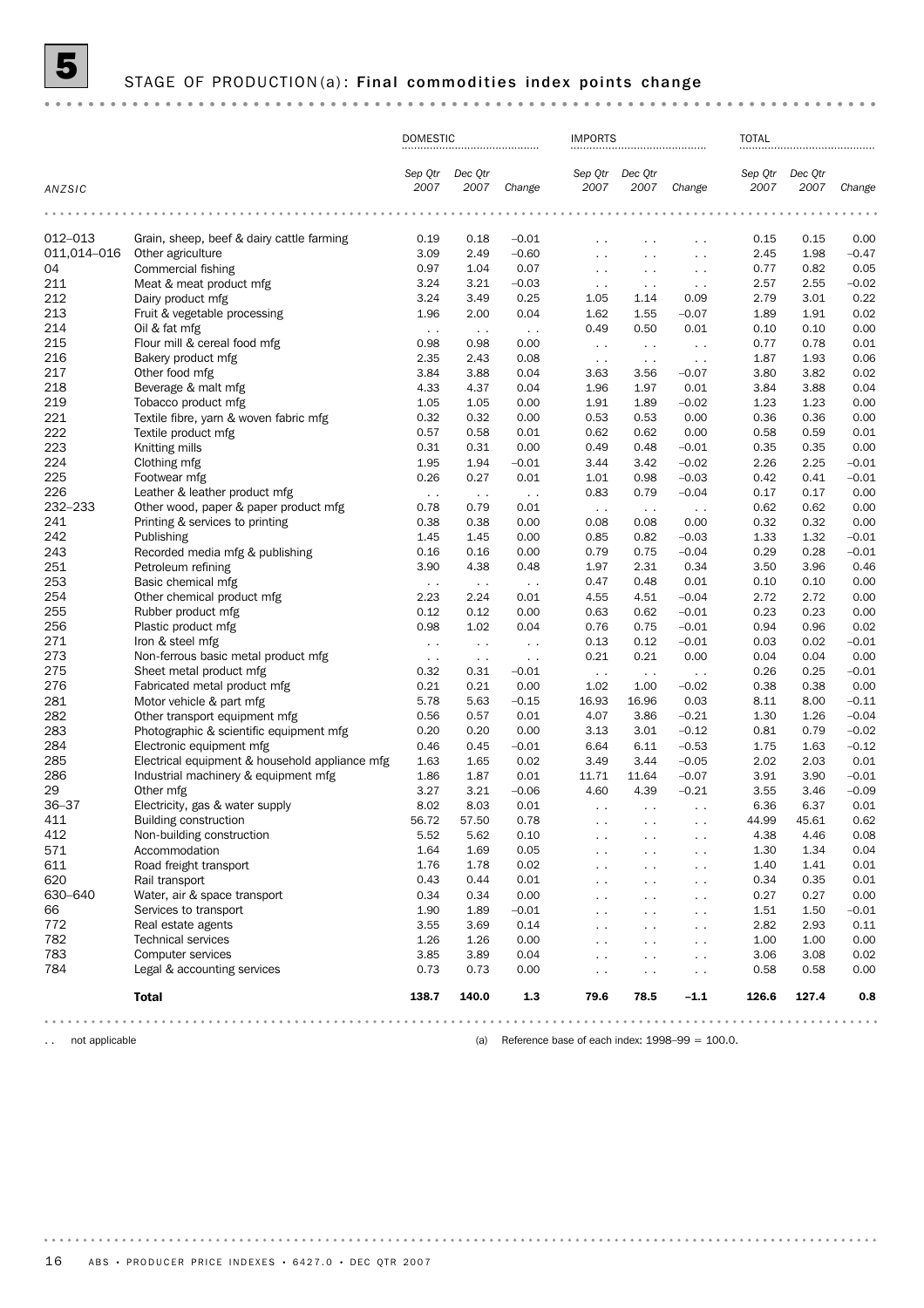# STAGE OF PRODUCTION(a): Domestic final commodities index points change

|           |                                                | CONSUMER                |                      |                      | CAPITAL              |                      |                      | <b>TOTAL</b>            |       |             |
|-----------|------------------------------------------------|-------------------------|----------------------|----------------------|----------------------|----------------------|----------------------|-------------------------|-------|-------------|
| ANZSIC    |                                                | Sep Qtr Dec Qtr<br>2007 |                      | 2007 Change          | 2007                 | Sep Qtr Dec Otr      | 2007 Change          | Sep Qtr Dec Qtr<br>2007 |       | 2007 Change |
|           | .                                              |                         | .                    |                      | .                    |                      | $-0.00$              | .                       |       |             |
| 012–013   | Grain, sheep, beef & dairy cattle farming      | 0.44                    | 0.42                 | $-0.02$              | $\ddot{\phantom{0}}$ | $\ddotsc$            | $\ddot{\phantom{0}}$ | 0.19                    | 0.18  | $-0.01$     |
|           | 011,014-016 Other agriculture                  | 7.07                    | 5.70                 | $-1.37$              | $\ddot{\phantom{0}}$ | $\sim$ $\sim$        | $\sim$               | 3.09                    | 2.49  | $-0.60$     |
| 04        | Commercial fishing                             | 2.21                    | 2.37                 | 0.16                 | $\sim$ $\sim$        | $\sim$ $\sim$        | $\sim$ $\sim$        | 0.97                    | 1.04  | 0.07        |
| 211       | Meat & meat product mfg                        | 7.42                    | 7.34                 | $-0.08$              | $\sim$ $\sim$        | $\sim$ $\sim$        | $\sim$ $\sim$        | 3.24                    | 3.21  | $-0.03$     |
| 212       | Dairy product mfg                              | 7.41                    | 7.98                 | 0.57                 | $\ddotsc$            | $\sim$ $\sim$        | $\ddot{\phantom{0}}$ | 3.24                    | 3.49  | 0.25        |
| 213       | Fruit & vegetable processing                   | 4.47                    | 4.58                 | 0.11                 | $\sim$ $\sim$        | $\sim$               | $\ddot{\phantom{0}}$ | 1.96                    | 2.00  | 0.04        |
| 215       | Flour mill & cereal food mfg                   | 2.23                    | 2.25                 | 0.02                 | $\sim$ $\sim$        | $\sim$ $\sim$        | $\ddot{\phantom{0}}$ | 0.98                    | 0.98  | 0.00        |
| 216       | Bakery product mfg                             | 5.38                    | 5.56                 | 0.18                 | $\sim$ $\sim$        | $\sim$               | $\sim$ $\sim$        | 2.35                    | 2.43  | 0.08        |
| 217       | Other food mfg                                 | 8.77                    | 8.87                 | 0.10                 | $\sim$ $\sim$        | $\sim$ $\sim$        | $\ddot{\phantom{0}}$ | 3.84                    | 3.88  | 0.04        |
| 218       | Beverage & malt mfg                            | 9.90                    | 9.99                 | 0.09                 | $\sim$ $\sim$        | $\sim$ $\sim$        | $\sim$               | 4.33                    | 4.37  | 0.04        |
| 219       | Tobacco product mfg                            | 2.41                    | 2.41                 | 0.00                 | $\sim$ $\sim$        | $\sim$ $\sim$        | $\ddot{\phantom{0}}$ | 1.05                    | 1.05  | 0.00        |
| 221       | Textile fibre, yarn & woven fabric mfg         | 0.73                    | 0.73                 | 0.00                 | $\sim$               | $\sim$ $\sim$        | $\sim$ $\sim$        | 0.32                    | 0.32  | 0.00        |
| 222       | Textile product mfg                            | 1.30                    | 1.33                 | 0.03                 | $\sim$ $\sim$        | $\sim$ $\sim$        | $\ddot{\phantom{0}}$ | 0.57                    | 0.58  | 0.01        |
| 223       | Knitting mills                                 | 0.70                    | 0.71                 | 0.01                 | $\sim$ $\sim$        | $\sim$ $\sim$        | $\sim$ $\sim$        | 0.31                    | 0.31  | 0.00        |
| 224       | Clothing mfg                                   | 4.46                    | 4.44                 | $-0.02$              | $\ddotsc$            | $\sim$ $\sim$        | $\ddot{\phantom{0}}$ | 1.95                    | 1.94  | $-0.01$     |
| 225       | Footwear mfg                                   | 0.60                    | 0.61                 | 0.01                 | $\sim$ $\sim$        | $\sim$               | $\ddot{\phantom{0}}$ | 0.26                    | 0.27  | 0.01        |
| 232-233   | Other wood, paper & paper product mfg          | 1.79                    | 1.80                 | 0.01                 | $\sim$ $\sim$        | $\sim$ $\sim$        | $\ddot{\phantom{0}}$ | 0.78                    | 0.79  | 0.01        |
| 241       | Printing & services to printing                | 0.88                    | 0.88                 | 0.00                 | $\sim$ $\sim$        | $\sim$               | $\sim$ $\sim$        | 0.38                    | 0.38  | 0.00        |
| 242       | Publishing                                     | 3.31                    | 3.32                 | 0.01                 | $\sim$ $\sim$        | $\sim$ $\sim$        | $\ddot{\phantom{0}}$ | 1.45                    | 1.45  | 0.00        |
| 243       | Recorded media mfg & publishing                | 0.37                    | 0.37                 | 0.00                 | $\sim$ $\sim$        | $\sim$ $\sim$        | $\sim$               | 0.16                    | 0.16  | 0.00        |
| 251       | Petroleum refining                             | 8.92                    | 10.02                | 1.10                 | $\sim$ $\sim$        | $\sim$ $\sim$        | $\ddot{\phantom{0}}$ | 3.90                    | 4.38  | 0.48        |
| 254       | Other chemical product mfg                     | 5.09                    | 5.12                 | 0.03                 | $\sim$ $\sim$        | $\sim$ $\sim$        | $\sim$               | 2.23                    | 2.24  | 0.01        |
| 255       | Rubber product mfg                             | 0.27                    | 0.28                 | 0.01                 | $\sim$ $\sim$        | $\sim$ $\sim$        | $\ddot{\phantom{0}}$ | 0.12                    | 0.12  | 0.00        |
| 256       | Plastic product mfg                            | 2.24                    | 2.32                 | 0.08                 | $\sim$ $\sim$        | $\sim$ $\sim$        | $\sim$ $\sim$        | 0.98                    | 1.02  | 0.04        |
| 275       | Sheet metal product mfg                        | $\sim$ $\sim$           | $\sim$ $\sim$        | $\ddot{\phantom{1}}$ | 0.57                 | 0.55                 | $-0.02$              | 0.32                    | 0.31  | $-0.01$     |
| 276       | Fabricated metal product mfg                   | $\sim$ $\sim$           | $\sim$ $\sim$        | $\sim$ $\sim$        | 0.37                 | 0.38                 | 0.01                 | 0.21                    | 0.21  | 0.00        |
| 281       | Motor vehicle & part mfg                       | 5.80                    | 5.63                 | $-0.17$              | 5.78                 | 5.64                 | $-0.14$              | 5.78                    | 5.63  | $-0.15$     |
| 282       | Other transport equipment mfg                  | 0.41                    | 0.41                 | 0.00                 | 0.69                 | 0.70                 | 0.01                 | 0.56                    | 0.57  | 0.01        |
| 283       | Photographic & scientific equipment mfg        | $\sim$ $\sim$           | $\sim$ $\sim$        | $\ddot{\phantom{1}}$ | 0.36                 | 0.35                 | $-0.01$              | 0.20                    | 0.20  | 0.00        |
| 284       | Electronic equipment mfg                       | 0.18                    | 0.17                 | $-0.01$              | 0.69                 | 0.66                 | $-0.03$              | 0.46                    | 0.45  | $-0.01$     |
| 285       | Electrical equipment & household appliance mfg | 2.42                    | 2.45                 | 0.03                 | 1.01                 | 1.03                 | 0.02                 | 1.63                    | 1.65  | 0.02        |
| 286       | Industrial machinery & equipment mfg           | $\sim$ $\sim$           | $\sim$ $\sim$        | $\sim$ $\sim$        | 3.31                 | 3.32                 | 0.01                 | 1.86                    | 1.87  | 0.01        |
| 29        | Other mfg                                      | 2.32                    | 2.32                 | 0.00                 | 4.01                 | 3.91                 | $-0.10$              | 3.27                    | 3.21  | $-0.06$     |
| $36 - 37$ | Electricity, gas & water supply                | 18.34                   | 18.37                | 0.03                 | $\sim$ $\sim$        | $\sim$               | $\sim$ $\sim$        | 8.02                    | 8.03  | 0.01        |
| 411       | <b>Building construction</b>                   | $\sim$ $\sim$           | $\sim$ $\sim$        | $\sim$ $\sim$        | 101.04               | 102.43               | 1.39                 | 56.72                   | 57.50 | 0.78        |
| 412       | Non-building construction                      | $\sim$ $\sim$           | $\sim$ $\sim$        | $\sim$ $\sim$        | 9.84                 | 10.01                | 0.17                 | 5.52                    | 5.62  | 0.10        |
| 571       | Accommodation                                  | 3.75                    | 3.86                 | 0.11                 | $\sim$ $\sim$        | $\ddotsc$            | $\ddot{\phantom{0}}$ | 1.64                    | 1.69  | 0.05        |
| 611       | Road freight transport                         | 4.03                    | 4.06                 | 0.03                 | $\ddotsc$            | $\ddot{\phantom{0}}$ | $\ddot{\phantom{0}}$ | 1.76                    | 1.78  | 0.02        |
| 620       | Rail transport                                 | 0.98                    | 1.00                 | 0.02                 | $\sim$ $\sim$        | $\sim$ $\sim$        | $\ddot{\phantom{0}}$ | 0.43                    | 0.44  | 0.01        |
| 630-640   | Water, air & space transport                   | 0.78                    | 0.78                 |                      |                      |                      |                      | 0.34                    | 0.34  | 0.00        |
| 66        | Services to transport                          | 4.34                    | 4.33                 | $-0.01$              | $\sim$ $\sim$        | $\sim$ $\sim$        | $\sim$ $\sim$        | 1.90                    | 1.89  | $-0.01$     |
| 772       | Real estate agents                             | $\sim$                  | $\sim$ $\sim$        | $\sim$               | 6.33                 | 6.58                 | 0.25                 | 3.55                    | 3.69  | 0.14        |
| 782       | <b>Technical services</b>                      | $\sim$ $\sim$           | $\sim$ $\sim$        | $\sim$ $\sim$        | 2.24                 | 2.25                 | 0.01                 | 1.26                    | 1.26  | 0.00        |
| 783       | Computer services                              | $\sim$ $\sim$           | $\sim$ $\sim$        | $\sim$ $\sim$        | 6.86                 | 6.93                 | 0.07                 | 3.85                    | 3.89  | 0.04        |
| 784       | Legal & accounting services                    | $\ddot{\phantom{1}}$    | $\ddot{\phantom{1}}$ | $\sim$ $\sim$        | 1.30                 | 1.30                 | 0.00                 | 0.73                    | 0.73  | 0.00        |
|           | <b>Total</b>                                   | 131.7                   | 132.8                | $1.1$                | 144.4                | 146.0                | 1.6                  | 138.7                   | 140.0 | 1.3         |
|           |                                                |                         |                      |                      |                      |                      |                      |                         |       |             |

.. not applicable **and the contract of the contract of the contract of each index: 1998–99 = 100.0.**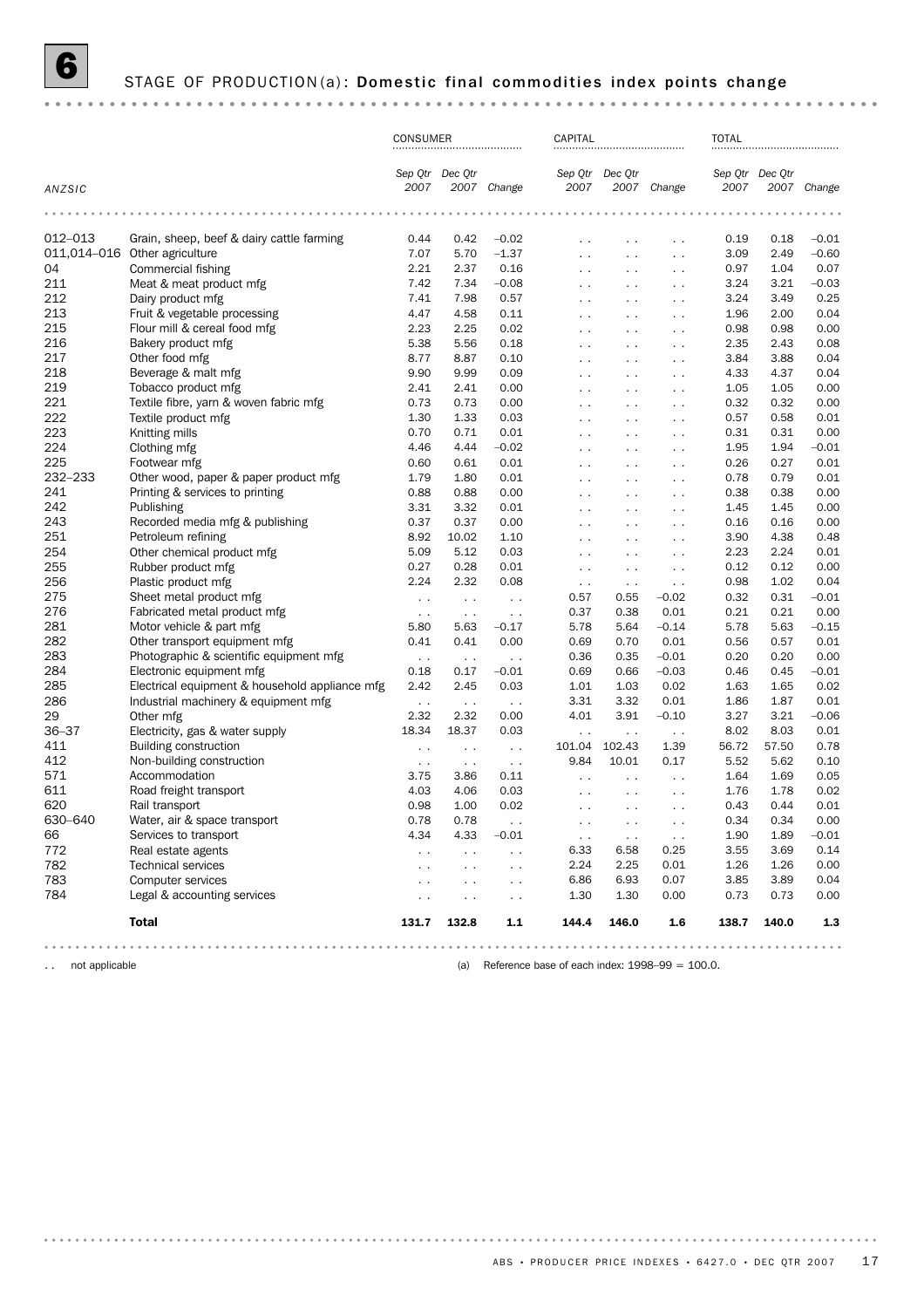

STAGE OF PRODUCTION(a): Imported final commodities index points change

#### CONSUMER CAPITAL CAPITAL TOTAL *Dec Qtr Sep Qtr Dec Qtr Sep Qtr Dec Qtr Sep Qtr Change 2007 ANZSIC Change 2007 2007 2007 Change 2007 2007* 212 Dairy product mfg<br>
213 Fruit & vegetable processing 3.21 3.07 -0.14 . . . . . . . . . 1.62 1.55 -0.07<br>
214 Oil & fat mfg<br>
214 Oil & fat mfg<br>
214 Oil & fat mfg 212 Dairy product mfg 2.08 2.26 0.18 . . . . . . 1.05 1.14 0.09 214 Oil&fat mfg 0.98 0.99 0.01 . . . . . . . . . . 0.49 0.50 0.01 217 Other food mfg 7.20 7.07 –0.13 . . . . . . 3.63 3.56 –0.07 218 Beverage & malt mfg 3.88 3.90 0.02 . . . . . . 1.96 1.97 0.01 218 Beverage & malt mfg<br>
219 Tobacco product mfg<br>
219 Tobacco product mfg<br>
221 Textile fibre, yarn & woven fabric mfg<br>
221 Textile fibre, yarn & woven fabric mfg<br>
221 Textile fibre, yarn & woven fabric mfg<br>
221 Textile fib 221 Textile fibre, yarn & woven fabric mfg 1.05 1.05 0.00 . . . . . . 0.53 0.53 0.00 222 Textile product mfg<br>
222 Textile product mfg<br>
223 Knitting mills<br>
224 Clothing mfg<br>
224 Clothing mfg<br>
224 Clothing mfg<br>
224 Clothing mfg<br>
224 Clothing mfg<br>
224 Clothing mfg<br>
224 Clothing mfg<br>
224 Clothing mfg<br>
224 Clot 223 Knitting mills 0.98 0.94 –0.04 . . . . . . 0.49 0.48 –0.01 224 Clothing mfg 6.83 6.79 –0.04 . . . . . . 3.44 3.42 –0.02 225 Footwear mfg 2.01 1.94 –0.07 . . . . . . 1.01 0.98 –0.03 241 Printing & services to printing 0.16 0.15 –0.01 . . . . . . 0.08 0.08 0.00 226 Leather & leather product mfg 1.64 1.58 –0.06 . . . . . . 0.83 0.79 –0.04 242 Publishing 1.69 1.63 –0.06 . . . . . . 0.85 0.82 –0.03 243 Recorded media mfg & publishing <br>251 Petroleum refining 1.57 1.49 -0.08 . . . . . . . 0.79 0.75 -0.04<br>253 Basic chemical mfg (2.51 0.93 0.95 0.02 . . . . . . . . 0.47 0.48 0.01 251 Petroleum refining 3.91 4.58 0.67 . . . . . . 1.97 2.31 0.34 251 Petroleum refining<br>253 Basic chemical mfg 1990 Companies 1990 Companies 1990 Companies 1990 Companies 1990<br>254 Other chemical product mfg 1990 Companies 1990 Companies 1990 Companies 1990 Companies 1990 Companies 199<br>2 253 Basic chemical mfg 0.93 0.95 0.02 . . . . . . 0.47 0.48 0.01 255 Rubber product mfg 1.25 1.23 –0.02 . . . . . . 0.63 0.62 –0.01 256 Rubber product mfg<br>
256 Rubber product mfg<br>
256 Plastic product mfg<br>
271 Iron & steel mfg<br>
273 Non-ferrous basic metal product mfg<br>
273 Non-ferrous basic metal product mfg<br>
273 Non-ferrous basic metal product mfg<br>
2.03 271 Iron & steel mfg 0.25 0.23 –0.02 . . . . . . 0.13 0.12 –0.01 273 Non-ferrous basic metal product mfg 0.42 0.41 –0.01 . . . . . . 0.21 0.21 0.00 276 Fabricated metal product mfg 2.03 1.98 –0.05 . . . . . . 1.02 1.00 –0.02 281 Motor vehicle & part mfg 12.24 12.24 0.00 21.61 21.67 0.06 16.93 16.96 0.03 282 Other transport equipment mfg 2.30 2.19 –0.11 5.84 5.53 –0.31 4.07 3.86 –0.21 283 Photographic & scientific equipment mfg 2.06 1.96 –0.10 4.21 4.07 –0.14 3.13 3.01 –0.12 284 Electronic equipment mfg 2.79 2.58 –0.21 10.50 9.65 –0.85 6.64 6.11 –0.53 285 Electrical equipment & household appliance mfg 3.73 3.69 –0.04 3.24 3.18 –0.06 3.49 3.44 –0.05 29 Deterministics of the matrice of the matrice of the matrice of the matrice of the matrice of the matrice of<br>29 Other mfg 7.20 6.84 –0.36 1.96 1.91 –0.05 4.60 4.39 –0.21 286 Industrial machinery & equipment mfg . . . . . . 23.50 23.37 –0.13 11.71 11.64 –0.07 Total 88.0 87.2 –0.8 70.9 69.4 –1.5 79.6 78.5 –1.1

.. not applicable  $\qquad \qquad$  100.0.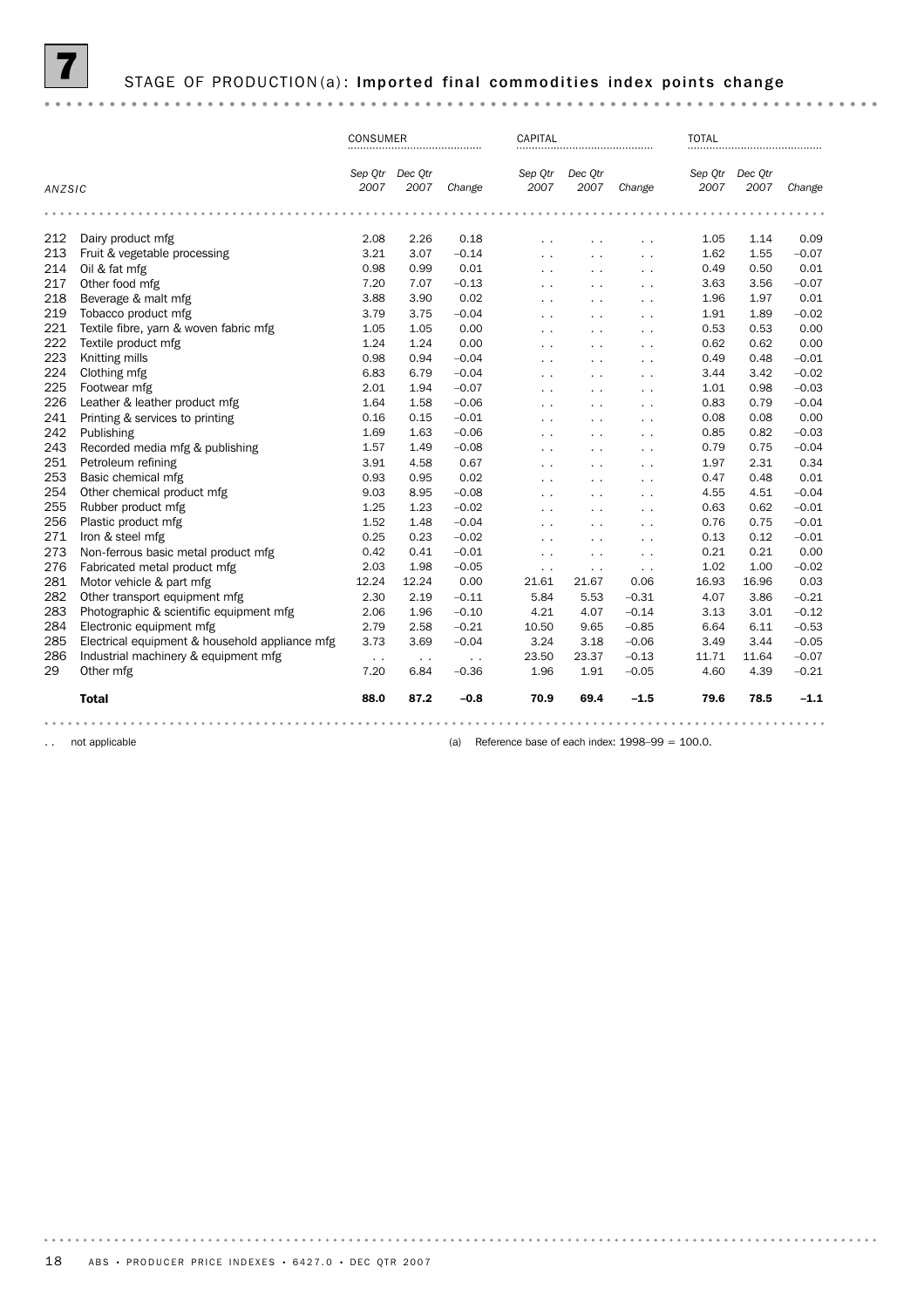# 8 STAGE OF PRODUCTION(a): Intermediate commodities index points change

|            |                                                                               | <b>DOMESTIC</b> |                 |                 |                                       | <b>IMPORTS</b>                        |                                              | <b>TOTAL</b> |                 |                    |
|------------|-------------------------------------------------------------------------------|-----------------|-----------------|-----------------|---------------------------------------|---------------------------------------|----------------------------------------------|--------------|-----------------|--------------------|
| ANZSIC     |                                                                               | 2007            | Sep Qtr Dec Qtr | 2007 Change     | 2007                                  | Sep Qtr Dec Otr                       | 2007 Change                                  | 2007         | Sep Qtr Dec Qtr | 2007 Change        |
|            |                                                                               |                 |                 |                 |                                       |                                       |                                              |              |                 |                    |
|            |                                                                               |                 |                 |                 |                                       |                                       |                                              |              |                 |                    |
| 012-013    | Grain, sheep, beef & dairy cattle farming<br>011,014-016 Other agriculture    | 8.54<br>3.76    | 8.75<br>3.64    | 0.21<br>$-0.12$ | . .                                   | $\sim$ $\sim$                         | $\ddot{\phantom{0}}$                         | 7.30<br>3.21 | 7.47<br>3.11    | 0.17<br>$-0.10$    |
| 02         | Services to agriculture; hunting & trapping                                   | 0.16            | 0.16            | 0.00            | $\ddot{\phantom{1}}$<br>. .           | $\sim$ $\sim$<br>$\ddot{\phantom{0}}$ | $\ddot{\phantom{0}}$<br>$\ddot{\phantom{0}}$ | 0.14         | 0.14            | 0.00               |
| 04         | Commercial fishing                                                            | 0.29            | 0.30            | 0.01            | $\sim$ $\sim$                         | $\sim$ $\sim$                         | $\ddot{\phantom{0}}$                         | 0.25         | 0.26            | 0.01               |
| 110        | Coal mining                                                                   | 0.99            | 0.94            | $-0.05$         | $\sim$ $\sim$                         | $\ddotsc$                             | $\ddot{\phantom{0}}$                         | 0.84         | 0.80            | $-0.04$            |
| 120        | Oil & gas extraction                                                          | 2.49            | 2.79            | 0.30            | 18.45                                 | 20.36                                 | 1.91                                         | 4.81         | 5.34            | 0.53               |
| 131        | Metal ore mining                                                              | 3.54            | 3.51            | $-0.03$         | 1.70                                  | 1.87                                  | 0.17                                         | 3.27         | 3.27            | 0.00               |
| 14         | Other mining                                                                  | 1.19            | 1.19            | 0.00            | 0.36                                  | 0.43                                  | 0.07                                         | 1.07         | 1.08            | 0.01               |
| 211        | Meat & meat product mfg                                                       | 1.98            | 1.93            | $-0.05$         | $\sim$ $\sim$                         | $\sim$ $\sim$                         | $\sim$ $\sim$                                | 1.69         | 1.65            | $-0.04$            |
| 212        | Dairy product mfg                                                             | 1.10            | 1.20            | 0.10            | 0.81                                  | 0.88                                  | 0.07                                         | 1.06         | 1.16            | 0.10               |
| 213-214    | Fruit & vegetable processing; oil & fat mfg                                   | 0.26            | 0.26            | 0.00            | 0.72                                  | 0.72                                  | 0.00                                         | 0.33         | 0.33            | 0.00               |
| 215        | Flour mill & cereal food mfg                                                  | 0.95            | 0.95            | 0.00            | $\sim$                                | $\sim$ $\sim$                         | $\sim$ $\sim$                                | 0.81         | 0.82            | 0.01               |
| 216        | Bakery product mfg                                                            | 0.20            | 0.21            | 0.01            | $\sim$                                | $\sim$ $\sim$                         | $\sim$ $\lambda$                             | 0.17         | 0.18            | 0.01               |
| 217        | Other food mfg                                                                | 1.08            | 1.15            | 0.07            | 0.69                                  | 0.68                                  | $-0.01$                                      | 1.02         | 1.08            | 0.06               |
| 218        | Beverage & malt mfg                                                           | 0.84            | 0.86            | 0.02            | 0.62                                  | 0.63                                  | 0.01                                         | 0.81         | 0.83            | 0.02               |
| 22<br>231  | Textile, clothing, footwear & leather mfg<br>Log sawmilling & timber dressing | 1.54<br>1.00    | 1.56            | 0.02            | 6.79<br>1.91                          | 6.75                                  | $-0.04$                                      | 2.30<br>1.14 | 2.31<br>1.12    | 0.01<br>$-0.02$    |
| 232        | Other wood product mfg                                                        | 2.25            | 1.00<br>2.28    | 0.00<br>0.03    | 0.84                                  | 1.81<br>0.85                          | $-0.10$<br>0.01                              | 2.04         | 2.07            | 0.03               |
| 233        | Paper & paper product mfg                                                     | 1.40            | 1.41            | 0.01            | 2.81                                  | 2.90                                  | 0.09                                         | 1.60         | 1.62            | 0.02               |
| 241        | Printing & services to printing                                               | 2.35            | 2.34            | $-0.01$         | $\sim$ $\sim$                         | $\ddot{\phantom{0}}$                  | $\ddot{\phantom{0}}$                         | 2.01         | 2.00            | $-0.01$            |
| 242        | Publishing                                                                    | 3.15            | 3.15            | 0.00            | $\sim$ $\sim$                         | $\sim$ $\sim$                         | $\sim$ $\sim$                                | 2.69         | 2.69            | 0.00               |
| 251        | Petroleum refining                                                            | 4.41            | 4.93            | 0.52            | 6.16                                  | 6.95                                  | 0.79                                         | 4.66         | 5.22            | 0.56               |
| 253        | Basic chemical mfg                                                            | 1.47            | 1.47            | 0.00            | 8.48                                  | 8.43                                  | $-0.05$                                      | 2.48         | 2.48            | 0.00               |
| 254        | Other chemical product mfg                                                    | 2.07            | 2.10            | 0.03            | 4.09                                  | 4.05                                  | $-0.04$                                      | 2.36         | 2.38            | 0.02               |
| 255        | Rubber product mfg                                                            | 0.57            | 0.58            | 0.01            | 2.73                                  | 2.72                                  | $-0.01$                                      | 0.88         | 0.89            | 0.01               |
| 256        | Plastic product mfg                                                           | 2.22            | 2.26            | 0.04            | 3.11                                  | 3.00                                  | $-0.11$                                      | 2.35         | 2.37            | 0.02               |
| 26         | Non-metallic mineral product mfg                                              | 4.63            | 4.65            | 0.02            | 2.76                                  | 2.71                                  | $-0.05$                                      | 4.35         | 4.37            | 0.02               |
| 271        | Iron & steel mfg                                                              | 3.65            | 3.61            | $-0.04$         | 5.53                                  | 5.04                                  | $-0.49$                                      | 3.92         | 3.82            | $-0.10$            |
| 272        | Basic non-ferrous metal mfg                                                   | 3.10            | 2.78            | $-0.32$         | 1.26                                  | 1.21                                  | $-0.05$                                      | 2.83         | 2.55            | $-0.28$            |
| 273        | Non-ferrous basic metal product mfg                                           | 0.41            | 0.38            | $-0.03$         | 1.85                                  | 1.72                                  | $-0.13$                                      | 0.62         | 0.58            | $-0.04$            |
| 274        | Structural metal product mfg                                                  | 3.15            | 3.19            | 0.04            | 0.05                                  | 0.06                                  | 0.01                                         | 2.70         | 2.73            | 0.03               |
| 275<br>276 | Sheet metal product mfg<br>Fabricated metal product mfg                       | 1.35            | 1.33            | $-0.02$         | 0.15<br>4.23                          | 0.14                                  | $-0.01$                                      | 1.18         | 1.16<br>1.75    | $-0.02$<br>$-0.02$ |
| 281        | Motor vehicle & part mfg                                                      | 1.35<br>2.14    | 1.36<br>2.15    | 0.01<br>0.01    | 9.20                                  | 4.03<br>9.01                          | $-0.20$<br>$-0.19$                           | 1.77<br>3.17 | 3.14            | $-0.03$            |
| 282        | Other transport equipment mfg                                                 | 0.68            | 0.69            | 0.01            | 1.55                                  | 1.44                                  | $-0.11$                                      | 0.81         | 0.80            | $-0.01$            |
| 283        | Photographic & scientific equipment mfg                                       | 0.23            | 0.23            | 0.00            | 3.51                                  | 3.37                                  | $-0.14$                                      | 0.71         | 0.69            | $-0.02$            |
| 284        | Electronic equipment mfg                                                      | 0.79            | 0.80            | 0.01            | 4.18                                  | 3.91                                  | $-0.27$                                      | 1.29         | 1.25            | $-0.04$            |
| 285        | Electrical equipment & household appliance mfg                                | 2.14            | 2.15            | 0.01            | 6.59                                  | 6.48                                  | $-0.11$                                      | 2.79         | 2.78            | $-0.01$            |
| 286        | Industrial machinery & equipment mfg                                          | 1.56            | 1.56            | 0.00            | 10.26                                 | 10.04                                 | $-0.22$                                      | 2.83         | 2.79            | $-0.04$            |
| 29         | Other mfg                                                                     | $\sim$ $\sim$   | $\sim$ $\sim$   | $\sim$ $\sim$   | 2.07                                  | 2.00                                  | $-0.07$                                      | 0.30         | 0.29            | $-0.01$            |
| 36–37      | Electricity, gas & water supply                                               | 5.35            | 5.42            | 0.07            | $\ddot{\phantom{1}}$                  | $\ddotsc$                             | $\ddot{\phantom{0}}$                         | 4.57         | 4.63            | 0.06               |
| 571        | Accommodation                                                                 | 0.62            | 0.63            | 0.01            | $\ddot{\phantom{1}}$                  | $\sim$ $\sim$                         | $\sim$                                       | 0.53         | 0.54            | 0.01               |
| 611        | Road freight transport                                                        | 7.61            | 7.67            | 0.06            | $\ddotsc$                             | $\ddot{\phantom{0}}$                  | $\ddot{\phantom{0}}$                         | 6.50         | 6.55            | 0.05               |
| 620        | Rail transport                                                                | 0.65            | 0.67            | 0.02            | $\ddotsc$                             | $\sim$ $\sim$                         | $\ddotsc$                                    | 0.56         | 0.57            | 0.01               |
| 630        | Water transport                                                               | 0.61            | 0.62            | 0.01            | $\ddot{\phantom{0}}$                  | $\ddot{\phantom{0}}$                  | $\ddot{\phantom{0}}$                         | 0.52         | 0.53            | 0.01               |
| 640        | Air & space transport                                                         | 1.52            | 1.48            | $-0.04$         | $\ddot{\phantom{0}}$                  | $\sim$ $\sim$                         | $\sim$                                       | 1.30         | 1.26            | $-0.04$            |
| 650<br>66  | Other transport<br>Services to transport                                      | 0.26<br>1.84    | 0.26<br>1.84    | 0.00<br>0.00    | . .                                   | $\sim$                                | $\sim$                                       | 0.22         | 0.23<br>1.57    | 0.01<br>$-0.01$    |
| 670        | Storage                                                                       | 1.13            | 1.16            | 0.03            | $\ddotsc$                             | $\ddot{\phantom{0}}$                  | $\sim$<br>$\sim$                             | 1.58<br>0.96 | 0.99            | 0.03               |
| 771        | Property operators & developers                                               | 12.67           | 13.06           | 0.39            | $\sim$ $\sim$<br>$\ddot{\phantom{0}}$ | $\sim$ $\sim$<br>$\sim$ $\sim$        | $\ddotsc$                                    | 10.83        | 11.16           | 0.33               |
| 772        | Real estate agents                                                            | 1.86            | 1.94            | 0.08            | $\ddot{\phantom{0}}$                  | $\sim$                                | $\sim$                                       | 1.59         | 1.66            | 0.07               |
| 774        | Machinery & equipment hiring & leasing                                        | 1.59            | 1.59            | 0.00            | $\sim$                                | $\sim$                                | $\sim$ $\sim$                                | 1.36         | 1.36            | 0.00               |
| 782        | <b>Technical services</b>                                                     | 2.72            | 2.74            | 0.02            | $\ddot{\phantom{0}}$                  | $\ddot{\phantom{0}}$                  | $\sim$                                       | 2.33         | 2.34            | 0.01               |
| 783        | Computer services                                                             | 3.80            | 3.82            | 0.02            | $\sim$ $\sim$                         | $\sim$ $\sim$                         | $\sim$                                       | 3.25         | 3.27            | 0.02               |
| 784        | Legal & accounting services                                                   | 6.51            | 6.49            | $-0.02$         |                                       | $\sim$ $\sim$                         | $\ddotsc$                                    | 5.56         | 5.54            | $-0.02$            |
| 785        | Marketing & business management services                                      | 6.50            | 6.54            | 0.04            | $\ddot{\phantom{0}}$                  | $\sim$ $\sim$                         | $\sim$                                       | 5.56         | 5.59            | 0.03               |
| 786        | Other business services                                                       | 7.79            | 7.87            | 0.08            | . .                                   | $\sim$                                | $\sim$ $\sim$                                | 6.66         | 6.72            | 0.06               |
|            |                                                                               |                 |                 |                 |                                       |                                       |                                              |              |                 |                    |
|            | <b>Total</b>                                                                  | 138.1           | 139.6           | 1.5             | 113.5                                 | 114.2                                 | 0.7                                          | 134.4        | 135.9           | 1.5                |
|            |                                                                               |                 |                 |                 |                                       |                                       |                                              |              |                 |                    |

.. not applicable **a** not applicable **a** not applicable **a** not applicable **a** not applicable **a** not applicable **a** not applicable **a** not applicable **a** not applicable **a** not applicable **a** not applicable **a** not applic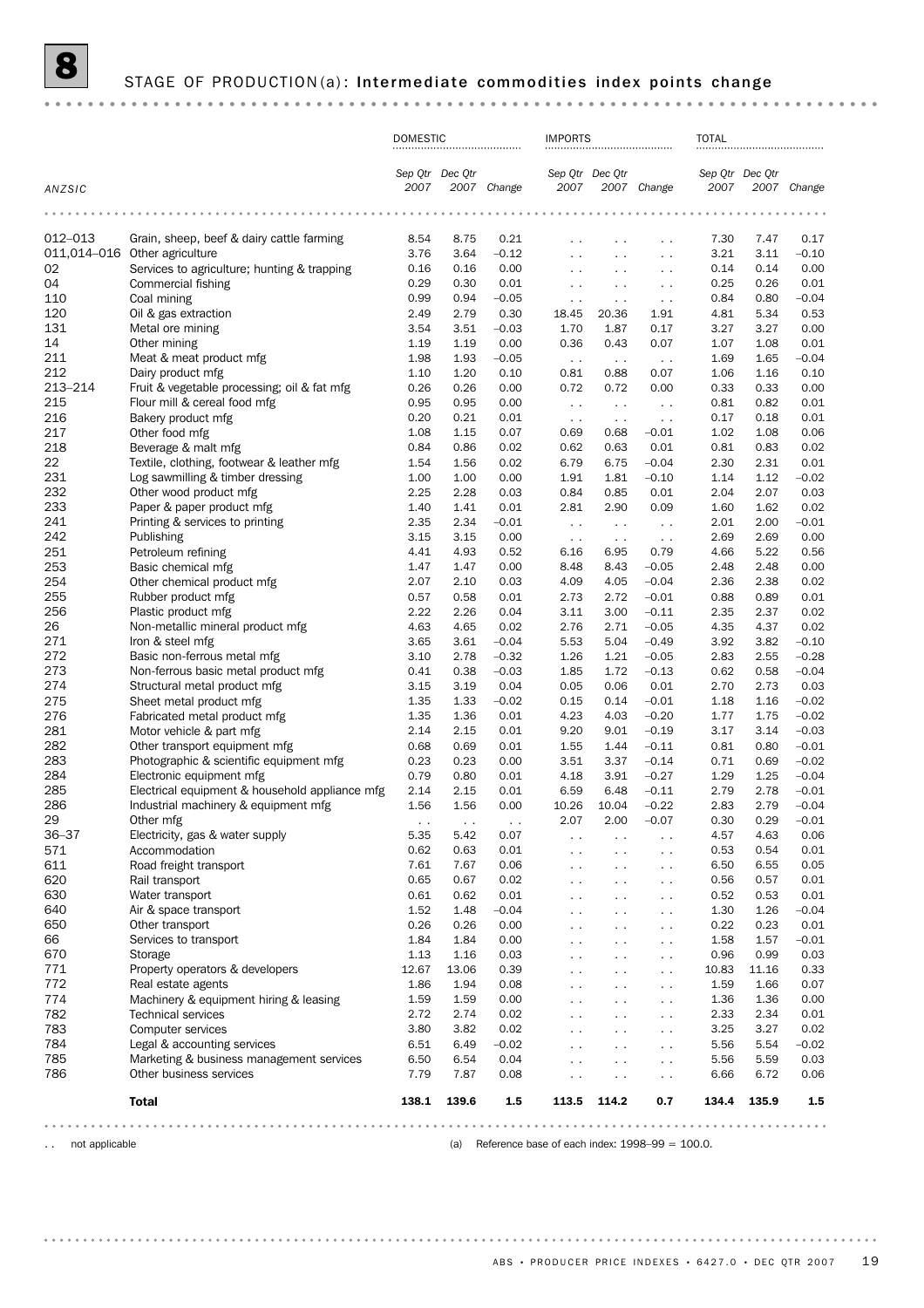## STAGE OF PRODUCTION(a): Preliminary commodities index points change

|            |                                                                                        | <b>DOMESTIC</b> |                 | <b>IMPORTS</b>  |                                              |                                       | <b>TOTAL</b>                                                                                                              |                         |              |                    |
|------------|----------------------------------------------------------------------------------------|-----------------|-----------------|-----------------|----------------------------------------------|---------------------------------------|---------------------------------------------------------------------------------------------------------------------------|-------------------------|--------------|--------------------|
| ANZSIC     |                                                                                        | 2007            | Sep Qtr Dec Qtr | 2007 Change     | 2007                                         | Sep Qtr Dec Qtr                       | 2007 Change                                                                                                               | Sep Qtr Dec Qtr<br>2007 |              | 2007 Change        |
|            |                                                                                        | $\cdots$        |                 |                 |                                              |                                       | $\begin{array}{cccccccccccccc} \bullet & \bullet & \bullet & \bullet & \bullet & \bullet & \bullet & \bullet \end{array}$ |                         |              |                    |
|            |                                                                                        |                 |                 |                 |                                              |                                       |                                                                                                                           |                         |              |                    |
| 012-013    | Grain, sheep, beef & dairy cattle farming<br>011,014-016 Other agriculture             | 6.16<br>2.57    | 6.35<br>2.50    | 0.19<br>$-0.07$ | $\ddot{\phantom{0}}$<br>$\ddot{\phantom{0}}$ | $\sim$                                | $\sim$ $\sim$<br>$\ddot{\phantom{0}}$                                                                                     | 5.31<br>2.21            | 5.46<br>2.15 | 0.15<br>$-0.06$    |
| 02         | Services to agriculture; hunting & trapping                                            | 0.29            | 0.29            | 0.00            | $\ddot{\phantom{0}}$                         | $\sim$ $\sim$<br>$\ddot{\phantom{0}}$ | $\ddot{\phantom{0}}$                                                                                                      | 0.25                    | 0.25         | 0.00               |
| 030        | Forestry & logging                                                                     | 0.37            | 0.38            | 0.01            | $\ddotsc$                                    | $\sim$                                | $\ddot{\phantom{0}}$                                                                                                      | 0.32                    | 0.33         | 0.01               |
| 110        | Coal mining                                                                            | 1.90            | 1.81            | $-0.09$         | $\ddot{\phantom{0}}$                         | $\sim$ $\sim$                         | $\sim$ $\sim$                                                                                                             | 1.64                    | 1.55         | $-0.09$            |
| 120        | Oil & gas extraction                                                                   | 4.79            | 5.36            | 0.57            | 37.67                                        | 41.57                                 | 3.90                                                                                                                      | 9.32                    | 10.35        | 1.03               |
| 131        | Metal ore mining                                                                       | 3.09            | 3.12            | 0.03            | 1.32                                         | 1.46                                  | 0.14                                                                                                                      | 2.84                    | 2.88         | 0.04               |
| 14         | Other mining                                                                           | 1.68            | 1.68            | 0.00            | 0.52                                         | 0.62                                  | 0.10                                                                                                                      | 1.52                    | 1.53         | 0.01               |
| 211        | Meat & meat product mfg                                                                | 0.76            | 0.74            | $-0.02$         | $\sim$ $\sim$                                | $\sim$ $\sim$                         | $\sim$ $\sim$                                                                                                             | 0.65                    | 0.64         | $-0.01$            |
| 212        | Dairy product mfg                                                                      | 0.43            | 0.47            | 0.04            | 0.36                                         | 0.39                                  | 0.03                                                                                                                      | 0.42                    | 0.46         | 0.04               |
| 213-214    | Fruit & vegetable processing; oil & fat mfg                                            | 0.10            | 0.10            | 0.00            | 0.38                                         | 0.38                                  | 0.00                                                                                                                      | 0.14                    | 0.14         | 0.00               |
| 215<br>216 | Flour mill & cereal food mfg<br>Bakery product mfg                                     | 0.49<br>0.07    | 0.49<br>0.07    | 0.00<br>0.00    | $\sim$ $\sim$                                | $\sim$                                | $\sim$ $\sim$                                                                                                             | 0.42<br>0.06            | 0.43<br>0.06 | 0.01<br>0.00       |
| 217        | Other food mfg                                                                         | 1.10            | 1.19            | 0.09            | $\sim$ $\sim$<br>0.49                        | $\sim$ $\sim$<br>0.48                 | $\sim$ $\sim$<br>$-0.01$                                                                                                  | 1.02                    | 1.09         | 0.07               |
| 218        | Beverage & malt mfg                                                                    | 0.45            | 0.46            | 0.01            | 0.39                                         | 0.40                                  | 0.01                                                                                                                      | 0.44                    | 0.45         | 0.01               |
| 22         | Textile, clothing, footwear & leather mfg                                              | 0.89            | 0.90            | 0.01            | 4.62                                         | 4.59                                  | $-0.03$                                                                                                                   | 1.40                    | 1.41         | 0.01               |
| 231        | Log sawmilling & timber dressing                                                       | 1.05            | 1.04            | $-0.01$         | 1.67                                         | 1.58                                  | $-0.09$                                                                                                                   | 1.13                    | 1.11         | $-0.02$            |
| 232        | Other wood product mfg                                                                 | 0.89            | 0.90            | 0.01            | 0.25                                         | 0.25                                  | 0.00                                                                                                                      | 0.80                    | 0.81         | 0.01               |
| 233        | Paper & paper product mfg                                                              | 1.91            | 1.92            | 0.01            | 7.19                                         | 7.42                                  | 0.23                                                                                                                      | 2.64                    | 2.68         | 0.04               |
| 241        | Printing & services to printing                                                        | 1.89            | 1.89            | 0.00            | $\sim$ $\sim$                                | $\ddot{\phantom{0}}$                  | $\sim$ $\sim$                                                                                                             | 1.63                    | 1.62         | $-0.01$            |
| 242        | Publishing                                                                             | 2.65            | 2.65            | 0.00            | $\sim$ $\sim$                                | $\sim$                                | $\sim$ $\sim$                                                                                                             | 2.28                    | 2.28         | 0.00               |
| 251        | Petroleum refining                                                                     | 4.83            | 5.41            | 0.58            | 6.87                                         | 7.79                                  | 0.92                                                                                                                      | 5.11                    | 5.73         | 0.62               |
| 253        | Basic chemical mfg                                                                     | 3.08            | 3.08            | 0.00            | 17.77                                        | 17.67                                 | $-0.10$                                                                                                                   | 5.10                    | 5.09         | $-0.01$            |
| 254        | Other chemical product mfg                                                             | 2.23            | 2.26            | 0.03            | 5.02                                         | 4.98                                  | $-0.04$                                                                                                                   | 2.61                    | 2.63         | 0.02               |
| 255        | Rubber product mfg                                                                     | 0.47<br>1.97    | 0.48            | 0.01            | 2.38                                         | 2.36                                  | $-0.02$                                                                                                                   | 0.73                    | 0.74         | 0.01               |
| 256<br>26  | Plastic product mfg<br>Non-metallic mineral product mfg                                | 2.10            | 2.01<br>2.12    | 0.04<br>0.02    | 2.95                                         | 2.85                                  | $-0.10$                                                                                                                   | 2.10<br>1.81            | 2.12<br>1.82 | 0.02<br>0.01       |
| 271        | Iron & steel mfg                                                                       | 5.69            | 5.64            | $-0.05$         | $\sim$ $\sim$<br>8.49                        | $\sim$ $\sim$<br>7.77                 | $\ddot{\phantom{0}}$<br>$-0.72$                                                                                           | 6.07                    | 5.92         | $-0.15$            |
| 272        | Basic non-ferrous metal mfg                                                            | 3.81            | 3.42            | $-0.39$         | 1.62                                         | 1.55                                  | $-0.07$                                                                                                                   | 3.50                    | 3.16         | $-0.34$            |
| 273        | Non-ferrous basic metal product mfg                                                    | 0.50            | 0.47            | $-0.03$         | 2.31                                         | 2.15                                  | $-0.16$                                                                                                                   | 0.75                    | 0.70         | $-0.05$            |
| 274        | Structural metal product mfg                                                           | 2.17            | 2.20            | 0.03            | $\sim$ $\sim$                                | $\sim$ $\sim$                         | $\sim$ $\sim$                                                                                                             | 1.87                    | 1.89         | 0.02               |
| 275        | Sheet metal product mfg                                                                | 0.67            | 0.67            | 0.00            | 0.08                                         | 0.07                                  | $-0.01$                                                                                                                   | 0.59                    | 0.58         | $-0.01$            |
| 276        | Fabricated metal product mfg                                                           | 1.02            | 1.02            | 0.00            | 3.26                                         | 3.11                                  | $-0.15$                                                                                                                   | 1.33                    | 1.31         | $-0.02$            |
| 281        | Motor vehicle & part mfg                                                               | 1.47            | 1.47            | 0.00            | 6.23                                         | 6.10                                  | $-0.13$                                                                                                                   | 2.12                    | 2.11         | $-0.01$            |
| 282        | Other transport equipment mfg                                                          | 0.65            | 0.66            | 0.01            | 1.52                                         | 1.41                                  | $-0.11$                                                                                                                   | 0.77                    | 0.77         | 0.00               |
| 283        | Photographic & scientific equipment mfg                                                | 0.10            | 0.10            | 0.00            | 2.00                                         | 1.92                                  | $-0.08$                                                                                                                   | 0.36                    | 0.35         | $-0.01$            |
| 284        | Electronic equipment mfg                                                               | 0.63            | 0.64            | 0.01            | 3.59                                         | 3.36                                  | $-0.23$                                                                                                                   | 1.04                    | 1.02         | $-0.02$            |
| 285<br>286 | Electrical equipment & household appliance mfg<br>Industrial machinery & equipment mfg | 1.32<br>1.36    | 1.32<br>1.36    | 0.00<br>0.00    | 4.67<br>10.02                                | 4.58<br>9.80                          | $-0.09$<br>$-0.22$                                                                                                        | 1.78<br>2.56            | 1.77<br>2.53 | $-0.01$<br>$-0.03$ |
| $36 - 37$  | Electricity, gas & water supply                                                        | 6.65            | 6.74            | 0.09            |                                              |                                       |                                                                                                                           | 5.73                    | 5.80         | 0.07               |
| 571        | Accommodation                                                                          | 0.72            | 0.74            | 0.02            | $\sim$                                       | $\sim$ $\sim$                         | $\cdot$ .<br>$\sim$                                                                                                       | 0.62                    | 0.64         | 0.02               |
| 611        | Road freight transport                                                                 | 9.30            | 9.37            | 0.07            | $\ddot{\phantom{0}}$                         | $\sim$ $\sim$                         | $\sim$ $\sim$                                                                                                             | 8.01                    | 8.07         | 0.06               |
| 620        | Rail transport                                                                         | 0.90            | 0.91            | 0.01            | $\sim$                                       | $\sim$ $\sim$                         | $\sim$ .                                                                                                                  | 0.77                    | 0.79         | 0.02               |
| 630        | Water transport                                                                        | 0.68            | 0.69            | 0.01            | $\sim$                                       | $\sim$ $\sim$                         | $\sim$ .                                                                                                                  | 0.59                    | 0.59         | 0.00               |
| 640        | Air & space transport                                                                  | 1.69            | 1.64            | $-0.05$         | $\ddot{\phantom{0}}$                         | $\ddot{\phantom{0}}$                  | $\sim$ .                                                                                                                  | 1.46                    | 1.42         | $-0.04$            |
| 650        | Other transport                                                                        | 0.36            | 0.36            | 0.00            | $\sim$ $\sim$                                | $\sim$ $\sim$                         | $\sim$ .                                                                                                                  | 0.31                    | 0.31         | 0.00               |
| 66         | Services to transport                                                                  | 2.19            | 2.19            | 0.00            | $\ddotsc$                                    | $\sim$                                | $\sim$                                                                                                                    | 1.89                    | 1.88         | $-0.01$            |
| 670        | Storage                                                                                | 1.37            | 1.41            | 0.04            | $\sim$                                       | $\sim$                                | $\sim$ .                                                                                                                  | 1.18                    | 1.22         | 0.04               |
| 771        | Property operators & developers                                                        | 17.74           | 18.28           | 0.54            | $\sim$                                       | $\sim$                                | $\sim$                                                                                                                    | 15.28                   | 15.74        | 0.46               |
| 772        | Real estate agents                                                                     | 2.61            | 2.71            | 0.10            | $\ddotsc$                                    | $\sim$ $\sim$                         | $\sim$                                                                                                                    | 2.25                    | 2.34         | 0.09               |
| 774        | Machinery & equipment hiring & leasing                                                 | 2.23            | 2.22            | $-0.01$         | $\sim$                                       | $\sim$                                | $\sim$ .                                                                                                                  | 1.92                    | 1.91         | $-0.01$            |
| 782<br>783 | <b>Technical services</b><br>Computer services                                         | 2.90<br>4.04    | 2.92<br>4.07    | 0.02<br>0.03    | $\ddot{\phantom{0}}$                         | $\sim$                                | $\sim$                                                                                                                    | 2.50<br>3.48            | 2.51<br>3.51 | 0.01<br>0.03       |
| 784        | Legal & accounting services                                                            | 6.03            | 6.01            | $-0.02$         | $\sim$                                       | $\sim$ $\sim$                         | $\sim$ .<br>$\sim$                                                                                                        | 5.19                    | 5.18         | $-0.01$            |
| 785        | Marketing & business management services                                               | 6.06            | 6.10            | 0.04            | $\sim$<br>$\ddot{\phantom{0}}$               | $\sim$<br>$\sim$ $\sim$               | $\sim$                                                                                                                    | 5.22                    | 5.25         | 0.03               |
| 786        | Other business services                                                                | 7.50            | 7.58            | 0.08            | $\ddot{\phantom{1}}$                         | $\sim$                                | $\sim$                                                                                                                    | 6.46                    | 6.53         | 0.07               |
|            | <b>Total</b>                                                                           | 140.6           | 142.6           | 2.0             | 133.6                                        | 136.6                                 | 3.0                                                                                                                       | 139.5                   | 141.6        | 2.1                |

.. not applicable **a** not applicable **a** not applicable **a** not applicable **a** not applicable **a** not applicable **a** not applicable **a** not applicable **a** not applicable **a** not applicable **a** not applicable **a** not applic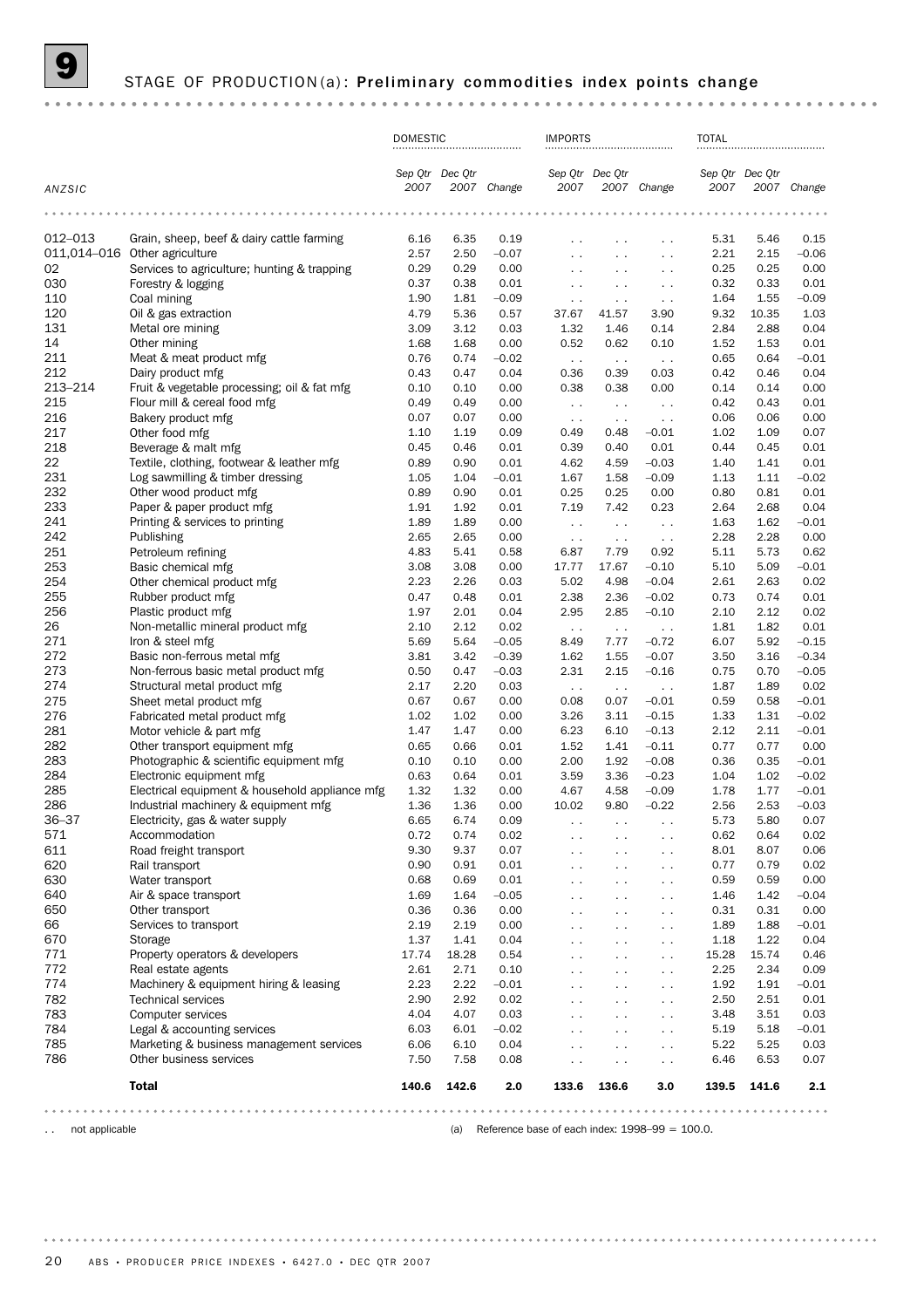|           | Index   | % change<br>from<br>previous | % change from<br>corresponding<br>quarter of |
|-----------|---------|------------------------------|----------------------------------------------|
| Period    | numbers | quarter                      | previous year                                |
|           |         |                              |                                              |
| 2003-04   | 130.4   | 0.1                          |                                              |
| 2004-05   | 139.3   | 6.8                          |                                              |
| 2005-06   | 149.4   | 7.3                          |                                              |
| 2006-07   | 156.4   | 4.7                          |                                              |
| 2003      |         |                              |                                              |
| March     | 132.1   | 1.2                          | 3.0                                          |
| June      | 129.5   | $-2.0$                       | 0.2                                          |
| September | 128.9   | $-0.5$                       | $-0.1$                                       |
| December  | 129.1   | 0.2                          | $-1.1$                                       |
| 2004      |         |                              |                                              |
| March     | 130.6   | 1.2                          | $-1.1$                                       |
| June      | 133.1   | 1.9                          | 2.8                                          |
| September | 136.8   | 2.8                          | 6.1                                          |
| December  | 139.7   | 2.1                          | 8.2                                          |
| 2005      |         |                              |                                              |
| March     | 138.4   | $-0.9$                       | 6.0                                          |
| June      | 142.3   | 2.8                          | 6.9                                          |
| September | 145.3   | 2.1                          | 6.2                                          |
| December  | 146.4   | 0.8                          | 4.8                                          |
| 2006      |         |                              |                                              |
| March     | 149.3   | 2.0                          | 7.9                                          |
| June      | 156.4   | 4.8                          | 9.9                                          |
| September | 156.8   | 0.3                          | 7.9                                          |
| December  | 155.3   | $-1.0$                       | 6.1                                          |
| 2007      |         |                              |                                              |
| March     | 154.9   | $-0.3$                       | 3.8                                          |
| June      | 158.7   | 2.5                          | 1.5                                          |
| September | 158.1   | $-0.4$                       | 0.8                                          |
| December  | 160.6   | 1.6                          | 3.4                                          |
|           |         |                              |                                              |

.. not applicable

(a) Reference base of each index:  $1989-90 = 100.0$ .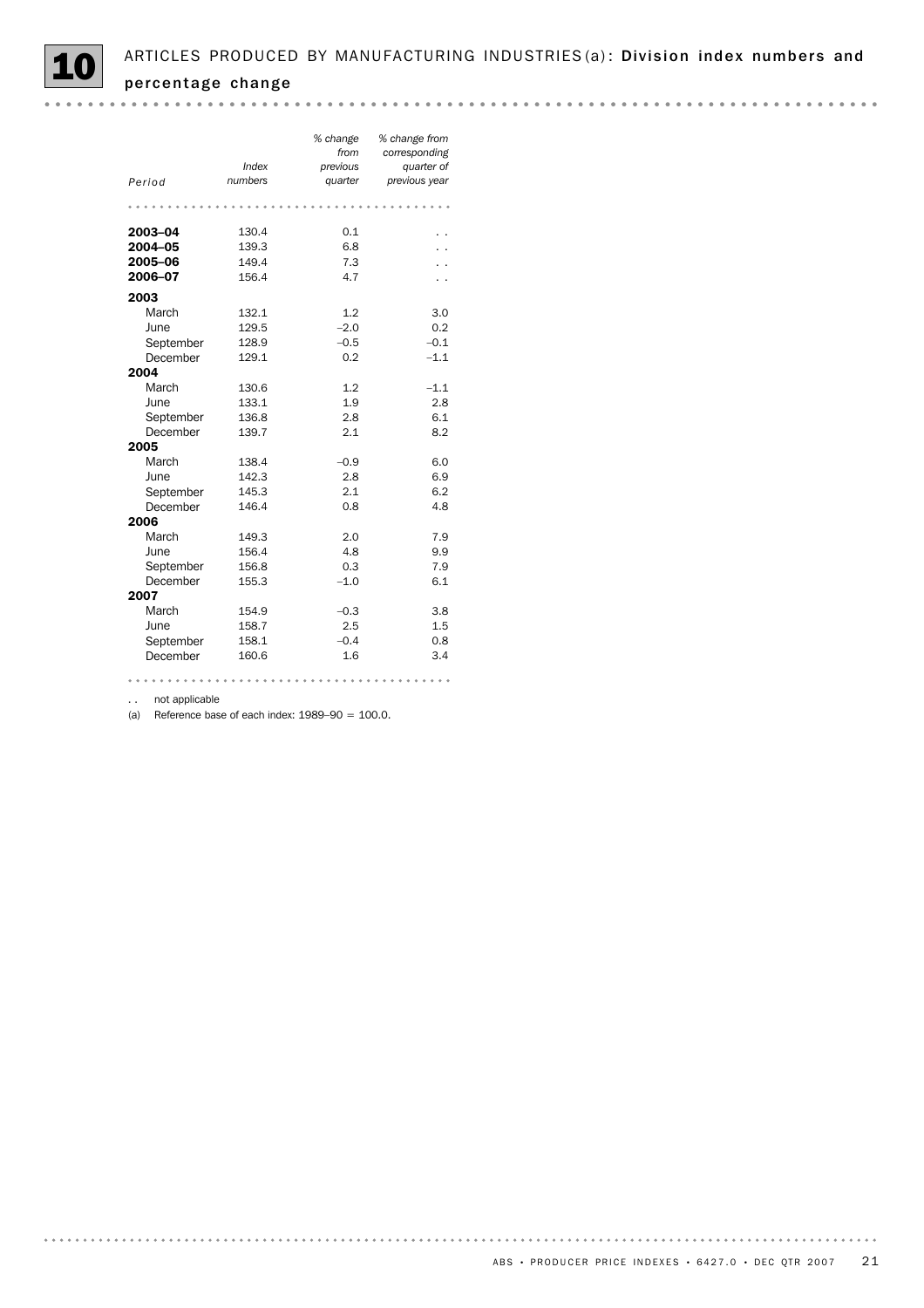

ARTICLES PRODUCED BY MANUFACTURING INDUSTRIES(a): Subdivision and group index numbers

|                                                | Food.<br>beverage<br>and         | <b>Textiles</b><br>and textile   | Knitting mills,<br>clothing.<br>footwear | Log sawmilling<br>and other                | Paper and<br>paper product       | Printing,<br>publishing<br>and   | Petroleum<br>and coal            |                                  | Rubber<br>and                    |
|------------------------------------------------|----------------------------------|----------------------------------|------------------------------------------|--------------------------------------------|----------------------------------|----------------------------------|----------------------------------|----------------------------------|----------------------------------|
| Period                                         | tobacco<br>(21)                  | products<br>$(221 - 222)$        | $(223 - 226)$                            | and leather wood products<br>$(231 - 232)$ | manufacturing<br>(233)           | recorded<br>media (24)           | products<br>$(251 - 252)$        | Chemicals<br>$(253 - 254)$       | plastics<br>$(255 - 256)$        |
|                                                |                                  |                                  |                                          |                                            |                                  |                                  |                                  |                                  |                                  |
| 2003-04<br>2004-05<br>2005-06<br>2006-07       | 139.9<br>146.2<br>150.3<br>156.4 | 116.7<br>116.3<br>116.2<br>120.1 | 124.2<br>123.9<br>124.9<br>125.5         | 139.1<br>140.5<br>143.8<br>148.2           | 117.8<br>117.4<br>118.5<br>120.2 | 155.7<br>157.3<br>159.1<br>161.1 | 173.3<br>226.8<br>297.4<br>295.6 | 114.5<br>120.8<br>123.4<br>127.6 | 124.7<br>130.8<br>136.4<br>140.6 |
|                                                |                                  |                                  |                                          |                                            |                                  |                                  |                                  |                                  |                                  |
| 2003<br>March<br>June<br>September<br>December | 141.3<br>140.6<br>138.8<br>140.1 | 124.1<br>118.5<br>117.7<br>117.0 | 124.5<br>125.5<br>124.8<br>124.7         | 134.9<br>137.4<br>138.2<br>138.7           | 117.0<br>117.6<br>118.1<br>118.0 | 155.7<br>154.2<br>156.1<br>155.9 | 189.4<br>165.8<br>163.7<br>164.5 | 115.0<br>115.7<br>114.3<br>114.0 | 122.7<br>124.7<br>124.8<br>124.3 |
| 2004                                           |                                  |                                  |                                          |                                            |                                  |                                  |                                  |                                  |                                  |
| March<br>June<br>September                     | 140.5<br>140.2<br>145.4          | 116.7<br>115.4<br>115.6          | 123.4<br>123.8<br>123.6                  | 140.3<br>139.3<br>139.2                    | 117.6<br>117.5<br>117.0          | 156.0<br>154.6<br>157.4          | 173.5<br>191.3<br>209.6          | 114.1<br>115.7<br>117.5          | 124.6<br>125.0<br>125.9          |
| December<br>2005                               | 146.4                            | 116.0                            | 124.0                                    | 140.5                                      | 116.9                            | 157.6                            | 234.1                            | 121.6                            | 130.5                            |
| March<br>June<br>September<br>December         | 146.3<br>146.8<br>148.0<br>149.4 | 116.9<br>116.5<br>115.5<br>116.1 | 124.1<br>123.8<br>125.1<br>124.9         | 140.0<br>142.4<br>142.3<br>144.9           | 117.8<br>117.7<br>118.2<br>118.2 | 157.6<br>156.6<br>158.6<br>158.7 | 211.3<br>252.2<br>282.1<br>279.4 | 121.6<br>122.3<br>122.1<br>123.5 | 133.0<br>133.9<br>134.2<br>136.1 |
| 2006                                           |                                  |                                  |                                          |                                            |                                  |                                  |                                  |                                  |                                  |
| March<br>June<br>September<br>December         | 150.9<br>153.0<br>153.2<br>156.2 | 116.4<br>116.8<br>117.3<br>118.4 | 125.1<br>124.5<br>125.4<br>125.2         | 143.6<br>144.3<br>144.8<br>146.1           | 118.6<br>119.1<br>119.0<br>118.4 | 159.2<br>159.7<br>160.6<br>160.6 | 290.3<br>337.8<br>326.4<br>283.0 | 123.3<br>124.6<br>127.4<br>128.0 | 137.6<br>137.8<br>137.5<br>140.0 |
| 2007                                           |                                  |                                  |                                          |                                            |                                  |                                  |                                  |                                  |                                  |
| March<br>June<br>September<br>December         | 157.6<br>158.5<br>158.7<br>162.3 | 120.4<br>124.2<br>123.8<br>124.9 | 125.9<br>125.5<br>126.9<br>127.3         | 148.4<br>153.4<br>153.0<br>155.7           | 121.5<br>122.0<br>120.9<br>121.3 | 162.3<br>160.7<br>161.7<br>161.5 | 273.1<br>299.7<br>307.9<br>348.4 | 127.2<br>127.7<br>128.0<br>128.9 | 141.9<br>143.1<br>144.6<br>147.1 |
|                                                |                                  |                                  |                                          |                                            |                                  |                                  |                                  |                                  |                                  |

(a) Reference base of each index:  $1989-90 = 100.0$ .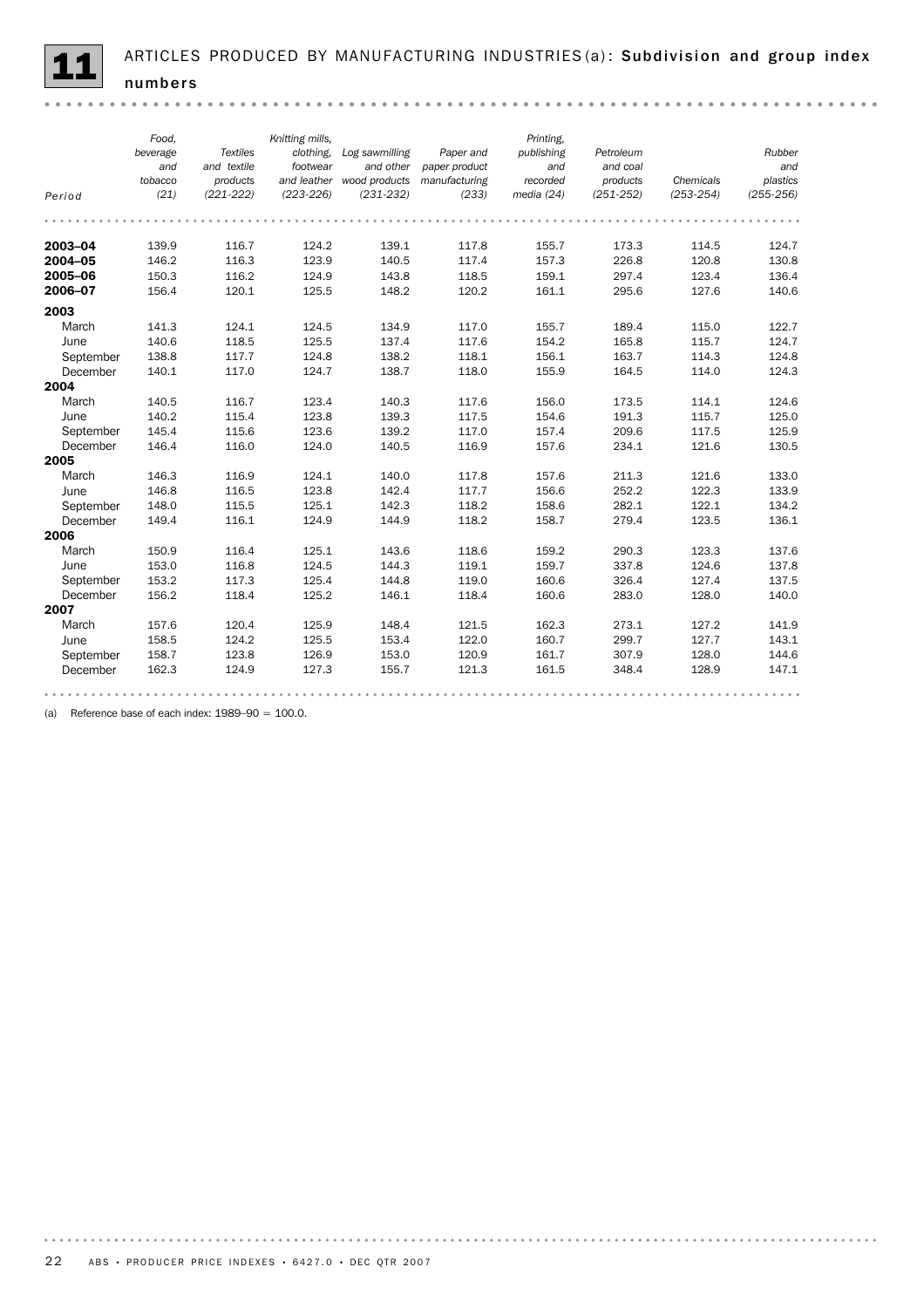

*Non-metallic Electronic Transport mineral Basic Fabricated equipment product equipment metal metal and other Other manufacturing products products and parts manufacturing machinery Period (26) (271-273) (274-276) (281-282) (283-286) (29)* **2003–04** 129.2 106.7 125.3 127.0 113.1 127.8 **2004–05** 131.2 129.4 133.6 126.1 115.9 131.6 **2005–06** 134.1 152.9 140.6 126.3 118.6 138.5 **2006–07** 136.7 189.8 145.3 129.2 122.7 143.4 2003 March 126.7 105.4 122.6 129.9 113.9 128.2 <table>\n<tbody>\n<tr>\n<th>June</th>\n<th>127.8</th>\n<th>101.3</th>\n<th>123.9</th>\n<th>128.7</th>\n<th>113.3</th>\n<th>126.9</th>\n</tr>\n<tr>\n<td>September</td>\n<td>128.5</td>\n<td>101.2</td>\n<td>124.4</td>\n<td>128.5</td>\n<td>112.8</td>\n<td>126.4</td>\n</tr>\n<tr>\n<td>December</td>\n<td>128.9</td>\n<td>101.8</td>\n<td>124.6</td>\n<td>126.9</td>\n<td> June 127.8 101.3 123.9 128.7 113.3 126.9 December 128.9 101.8 124.6 126.9 112.2 127.4 **2004**<br>March March 129.2 106.9 124.9 126.4 113.2 128.7 June 130.3 116.8 127.4 126.3 114.0 128.5 September 129.7 126.0 130.9 125.7 115.1 129.7 December 131.3 126.7 132.5 126.6 115.6 131.6 2005 March 130.5 129.5 134.3 126.4 116.0 132.2 June 133.2 135.3 136.8 125.5 117.0 132.9 September 133.3 137.0 139.2 126.0 117.7 135.1 December 133.8 141.1 141.1 125.9 117.9 136.3 **2006**<br>March June 134.6 178.0 141.6 127.6 119.7 143.1 March 134.5 155.5 140.4 125.7 119.1 139.4 dune 134.6 170.0 1.1.0<br>September 135.2 186.5 143.0 129.6 121.6 140.9 December 136.4 190.8 145.4 130.9 123.0 142.6 2007 March 136.4 185.2 145.5 128.6 122.4 146.0 June 138.9 196.6 147.2 127.7 123.8 143.9 September 139.0 185.3 147.7 127.9 124.5 142.5 December 139.7 170.9 148.6 127.0 125.0 141.6

(a) Reference base of each index:  $1989-90 = 100.0$ .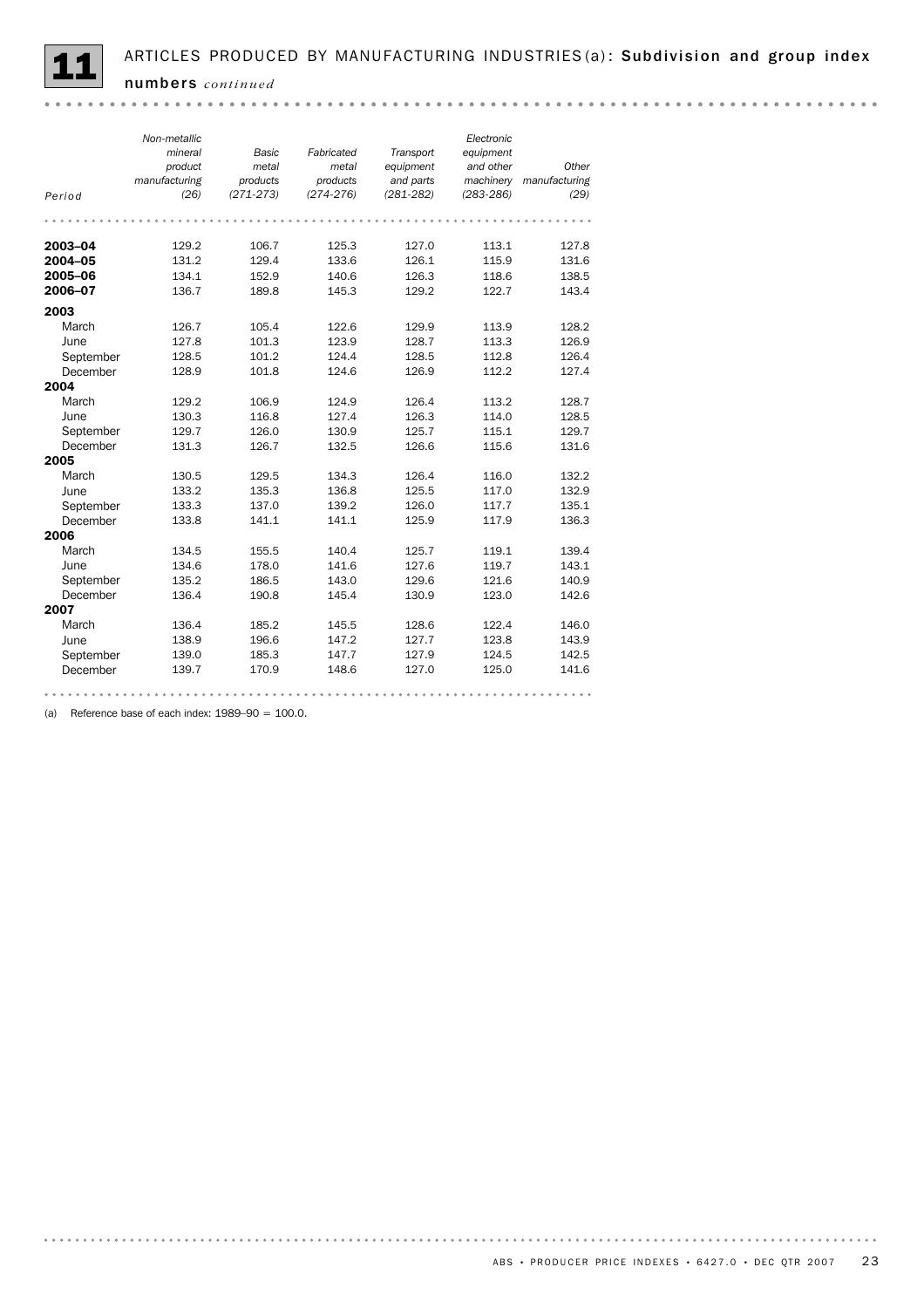## MATERIALS USED IN MANUFACTURING INDUSTRIES (a): Division index numbers

|           | Manufacturing | Imported  | Domestic  |
|-----------|---------------|-----------|-----------|
| Period    | division      | materials | materials |
|           |               |           |           |
|           |               |           |           |
| 2003-04   | 125.9         | 115.2     | 134.1     |
| 2004-05   | 137.1         | 120.8     | 149.7     |
| 2005-06   | 154.5         | 127.2     | 172.3     |
| 2006-07   | 162.2         | 132.0     | 183.2     |
| 2003      |               |           |           |
| March     | 135.8         | 125.8     | 144.7     |
| June      | 129.9         | 122.0     | 134.7     |
| September | 126.7         | 118.3     | 132.8     |
| December  | 126.4         | 116.2     | 135.0     |
| 2004      |               |           |           |
| March     | 123.6         | 111.6     | 133.6     |
| June      | 126.9         | 114.7     | 135.1     |
| September | 136.9         | 120.7     | 150.4     |
| December  | 138.6         | 120.1     | 153.3     |
| 2005      |               |           |           |
| March     | 134.4         | 119.9     | 144.5     |
| June      | 138.5         | 122.3     | 150.5     |
| September | 149.7         | 123.7     | 167.0     |
| December  | 150.4         | 126.0     | 165.4     |
| 2006      |               |           |           |
| March     | 154.5         | 128.0     | 170.3     |
| June      | 163.5         | 131.2     | 186.5     |
| September | 164.8         | 132.5     | 185.8     |
| December  | 159.8         | 131.8     | 177.2     |
| 2007      |               |           |           |
| March     | 160.0         | 131.5     | 181.5     |
| June      | 164.3         | 132.0     | 188.2     |
| September | 166.5         | 130.1     | 188.8     |
| December  | 172.5         | 130.2     | 201.8     |

(a) Reference base of each index:  $1989-90 = 100.0$ .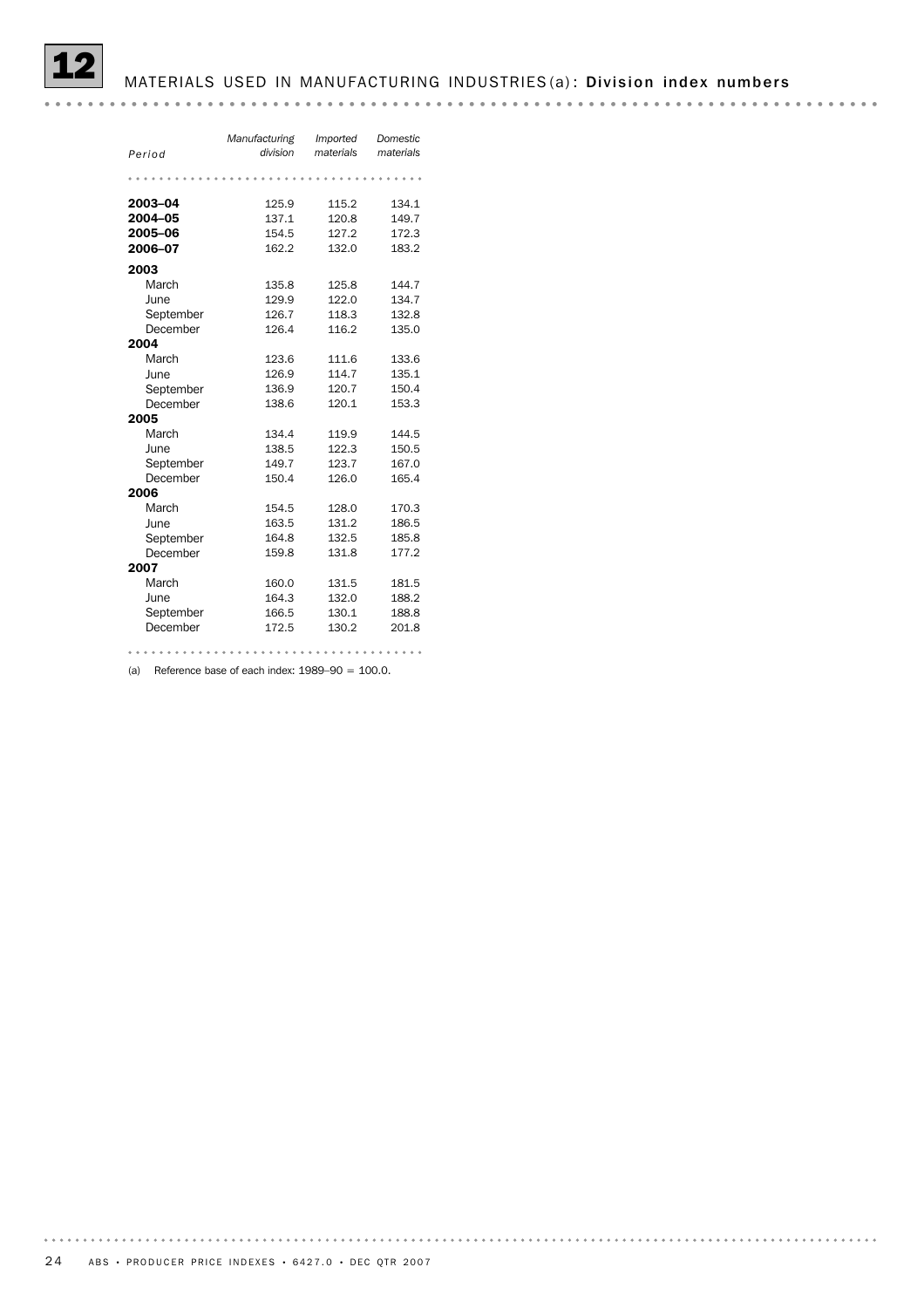## MATERIALS USED IN MANUFACTURING INDUSTRIES: Division percentage change

| Period                | Manufacturing division Imported materials Domestic materials |         |        |
|-----------------------|--------------------------------------------------------------|---------|--------|
| .                     |                                                              |         |        |
|                       | PERCENTAGE CHANGE FROM PREVIOUS YEAR                         |         |        |
| 2003-04               | $-4.5$                                                       | $-8.1$  | $-1.9$ |
| 2004-05               | 8.9                                                          | 4.9     | 11.6   |
| 2005-06               | 12.7                                                         | 5.3     | 15.1   |
| 2006-07               | 5.0                                                          | 3.8     | 6.3    |
|                       |                                                              | .       | .      |
|                       | PERCENTAGE CHANGE FROM PREVIOUS QUARTER                      |         |        |
| 2003                  |                                                              |         |        |
| March                 | 3.4                                                          | $-0.6$  | 7.6    |
| June                  | $-4.3$                                                       | $-3.0$  | $-6.9$ |
| September             | $-2.5$                                                       | $-3.0$  | $-1.4$ |
| December              | $-0.2$                                                       | $-1.8$  | 1.7    |
| 2004                  |                                                              |         |        |
| March                 | $-2.2$                                                       | $-4.0$  | $-1.0$ |
| June                  | 2.7                                                          | 2.8     | 1.1    |
| September             | 7.9                                                          | 5.2     | 11.3   |
| December              | 1.2                                                          | $-0.5$  | 1.9    |
| 2005                  |                                                              |         |        |
| March                 | $-3.0$                                                       | $-0.2$  | $-5.7$ |
| June                  | 3.1                                                          | 2.0     | 4.2    |
| September<br>December | 8.1                                                          | 1.1     | 11.0   |
| 2006                  | 0.5                                                          | 1.9     | $-1.0$ |
| March                 | 2.7                                                          | 1.6     | 3.0    |
| June                  | 5.8                                                          | 2.5     | 9.5    |
| September             | 0.8                                                          | 1.0     | $-0.4$ |
| December              | $-3.0$                                                       | $-0.5$  | $-4.6$ |
| 2007                  |                                                              |         |        |
| March                 | 0.1                                                          | $-0.2$  | 2.4    |
| June                  | 2.7                                                          | 0.4     | 3.7    |
| September             | 1.3                                                          | $-1.4$  | 0.3    |
| December              | 3.6                                                          | 0.1     | 6.9    |
|                       |                                                              |         |        |
|                       | PERCENTAGE CHANGE FROM CORRESPONDING QUARTER                 |         |        |
|                       | OF PREVIOUS YEAR                                             |         |        |
| 2003                  |                                                              |         |        |
| March                 | 4.0                                                          | $-2.3$  | 9.5    |
| June                  | $-2.0$                                                       | $-4.3$  | $-1.0$ |
| September             | $-3.0$                                                       | $-6.9$  | $-0.2$ |
| December              | $-3.7$                                                       | $-8.2$  | 0.4    |
| 2004                  |                                                              |         |        |
| March                 | $-9.0$                                                       | $-11.3$ | $-7.7$ |
| June                  | $-2.3$                                                       | $-6.0$  | 0.3    |
| September             | 8.1                                                          | 2.0     | 13.3   |
| December<br>2005      | 9.7                                                          | 3.4     | 13.6   |
| March                 | 8.7                                                          | 7.4     | 8.2    |
| June                  | 9.1                                                          | 6.6     | 11.4   |
| September             | 9.3                                                          | 2.5     | 11.0   |
| December              | 8.5                                                          | 4.9     | 7.9    |
| 2006                  |                                                              |         |        |
| March                 | 15.0                                                         | 6.8     | 17.9   |
| June                  | 18.1                                                         | 7.3     | 23.9   |
| September             | 10.1                                                         | 7.1     | 11.3   |
| December              | 6.3                                                          | 4.6     | 7.1    |
| 2007                  |                                                              |         |        |
| March                 | 3.6                                                          | 2.7     | 6.6    |
| June                  | 0.5                                                          | 0.6     | 0.9    |
| September             | 1.0                                                          | $-1.8$  | 1.6    |
| December              | 7.9                                                          | $-1.2$  | 13.9   |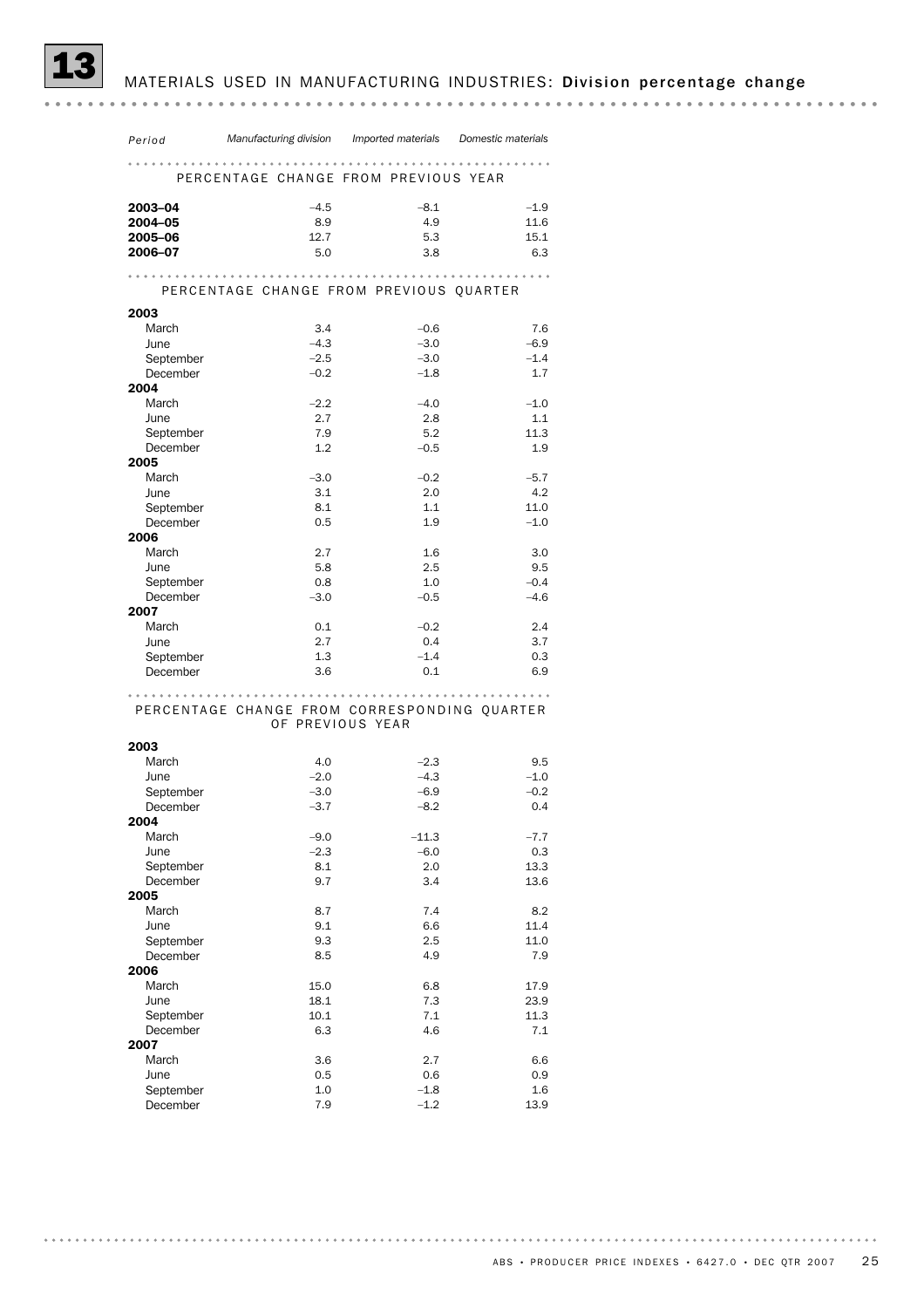*Food, Leather Paper Printing, Textiles beverages Knitting Log sawmilling and and publishing Petroleum and and textile mills and leather and other paper and and coal tobacco products clothing Footwear products recorded products wood products products Period (21) (221-222) (223-224) (225) (226) (231-232) (233) media (24) (251-252)* **2003–04** 136.5 100.5 103.2 124.1 86.0 125.2 103.1 110.3 164.0 **2004–05** 141.8 101.0 104.4 122.2 87.6 126.6 103.1 108.0 216.9 **2005–06** 143.8 100.1 104.3 121.4 86.2 133.5 105.8 108.6 296.1 **2006–07** 149.6 104.5 108.0 124.2 92.0 135.3 110.8 109.3 294.7 2003 March 140.2 111.8 107.7 130.8 99.2 129.9 102.9 116.9 207.9 June 139.5 108.2 106.2 131.1 98.2 128.3 105.5 115.1 171.9 September 137.0 105.4 105.6 125.4 88.4 127.2 105.5 111.6 160.2 December 137.6 100.8 103.2 124.4 89.9 125.5 103.5 111.9 163.6 2004 March 135.9 97.4 101.6 122.9 82.4 123.8 101.1 109.2 156.8 June 135.5 98.5 102.5 123.7 83.1 124.4 102.4 108.4 175.4 September 141.8 101.1 104.5 122.6 87.4 124.0 104.9 107.9 208.8 December 143.7 100.2 104.9 121.6 89.8 125.9 101.3 107.8 229.1 2005 March 141.2 101.7 104.9 122.2 87.0 127.2 102.4 107.8 202.4 June 140.4 101.1 103.2 122.2 86.1 129.2 103.9 108.4 227.2 September 145.1 98.4 103.6 121.8 85.0 130.1 104.2 108.9 288.3 December 142.0 99.2 102.8 120.6 84.8 132.6 104.7 108.6 279.9 **2006**<br>March March 142.0 100.5 105.2 121.8 87.1 135.7 106.5 107.7 291.4 June 145.9 102.1 105.4 121.4 87.7 135.7 107.6 109.3 324.8 September 145.2 103.2 106.6 123.8 91.9 133.5 111.4 109.6 328.6 December 148.5 103.7 107.6 124.0 92.1 134.3 111.2 109.7 278.4 2007 March 152.1 104.4 109.0 125.0 92.7 134.2 110.4 109.8 274.9 June 152.4 106.5 108.9 123.8 91.1 139.1 110.1 108.1 297.0 September 160.5 104.6 105.6 121.7 91.4 144.1 111.8 108.1 295.4 December 161.5 104.7 105.3 121.8 88.5 145.6 112.3 108.4 330.1 

(a) Reference base of each index:  $1989-90 = 100.0$ .

. . . . . . . . . . . . .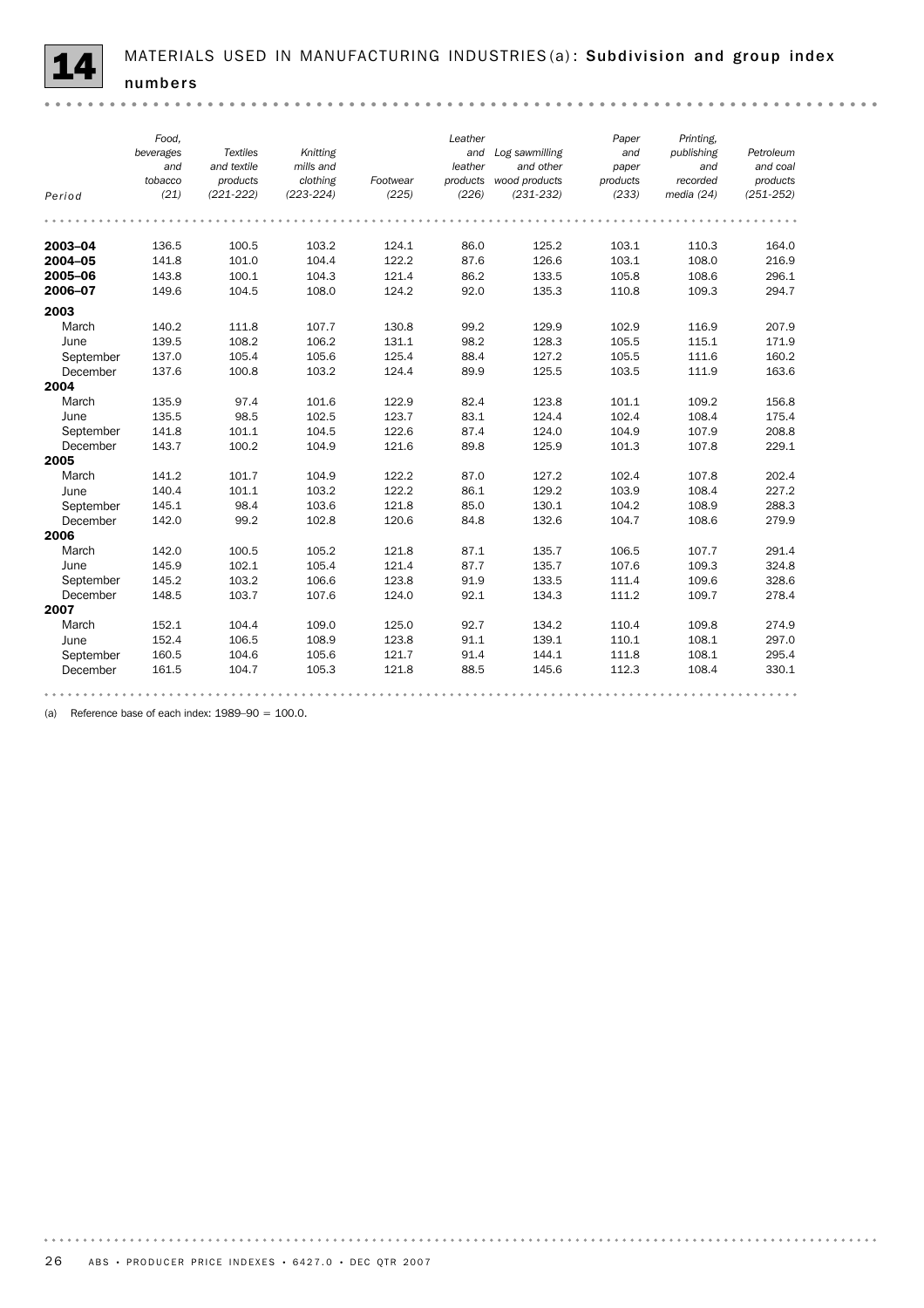

*Electronic Non-metallic Fabricated Rubber Basic Transport equipment and mineral metal metal equipment and other Other products products Chemicals plastics products and parts manufacturing machinery Period (253-254) (255-256) (26) (271-273) (274-276) (281-282) (283-286) (29)* **2003–04** 116.9 117.5 128.8 102.0 114.0 120.4 107.1 120.9 **2004–05** 121.3 134.4 135.9 116.0 127.4 126.2 117.1 132.5 **2005–06** 124.7 135.9 139.1 147.0 140.1 132.6 125.1 141.2 **2006–07** 136.7 147.7 142.8 175.3 156.8 138.5 138.2 149.1 2003 March 117.9 122.8 123.2 106.0 112.0 125.3 107.9 124.3 June 117.3 125.6 126.7 101.8 111.1 123.5 107.1 123.1 September 116.8 118.7 127.6 101.3 111.9 121.6 106.5 121.2 December 116.4 116.6 127.3 101.3 111.7 120.8 106.5 120.2 2004 March 116.4 114.5 127.8 101.3 112.5 118.3 105.6 119.6 June 118.1 120.1 132.3 104.1 119.8 120.8 109.7 122.5 September 121.3 126.7 135.0 115.2 125.3 124.3 114.0 127.4 December 121.5 140.0 135.9 114.5 125.8 125.7 116.6 131.6 2005 March 121.3 135.0 135.3 115.7 127.5 126.4 116.1 133.7 June 120.9 135.9 137.3 118.5 130.9 128.2 121.7 137.3 September 120.5 129.0 137.8 132.4 136.0 130.2 121.0 137.8 December 122.4 135.7 137.7 139.1 136.9 131.0 122.5 138.7 **2006**<br>March March 126.3 137.1 138.6 150.6 139.6 133.1 125.7 141.9 June 129.6 141.7 142.2 165.7 147.9 136.1 131.2 146.4 September 132.1 146.2 142.2 170.8 149.0 137.6 135.4 148.6 December 135.0 152.0 142.4 177.9 157.5 138.5 137.6 149.5 2007 March 135.6 146.2 142.5 173.8 158.7 138.3 137.6 148.5 June 144.0 146.2 144.1 178.7 161.9 139.6 142.1 149.6 September 142.2 146.3 145.1 182.3 155.6 136.7 136.7 149.0 December 148.6 147.0 145.8 187.0 150.2 135.4 135.9 149.3 

(a) Reference base of each index:  $1989-90 = 100.0$ .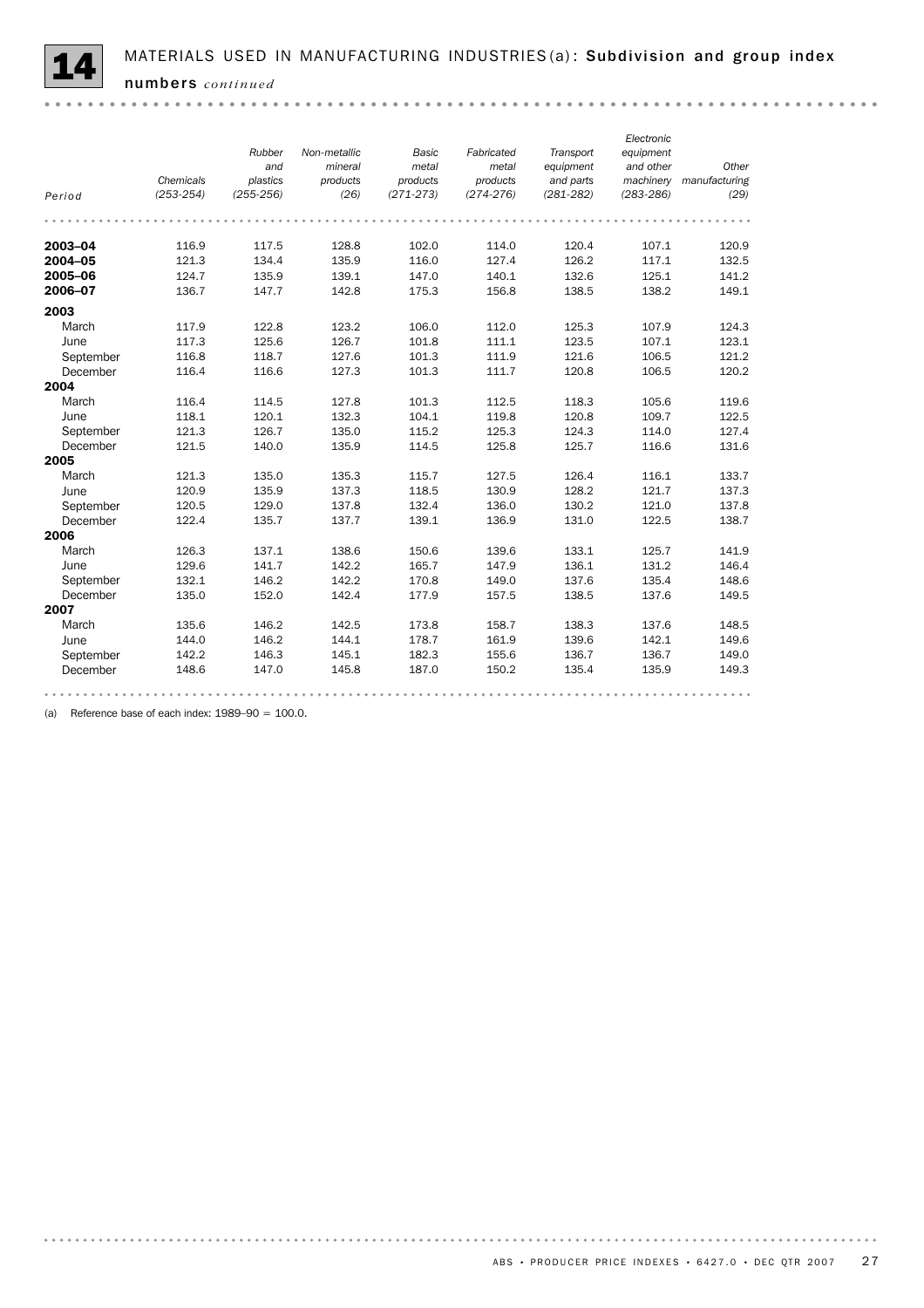

| Period    | Index<br>number | % change<br>from<br>previous<br>period | % change from<br>corresponding<br>quarter of<br>previous year |
|-----------|-----------------|----------------------------------------|---------------------------------------------------------------|
|           |                 |                                        |                                                               |
| 2003-04   | 121.1           | 7.5                                    |                                                               |
| 2004-05   | 130.2           | 7.5                                    |                                                               |
| 2005-06   | 136.5           | 4.9                                    |                                                               |
| 2006-07   | 142.3           | 4.2                                    |                                                               |
| 2003      |                 |                                        |                                                               |
| March     | 113.0           | 1.4                                    | 4.4                                                           |
| June      | 115.8           | 2.5                                    | 5.8                                                           |
| September | 117.9           | 1.8                                    | 6.7                                                           |
| December  | 119.4           | 1.3                                    | 7.2                                                           |
| 2004      |                 |                                        |                                                               |
| March     | 122.3           | 2.4                                    | 8.2                                                           |
| June      | 124.9           | 2.1                                    | 7.9                                                           |
| September | 126.7           | 1.4                                    | 7.5                                                           |
| December  | 129.3           | 2.1                                    | 8.3                                                           |
| 2005      |                 |                                        |                                                               |
| March     | 131.6           | 1.8                                    | 7.6                                                           |
| June      | 133.0           | 1.1                                    | 6.5                                                           |
| September | 134.5           | 1.1                                    | 6.2                                                           |
| December  | 135.8           | 1.0                                    | 5.0                                                           |
| 2006      |                 |                                        |                                                               |
| March     | 136.9           | 0.8                                    | 4.0                                                           |
| June      | 138.8           | 1.4                                    | 4.4                                                           |
| September | 140.3           | 1.1                                    | 4.3                                                           |
| December  | 141.4           | 0.8                                    | 4.1                                                           |
| 2007      |                 |                                        |                                                               |
| March     | 142.7           | 0.9                                    | 4.2                                                           |
| June      | 144.6           | 1.3                                    | 4.2                                                           |
| September | 146.6           | 1.4                                    | 4.5                                                           |
| December  | 148.7           | 1.4                                    | 5.2                                                           |
|           |                 |                                        |                                                               |

. . not applicable

(a) Reference base of each index:  $1998-99 = 100.0$ .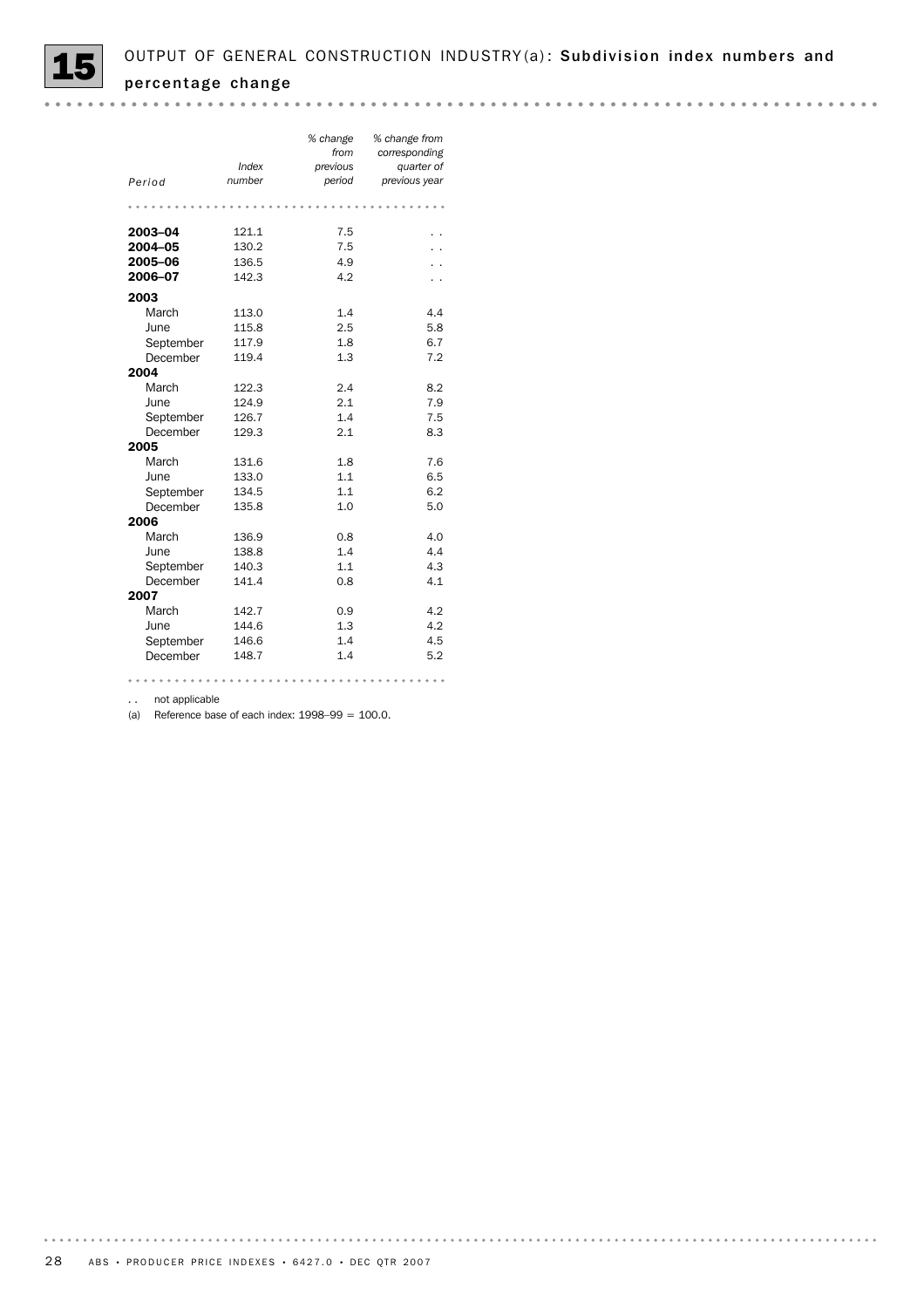#### *Road and Non-residential Residential Building House bridge Non-building building building construction construction construction construction construction construction Period (411) (4113) (412) (4121) n.e.c. (4112) (4111)* **2003–04** 121.2 123.7 121.0 119.5 120.8 120.8 **2004–05** 130.6 130.6 132.1 131.3 125.8 125.8 **2005–06** 136.8 136.1 138.7 138.2 133.2 133.2 **2006–07** 142.5 139.7 144.8 146.2 139.9 139.9 2003 March 112.7 117.0 110.4 109.8 116.8 116.8 June 115.5 119.3 114.1 112.8 118.4 118.4 Petember 117.8 121.4 116.5 115.2 119.3 119.3<br>December 119.3 122.9 118.4 116.7 120.3 120.3 September 117.8 121.4 116.5 115.2 119.3 119.3 2004 March 122.4 124.3 123.0 121.2 121.1 121.1 June 125.1 126.2 126.0 124.7 122.3 122.3 September 127.0 127.8 127.6 127.1 123.7 123.7 December 129.7 129.8 131.3 130.3 125.2 125.2 2005 March 132.1 131.7 134.0 133.1 126.4 126.4 June 133.5 132.9 135.3 134.8 127.8 127.8 September 134.9 134.5 136.5 135.9 130.2 130.2<br>December 136.1 135.7 137.9 137.1 132.3 132.3 December 136.1 135.7 137.9 137.1 132.3 132.3 2006 March 137.2 136.2 139.2 138.8 133.9 133.9 June 139.1 137.8 141.0 141.0 136.5 136.5 dune 139.1 137.8 141.0 141.0 136.5 136.5<br>September 140.4 138.0 143.3 143.4 138.6 138.6 September 140.4 138.0 145.5 145.4 150.0<br>December 141.6 138.8 144.0 145.2 139.5 139.5 2007 March 142.9 140.2 144.9 146.7 140.2 140.2 June 144.9 141.7 147.1 149.3 141.3 141.3 September 146.9 143.4 149.0 151.6 143.7 143.7<br>December 149.0 145.6 150.6 153.5 146.2 146.2 December 149.0 145.6 150.6 153.5 146.2 146.2

(a) Reference base of each index:  $1998-99 = 100.0$ .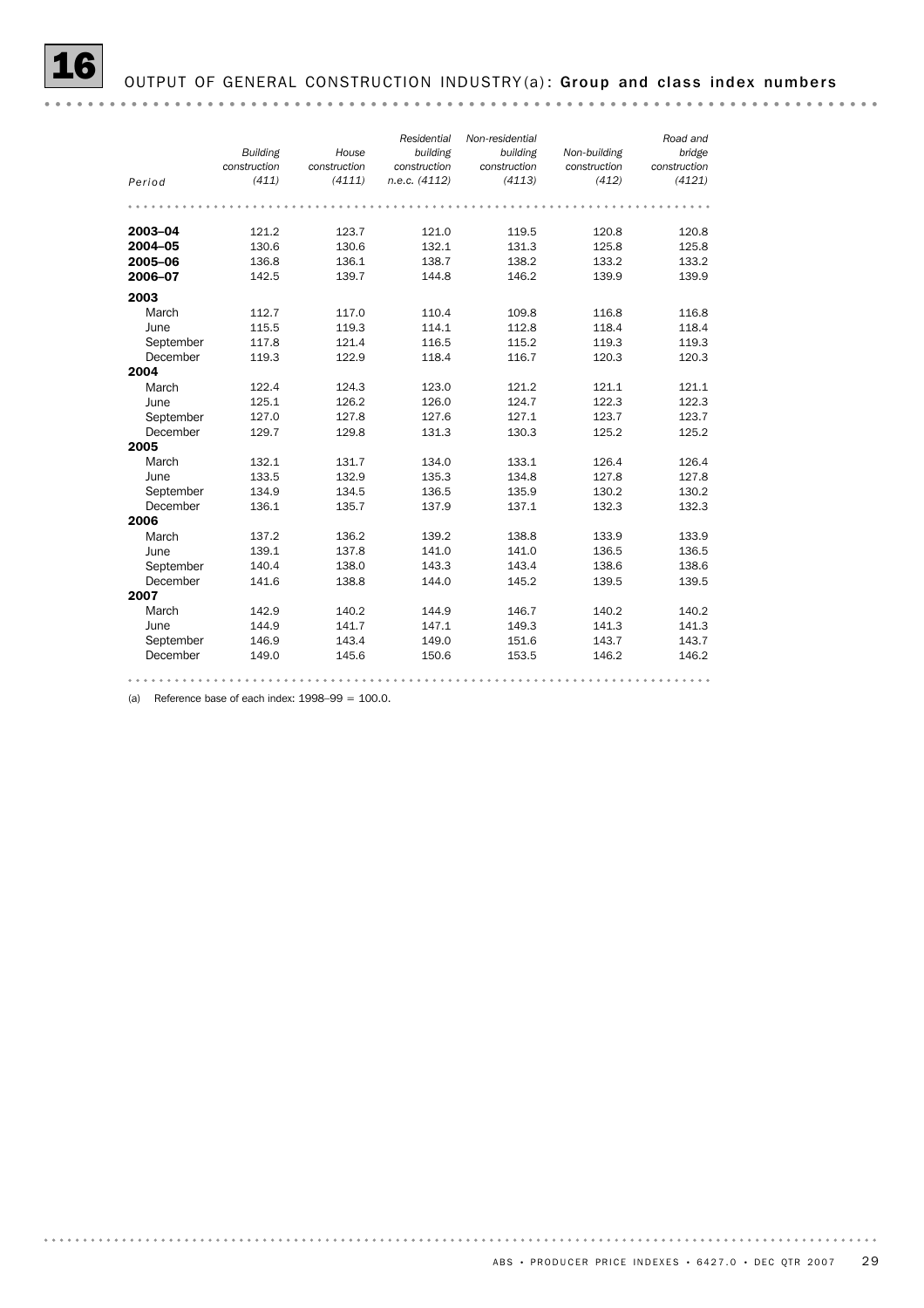#### MATERIALS USED IN HOUSE BUILDING (a): Index numbers

*Weighted average of Period six capital cities Sydney Melbourne Brisbane Adelaide Perth Hobart* **2003–04** 134.3 142.3 131.1 132.1 138.4 125.8 139.4<br>**2003–04 138.8** 146.6 134.6 137.3 143.4 131.1 148.0<br>151.0 2002 - 2012 - 2012 - 2012 - 2012 - 2012 - 2012 - 2014 - 2012 - 2012 - 2012 - 2012 - 2013 - 2014 - 2014 - 2014 -2005–06 142.0 149.5 137.0 140.8 145.8 136.0 151.0 **2006–07** 147.0 153.3 141.7 145.3 149.9 144.0 156.2 2003 March 130.9 138.0 128.7 127.5 136.2 123.4 134.6<br>
June 132.1 139.5 129.6 129.6 136.8 123.9 135.8 June 132.1 139.5 129.6 129.6 136.8 123.9 135.8 September 132.9 140.7 130.1 130.6 137.4 124.6 136.8 December 133.6 141.9 130.5 131.1 137.3 125.2 137.7 2004 March 134.4 142.6 131.2 132.2 138.3 126.1 140.4 June 136.1 144.1 132.5 134.6 140.6 127.4 142.5 September 137.2 144.8 133.5 135.9 142.0 128.7 145.5 December 138.3 145.9 134.2 137.1 142.9 130.1 147.4 2005 March 139.3 147.1 135.2 137.4 143.9 131.7 148.6<br>
June 140.5 148.5 135.6 138.9 144.7 134.0 150.4<br>
September 141.0 148.8 136.1 139.4 145.2 134.7 151.9 June 140.5 148.5 135.6 138.9 144.7 134.0 150.4 September 141.0 148.8 136.1 139.4 145.2 134.7 151.9 December 141.5 148.8 136.7 140.3 145.4 135.0 150.0 2006 March 142.1 149.1 137.3 141.2 145.7 136.1 150.4 dune 143.5 151.4 138.0 142.4 146.8 138.0 151.5<br>September 145.7 152.9 140.9 142.9 148.7 141.2 154.3 September 145.7 152.9 140.9 142.9 148.7 141.2 154.3 December 146.7 152.4 141.4 145.4 150.3 143.7 154.7 2007 March 147.4 153.3 141.8 145.8 150.0 145.3 156.5<br>
June 148.3 154.4 142.8 146.9 150.4 145.9 159.2 June 148.3 154.4 142.8 146.9 150.4 145.9 159.2 September 149.6 154.7 144.0 148.1 152.0 147.9 161.6 December 150.9 156.5 144.8 150.3 153.0 149.0 162.3 

(a) Reference base of each index:  $1989-90 = 100.0$ .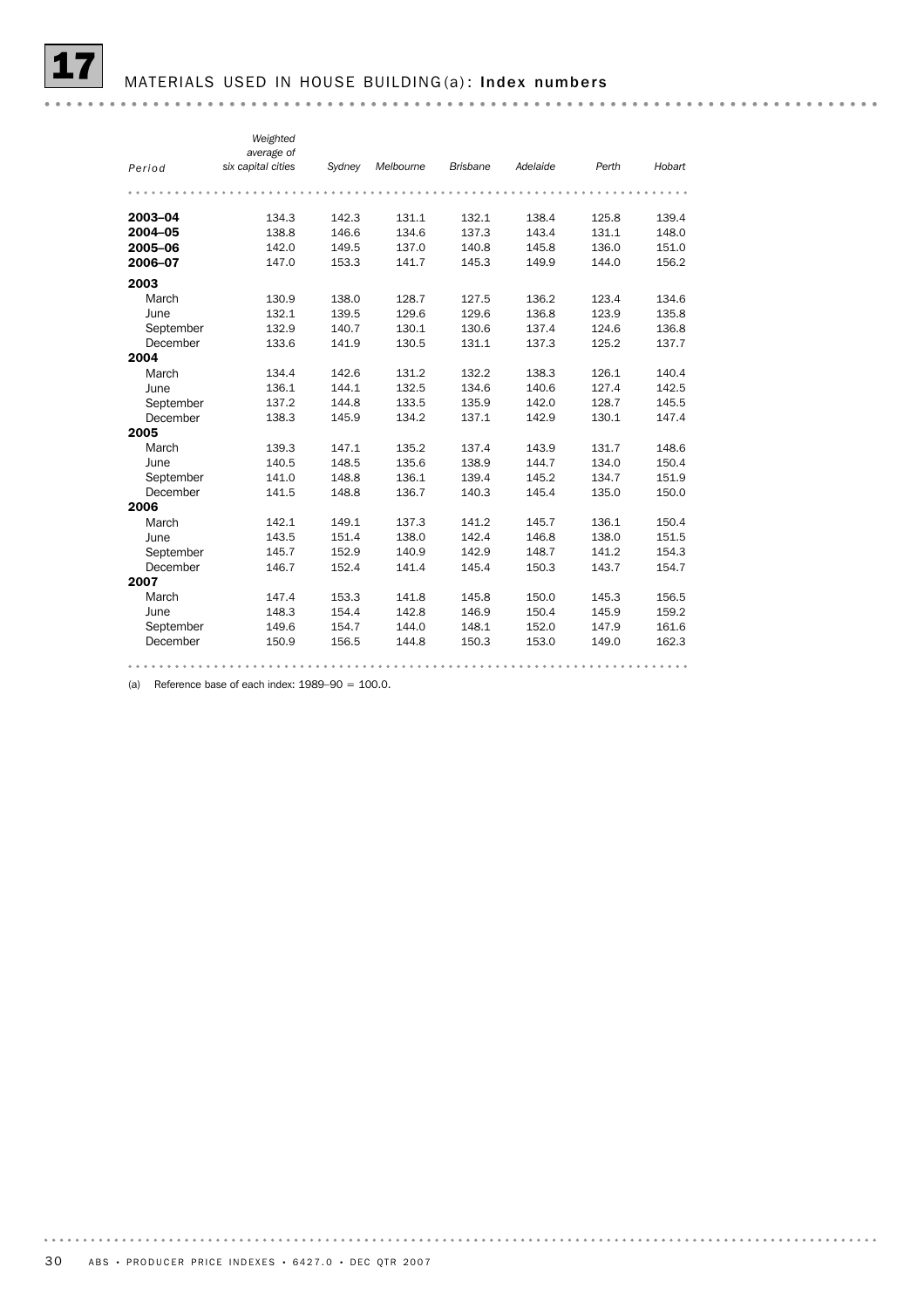MATERIALS USED IN HOUSE BUILDING: Percentage change

| Period                | Weighted average of<br>six capital cities                     | Sydney     | Melbourne   | <b>Brisbane</b> | Adelaide   | Perth      | Hobart     |
|-----------------------|---------------------------------------------------------------|------------|-------------|-----------------|------------|------------|------------|
|                       |                                                               |            | $- - - - -$ |                 |            |            |            |
|                       | PERCENTAGE CHANGE FROM PREVIOUS YEAR                          |            |             |                 |            |            |            |
| 2003-04               | 2.9                                                           | 3.7        | 2.1         | 3.5             | 2.0        | 2.3        | 4.3        |
| 2004-05               | 3.4                                                           | 3.0        | 2.7         | 3.9             | 3.6        | 4.2        | 6.2        |
| 2005-06               | 2.3                                                           | 2.0        | 1.8         | 2.5             | 1.7        | 3.7        | 2.0        |
| 2006-07               | 3.5                                                           | 2.5        | 3.4         | 3.1             | 2.8        | 5.9        | 3.5        |
|                       | PERCENTAGE CHANGE FROM PREVIOUS QUARTER                       |            |             |                 |            |            |            |
| 2003                  |                                                               |            |             |                 |            |            |            |
| March                 | 0.6                                                           | 1.0        | 0.5         | 0.2             | 0.7        | 0.5        | 1.5        |
| June                  | 0.9                                                           | 1.1        | 0.7         | 1.6             | 0.4        | 0.4        | 0.9        |
| September             | 0.6                                                           | 0.9        | 0.4         | 0.8             | 0.4        | 0.6        | 0.7        |
| December              | 0.5                                                           | 0.9        | 0.3         | 0.4             | $-0.1$     | 0.5        | 0.7        |
| 2004                  |                                                               |            |             |                 |            |            |            |
| March                 | 0.6                                                           | 0.5        | 0.5         | 0.8             | 0.7        | 0.7        | 2.0        |
| June                  | 1.3                                                           | 1.1<br>0.5 | 1.0         | 1.8<br>1.0      | 1.7<br>1.0 | 1.0<br>1.0 | 1.5<br>2.1 |
| September<br>December | 0.8<br>0.8                                                    | 0.8        | 0.8<br>0.5  | 0.9             | 0.6        | 1.1        | 1.3        |
| 2005                  |                                                               |            |             |                 |            |            |            |
| March                 | 0.7                                                           | 0.8        | 0.7         | 0.2             | 0.7        | 1.2        | 0.8        |
| June                  | 0.9                                                           | 1.0        | 0.3         | 1.1             | 0.6        | 1.7        | 1.2        |
| September             | 0.4                                                           | 0.2        | 0.4         | 0.4             | 0.3        | 0.5        | 1.0        |
| December              | 0.4                                                           | 0.0        | 0.4         | 0.6             | 0.1        | 0.2        | $-1.3$     |
| 2006                  |                                                               |            |             |                 |            |            |            |
| March                 | 0.4                                                           | 0.2        | 0.4         | 0.6             | 0.2        | 0.8        | 0.3        |
| June                  | 1.0                                                           | 1.5        | 0.5         | 0.8             | 0.8        | 1.4        | 0.7        |
| September             | 1.5                                                           | 1.0        | 2.1         | 0.4             | 1.3        | 2.3        | 1.8        |
| December<br>2007      | 0.7                                                           | $-0.3$     | 0.4         | 1.7             | 1.1        | 1.8        | 0.3        |
| March                 | 0.5                                                           | 0.6        | 0.3         | 0.3             | $-0.2$     | 1.1        | 1.2        |
| June                  | 0.6                                                           | 0.7        | 0.7         | 0.8             | 0.3        | 0.4        | 1.7        |
| September             | 0.9                                                           | 0.2        | 0.8         | 0.8             | 1.1        | 1.4        | $1.5\,$    |
| December              | 0.9                                                           | 1.2        | 0.6         | 1.5             | 0.7        | 0.7        | 0.4        |
| 2003                  | PERCENTAGE CHANGE FROM CORRESPONDING QUARTER OF PREVIOUS YEAR |            |             |                 |            |            |            |
| March                 | 3.8                                                           | 4.4        | 3.2         | 3.7             | 4.0        | 3.7        | 4.7        |
| June                  | 3.4                                                           | 4.1        | 2.5         | 4.3             | 2.8        | 2.5        | 4.5        |
| September             | 3.2                                                           | 4.5        | 2.4         | 3.6             | 2.2        | 2.3        | 4.0        |
| December<br>2004      | 2.7                                                           | 3.8        | 1.9         | 3.1             | 1.6        | 2.0        | 3.8        |
| March                 | 2.7                                                           | 3.3        | 1.9         | 3.7             | 1.5        | $2.2\,$    | 4.3        |
| June                  | 3.0                                                           | 3.3        | $2.2\,$     | 3.9             | 2.8        | 2.8        | 4.9        |
| September             | 3.2                                                           | 2.9        | 2.6         | 4.1             | 3.3        | 3.3        | 6.4        |
| December<br>2005      | 3.5                                                           | 2.8        | 2.8         | 4.6             | 4.1        | 3.9        | 7.0        |
| March                 | 3.6                                                           | 3.2        | 3.0         | 3.9             | 4.0        | 4.4        | 5.8        |
| June                  | 3.2                                                           | 3.1        | 2.3         | 3.2             | 2.9        | 5.2        | 5.5        |
| September             | 2.8                                                           | 2.8        | 1.9         | 2.6             | 2.3        | 4.7        | 4.4        |
| December<br>2006      | 2.3                                                           | 2.0        | 1.9         | 2.3             | 1.7        | 3.8        | 1.8        |
| March                 | 2.0                                                           | 1.4        | 1.6         | 2.8             | 1.3        | 3.3        | 1.2        |
| June                  | 2.1                                                           | 2.0        | 1.8         | 2.5             | 1.5        | 3.0        | 0.7        |
| September             | 3.3                                                           | 2.8        | 3.5         | 2.5             | 2.4        | 4.8        | 1.6        |
| December              | 3.7                                                           | 2.4        | 3.4         | 3.6             | 3.4        | 6.4        | 3.1        |
| 2007                  |                                                               |            |             |                 |            |            |            |
| March                 | 3.7                                                           | 2.8        | 3.3         | 3.3             | 3.0        | 6.8        | 4.1        |
| June                  | 3.3                                                           | 2.0        | 3.5         | 3.2             | 2.5        | 5.7        | 5.1        |
| September             | 2.7                                                           | 1.2        | $2.2\,$     | 3.6             | 2.2        | 4.7        | 4.7        |
| December              | 2.9                                                           | 2.7        | 2.4         | 3.4             | 1.8        | 3.7        | 4.9        |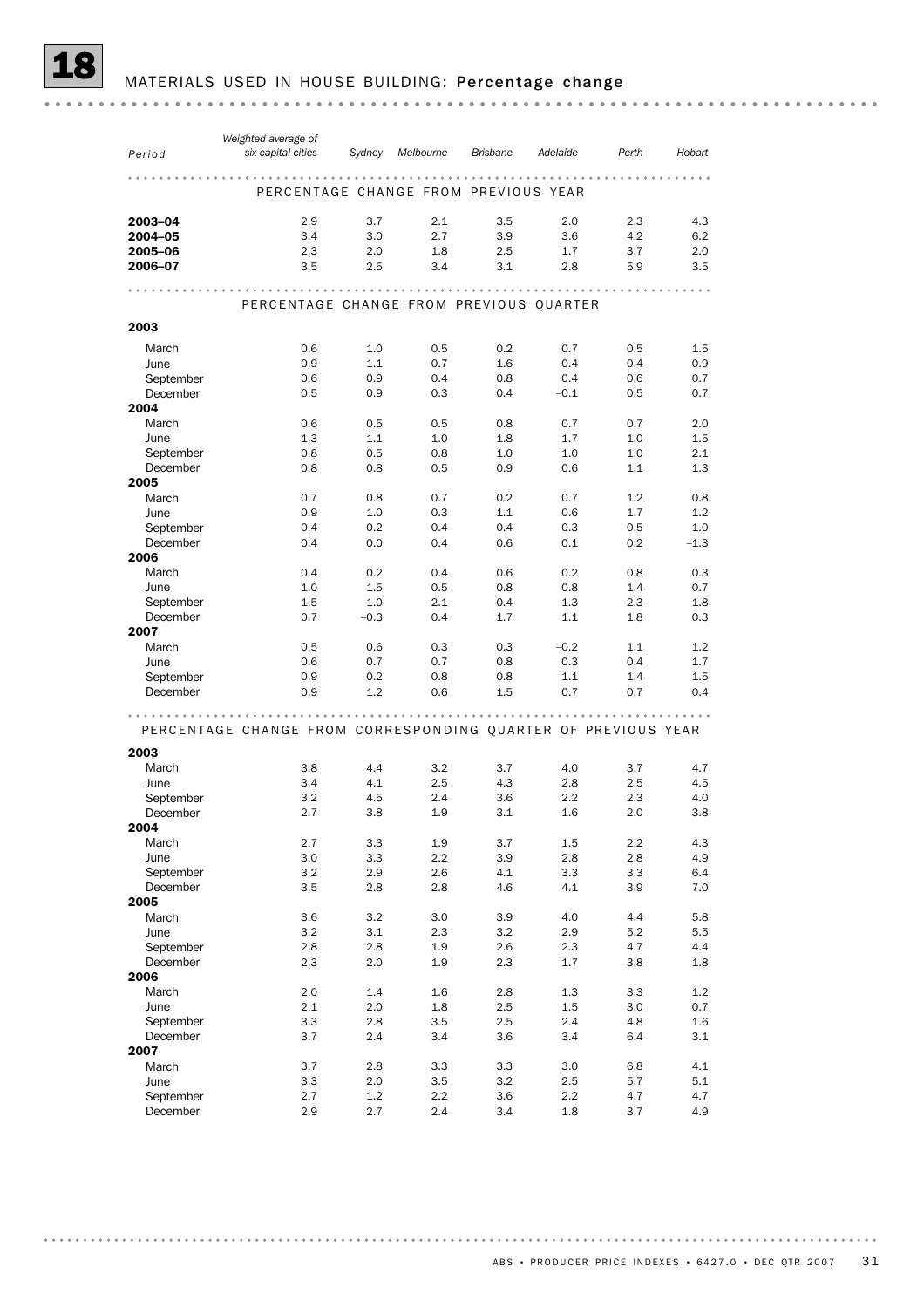|                       | Weighted<br>average of<br>six capital |                                   |                      |                             |            |            |                      |
|-----------------------|---------------------------------------|-----------------------------------|----------------------|-----------------------------|------------|------------|----------------------|
| Period                | cities                                | Sydney                            | Melbourne            | <b>Brisbane</b>             | Adelaide   | Perth      | Hobart               |
|                       |                                       |                                   |                      |                             |            |            |                      |
| 2003-04               | 127.7                                 | 127.1                             | 126.7                | 131.2                       | 126.8      | 127.7      | 127.0                |
| 2004-05               | $\ddot{\phantom{0}}$                  | . .                               | $\ddot{\phantom{0}}$ | $\ddot{\phantom{0}}$        | . .        | . .        | $\ddot{\phantom{0}}$ |
| 2005-06               | . .                                   | $\ddot{\phantom{0}}$              | . .                  | . .                         | . .        | . .        |                      |
| 2006-07               | . .                                   | . .                               | . .                  | . .                         | . .        |            |                      |
| 2003                  |                                       |                                   |                      |                             |            |            |                      |
| March                 | 124.1                                 | 123.5                             | 123.4                | 127.4                       | 123.8      | 123.6      | 124.2                |
| June                  | 125.7                                 | 125.3                             | 124.8                | 128.8                       | 125.1      | 125.0      | 125.4                |
| September             | 126.3                                 | 126.0                             | 125.2                | 129.3                       | 125.6      | 125.6      | 126.0                |
| December              | 126.7                                 | 126.4                             | 125.4                | 130.2                       | 125.7      | 126.9      | 126.1                |
| 2004                  |                                       |                                   |                      |                             |            |            |                      |
| March                 | 126.9                                 | 126.3                             | 126.1                | 130.4                       | 126.1      | 126.9      | 126.5                |
| June                  | 130.7                                 | 129.8                             | 129.9                | 134.8                       | 129.7      | 131.2      | 129.5                |
| September             | . .                                   | . .                               | . .                  | . .                         | . .        | . .        | . .                  |
| December              | $\ddot{\phantom{0}}$                  | . .                               | $\ddot{\phantom{0}}$ | . .                         | . .        | . .        | . .                  |
| 2005<br>March         |                                       |                                   |                      |                             |            |            |                      |
|                       | . .                                   | $\ddot{\phantom{0}}$              | . .                  | . .                         | . .        | . .        | . .                  |
| June                  | . .                                   | $\ddot{\phantom{0}}$              | . .                  | . .                         |            | . .        | . .                  |
| September<br>December | . .                                   | . .                               |                      | $\sim$                      |            |            | . .                  |
| 2006                  | . .                                   | . .                               | . .                  | . .                         | . .        | . .        | . .                  |
| March                 |                                       |                                   |                      |                             |            |            |                      |
| June                  | . .<br>. .                            | $\ddot{\phantom{1}}$<br>$\ddotsc$ | . .<br>. .           | . .<br>$\ddot{\phantom{1}}$ | . .<br>. . | . .<br>. . | . .<br>. .           |
| September             | . .                                   | $\ddot{\phantom{0}}$              | . .                  | $\sim$                      | . .        | . .        | . .                  |
| December              | . .                                   | . .                               | . .                  | . .                         | . .        | . .        | . .                  |
| 2007                  |                                       |                                   |                      |                             |            |            |                      |
| March                 | . .                                   | . .                               | . .                  | $\ddot{\phantom{1}}$        | . .        | . .        |                      |
| June                  | . .                                   | . .                               | . .                  | $\ddot{\phantom{0}}$        | . .        | . .        |                      |
| September             | . .                                   |                                   |                      | . .                         |            |            |                      |
| December              | . .                                   | . .                               | . .                  | . .                         | . .        | . .        | . .                  |

. . not applicable

(a) Reference base of each index:  $1989-90 = 100.0$ 

(b) Series discontinued from June quarter 2004.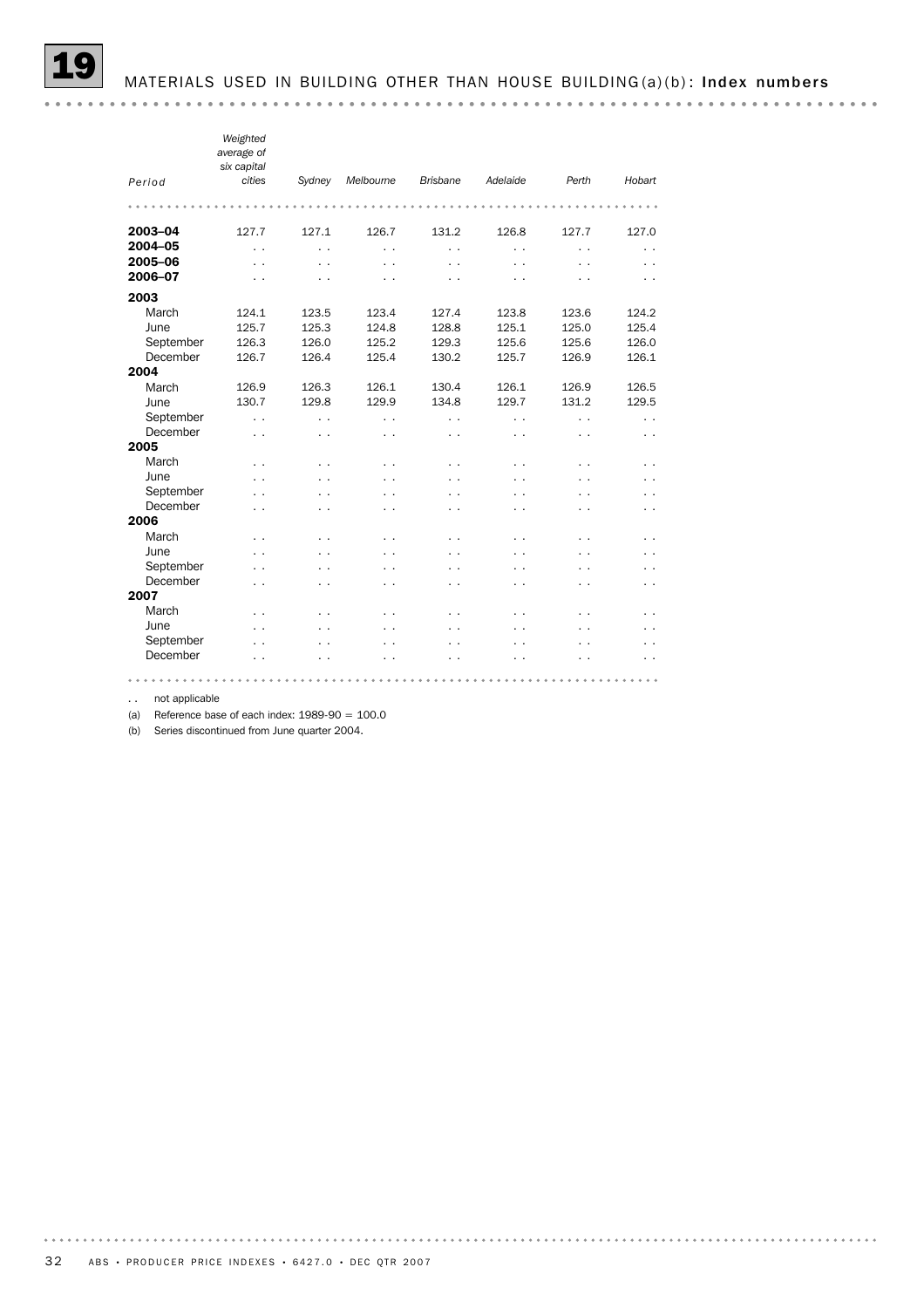MATERIALS USED IN BUILDING OTHER THAN HOUSE BUILDING(a): Percentage change

|                                        | Weighted average of                                           |                      |                          |                      |                                             |                          |                      |
|----------------------------------------|---------------------------------------------------------------|----------------------|--------------------------|----------------------|---------------------------------------------|--------------------------|----------------------|
| Period                                 | six capital cities                                            | Sydney               | Melbourne                | <b>Brisbane</b>      | Adelaide                                    | Perth                    | Hobart               |
|                                        |                                                               |                      |                          | $- - - - - -$        |                                             |                          |                      |
|                                        |                                                               |                      |                          |                      |                                             |                          |                      |
|                                        | PERCENTAGE CHANGE FROM PREVIOUS YEAR                          |                      |                          |                      |                                             |                          |                      |
| 2003-04                                | 3.3                                                           | 3.3                  | 3.3                      | 3.4                  | 2.7                                         | 4.0                      | 2.3                  |
| 2004-05                                |                                                               |                      |                          |                      |                                             |                          |                      |
| 2005-06                                | $\ddot{\phantom{1}}$                                          | $\ddot{\phantom{1}}$ | $\ddotsc$                | $\ddotsc$            | $\ddot{\phantom{0}}$                        | $\ddot{\phantom{1}}$     | $\ddot{\phantom{0}}$ |
| 2006-07                                | $\ddot{\phantom{0}}$                                          | $\ddot{\phantom{1}}$ | $\ddot{\phantom{0}}$     | $\ddot{\phantom{0}}$ | $\ddotsc$                                   | $\ddot{\phantom{0}}$     | $\ddot{\phantom{0}}$ |
|                                        |                                                               |                      |                          |                      | $\ddot{\phantom{0}}$                        |                          |                      |
|                                        |                                                               |                      |                          |                      |                                             |                          |                      |
|                                        | PERCENTAGE CHANGE FROM PREVIOUS QUARTER                       |                      |                          |                      |                                             |                          |                      |
| 2003                                   |                                                               |                      |                          |                      |                                             |                          |                      |
| March                                  | 1.1                                                           | 1.1                  | 1.3                      | 1.0                  | 0.4                                         | 1.0                      | 0.4                  |
|                                        |                                                               |                      |                          |                      |                                             |                          |                      |
| June                                   | 1.3                                                           | 1.5                  | 1.1                      | 1.1                  | 1.1                                         | 1.1                      | 1.0                  |
| September                              | 0.5                                                           | 0.6                  | 0.3                      | 0.4                  | 0.4                                         | 0.5                      | 0.5                  |
| December                               | 0.3                                                           | 0.3                  | 0.2                      | 0.7                  | 0.1                                         | 1.0                      | 0.1                  |
| 2004                                   |                                                               |                      |                          |                      |                                             |                          |                      |
| March                                  | 0.2                                                           | $-0.1$               | 0.6                      | 0.2                  | 0.3                                         | 0.0                      | 0.3                  |
| June                                   | 3.0                                                           | 2.8                  | 3.0                      | 3.4                  | 2.9                                         | 3.4                      | 2.4                  |
| September                              | $\ddot{\phantom{1}}$                                          | $\ddot{\phantom{1}}$ | $\ddotsc$                | $\ddotsc$            | $\ddot{\phantom{0}}$                        | $\ddot{\phantom{1}}$     | $\ddot{\phantom{0}}$ |
| December                               | $\sim$ $\sim$                                                 | $\sim$ $\sim$        | $\sim$                   | $\ddot{\phantom{0}}$ | $\ddot{\phantom{1}}$                        | $\ddot{\phantom{1}}$     | $\ddot{\phantom{0}}$ |
| 2005                                   |                                                               |                      |                          |                      |                                             |                          |                      |
| March                                  | $\ddot{\phantom{1}}$                                          | $\ddot{\phantom{1}}$ | $\ddotsc$                | $\ddotsc$            | $\ddot{\phantom{0}}$                        | $\ddot{\phantom{0}}$     | $\ddot{\phantom{0}}$ |
| June                                   | $\ddot{\phantom{0}}$                                          | $\ddot{\phantom{1}}$ | $\ddot{\phantom{1}}$     | . .                  | $\ddot{\phantom{0}}$                        |                          |                      |
| September                              | $\ddotsc$                                                     | $\ddot{\phantom{1}}$ | $\ddotsc$                | $\ddot{\phantom{0}}$ | $\cdot$ .                                   | $\cdot$ $\cdot$          | . .                  |
| December                               | $\ddot{\phantom{1}}$                                          | $\ddot{\phantom{1}}$ | $\ddot{\phantom{1}}$     | . .                  | $\ddot{\phantom{1}}$                        | $\ddot{\phantom{1}}$     | $\ddot{\phantom{1}}$ |
| 2006                                   |                                                               |                      |                          |                      |                                             |                          |                      |
| March                                  | $\ddot{\phantom{1}}$                                          | $\ddot{\phantom{1}}$ | $\cdot$ .                | $\ddot{\phantom{0}}$ | $\cdot$ .                                   | $\ddot{\phantom{0}}$     | $\ddot{\phantom{0}}$ |
| June                                   | $\ddot{\phantom{0}}$                                          | $\ddot{\phantom{1}}$ | $\ddot{\phantom{0}}$     |                      | $\ddot{\phantom{0}}$                        |                          |                      |
| September                              | $\ddotsc$                                                     | $\ddot{\phantom{1}}$ | $\ddotsc$                | $\ddot{\phantom{0}}$ | $\cdot$ .                                   | $\cdot$ $\cdot$          |                      |
| December                               | $\ddot{\phantom{1}}$                                          | $\ddot{\phantom{1}}$ | $\ddot{\phantom{1}}$     | . .                  | $\ddot{\phantom{1}}$                        | $\ddot{\phantom{1}}$     | $\ddot{\phantom{1}}$ |
| 2007                                   |                                                               |                      |                          |                      |                                             |                          |                      |
| March                                  | $\ddot{\phantom{1}}$                                          | $\ddot{\phantom{1}}$ | $\ddot{\phantom{0}}$     | $\overline{a}$       | $\ddot{\phantom{0}}$                        | $\overline{\phantom{a}}$ |                      |
| June                                   | $\ddot{\phantom{0}}$                                          | $\ddot{\phantom{0}}$ | $\ddot{\phantom{0}}$     |                      |                                             |                          |                      |
| September                              | $\overline{\phantom{a}}$                                      | $\cdot$ .            | . .                      |                      | $\overline{a}$                              |                          |                      |
| December                               |                                                               |                      |                          |                      |                                             |                          |                      |
|                                        |                                                               |                      |                          |                      |                                             |                          |                      |
|                                        | PERCENTAGE CHANGE FROM CORRESPONDING QUARTER OF PREVIOUS YEAR |                      |                          |                      |                                             |                          |                      |
|                                        |                                                               |                      |                          |                      |                                             |                          |                      |
| 2003                                   |                                                               |                      |                          |                      |                                             |                          |                      |
| March                                  | 4.8                                                           | 4.7                  | 4.9                      | 5.6                  | 4.0                                         | 5.4                      | 2.1                  |
| June                                   | 4.5                                                           | 4.4                  | 4.6                      | 5.1                  | 3.6                                         | 4.4                      | 2.1                  |
| September                              | 3.9                                                           | 4.1                  | 3.6                      | 3.4                  | 3.1                                         | 4.4                      | 2.0                  |
| December                               | 3.2                                                           | 3.5                  | 3.0                      | 3.3                  | 1.9                                         | 3.7                      | 1.9                  |
| 2004                                   |                                                               |                      |                          |                      |                                             |                          |                      |
| March                                  | 2.3                                                           | 2.3                  | 2.2                      | 2.4                  | 1.9                                         | 2.7                      | 1.9                  |
| June                                   | 4.0                                                           | 3.6                  | 4.1                      | 4.7                  | 3.7                                         | 5.0                      | 3.3                  |
| September                              | $\ddot{\phantom{1}}$                                          | $\ddot{\phantom{1}}$ | $\ddotsc$                | $\ddotsc$            | $\ddot{\phantom{0}}$                        | $\ddot{\phantom{1}}$     | $\ddot{\phantom{0}}$ |
| December                               | $\ddot{\phantom{1}}$                                          | $\ddot{\phantom{1}}$ | $\ddot{\phantom{1}}$     | . .                  | $\ddot{\phantom{1}}$                        | $\ddot{\phantom{1}}$     | $\ddot{\phantom{0}}$ |
| 2005                                   |                                                               |                      |                          |                      |                                             |                          |                      |
| March                                  | $\cdot$ .                                                     | . .                  |                          | . .                  | $\cdot$ .                                   | $\ddot{\phantom{0}}$     | $\cdot$ .            |
| June                                   |                                                               |                      |                          |                      |                                             |                          |                      |
| September                              |                                                               | $\ddot{\phantom{1}}$ | $\overline{\phantom{a}}$ |                      | . .                                         | . .                      |                      |
| December                               |                                                               | . .                  | $\ddot{\phantom{1}}$     |                      | $\ddot{\phantom{0}}$                        |                          |                      |
| 2006                                   |                                                               |                      |                          |                      |                                             |                          |                      |
| March                                  |                                                               | . .                  |                          |                      | $\overline{\phantom{a}}$                    | $\overline{\phantom{a}}$ |                      |
| June                                   |                                                               |                      |                          |                      |                                             |                          |                      |
| September                              |                                                               | $\ddot{\phantom{1}}$ | $\overline{\phantom{a}}$ |                      | . .                                         | . .                      |                      |
| December                               |                                                               | . .                  | $\ddot{\phantom{1}}$     |                      | $\ddot{\phantom{0}}$                        |                          |                      |
| 2007                                   |                                                               |                      |                          |                      |                                             |                          |                      |
| March                                  |                                                               | . .                  |                          |                      | $\overline{\phantom{a}}$                    | $\overline{\phantom{a}}$ |                      |
| June                                   |                                                               |                      |                          |                      |                                             |                          |                      |
| September                              |                                                               | . .                  |                          |                      |                                             |                          |                      |
| December                               |                                                               |                      |                          |                      |                                             |                          |                      |
|                                        |                                                               |                      |                          |                      |                                             |                          |                      |
|                                        |                                                               |                      |                          |                      |                                             |                          |                      |
| not applicable<br>$\ddot{\phantom{0}}$ |                                                               |                      | (a)                      |                      | Series discontinued from June quarter 2004. |                          |                      |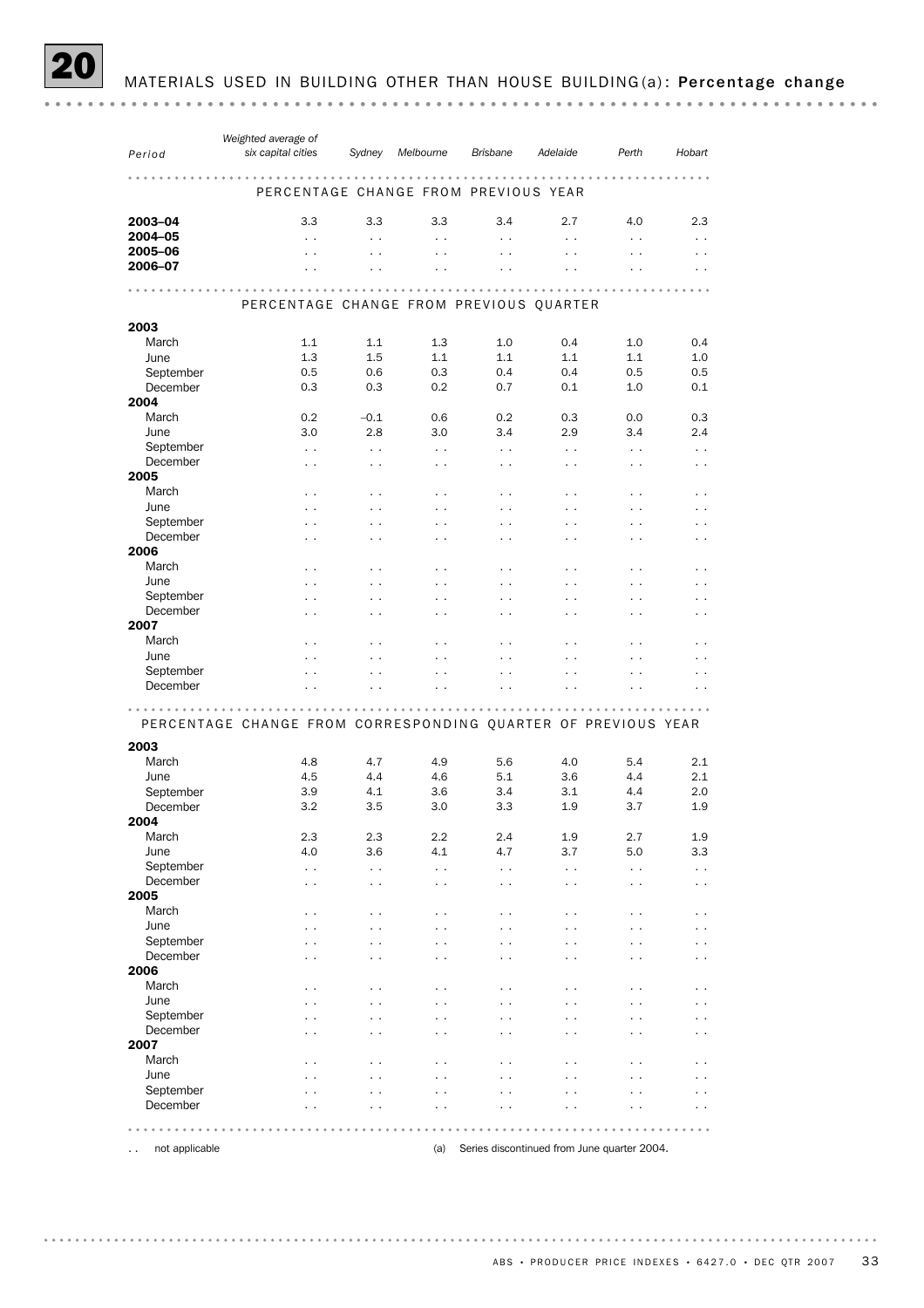

MATERIALS USED IN COAL MINING (a): Index numbers and percentage change

|           | OPEN CUT MINING |          |               | UNDERGROUND MINING |          |               |  |  |
|-----------|-----------------|----------|---------------|--------------------|----------|---------------|--|--|
|           |                 |          |               |                    |          |               |  |  |
|           |                 | % change | % change from |                    | % change | % change from |  |  |
|           |                 | from     | corresponding |                    | from     | corresponding |  |  |
|           | Index           | previous | quarter of    | Index              | previous | quarter of    |  |  |
| Period    | numbers         | period   | previous year | numbers            | period   | previous year |  |  |
|           |                 |          |               |                    |          |               |  |  |
| 2003-04   | 132.6           | $-1.3$   | . .           | 129.9              | 0.0      |               |  |  |
| 2004-05   | 144.8           | 9.2      |               | 139.1              | 7.1      |               |  |  |
| 2005-06   | 161.2           | 11.3     |               | 150.1              | 7.9      |               |  |  |
| 2006-07   | 167.1           | 3.7      |               | 158.8              | 5.8      |               |  |  |
| 2003      |                 |          |               |                    |          |               |  |  |
| March     | 134.4           | $-0.4$   | 5.5           | 129.3              | $-0.2$   | 1.2           |  |  |
| June      | 134.3           | $-0.1$   | 4.0           | 130.1              | 0.6      | 3.0           |  |  |
| September | 129.5           | $-3.6$   | $-2.9$        | 130.3              | 0.2      | $-0.1$        |  |  |
| December  | 131.5           | 1.5      | $-2.5$        | 129.7              | $-0.5$   | 0.1           |  |  |
| 2004      |                 |          |               |                    |          |               |  |  |
| March     | 132.1           | 0.5      | $-1.7$        | 129.5              | $-0.2$   | 0.2           |  |  |
| June      | 137.3           | 3.9      | 2.2           | 130.1              | 0.5      | 0.0           |  |  |
| September | 140.9           | 2.6      | 8.8           | 132.4              | 1.8      | 1.6           |  |  |
| December  | 144.8           | 2.8      | 10.1          | 136.1              | 2.8      | 4.9           |  |  |
| 2005      |                 |          |               |                    |          |               |  |  |
| March     | 143.0           | $-1.2$   | 8.3           | 142.6              | 4.8      | 10.1          |  |  |
| June      | 150.5           | 5.2      | 9.6           | 145.3              | 1.9      | 11.7          |  |  |
| September | 157.3           | 4.5      | 11.6          | 148.2              | 2.0      | 11.9          |  |  |
| December  | 158.3           | 0.6      | 9.3           | 149.2              | 0.7      | 9.6           |  |  |
| 2006      |                 |          |               |                    |          |               |  |  |
| March     | 162.3           | 2.5      | 13.5          | 151.0              | 1.2      | 5.9           |  |  |
| June      | 167.0           | 2.9      | 11.0          | 152.0              | 0.7      | 4.6           |  |  |
| September | 170.3           | 2.0      | 8.3           | 154.2              | 1.4      | 4.0           |  |  |
| December  | 164.2           | $-3.6$   | 3.7           | 159.0              | 3.1      | 6.6           |  |  |
| 2007      |                 |          |               |                    |          |               |  |  |
| March     | 165.4           | 0.7      | 1.9           | 160.3              | 0.8      | 6.2           |  |  |
| June      | 168.3           | 1.8      | 0.8           | 161.5              | 0.7      | 6.3           |  |  |
| September | 169.1           | 0.5      | $-0.7$        | 160.8              | $-0.4$   | 4.3           |  |  |
| December  | 175.6           | 3.8      | 6.9           | 160.9              | 0.1      | 1.2           |  |  |
|           |                 |          |               |                    |          |               |  |  |

.. not applicable **come contract to a contract the C** (a) Reference base of each index: 1989–90 = 100.0.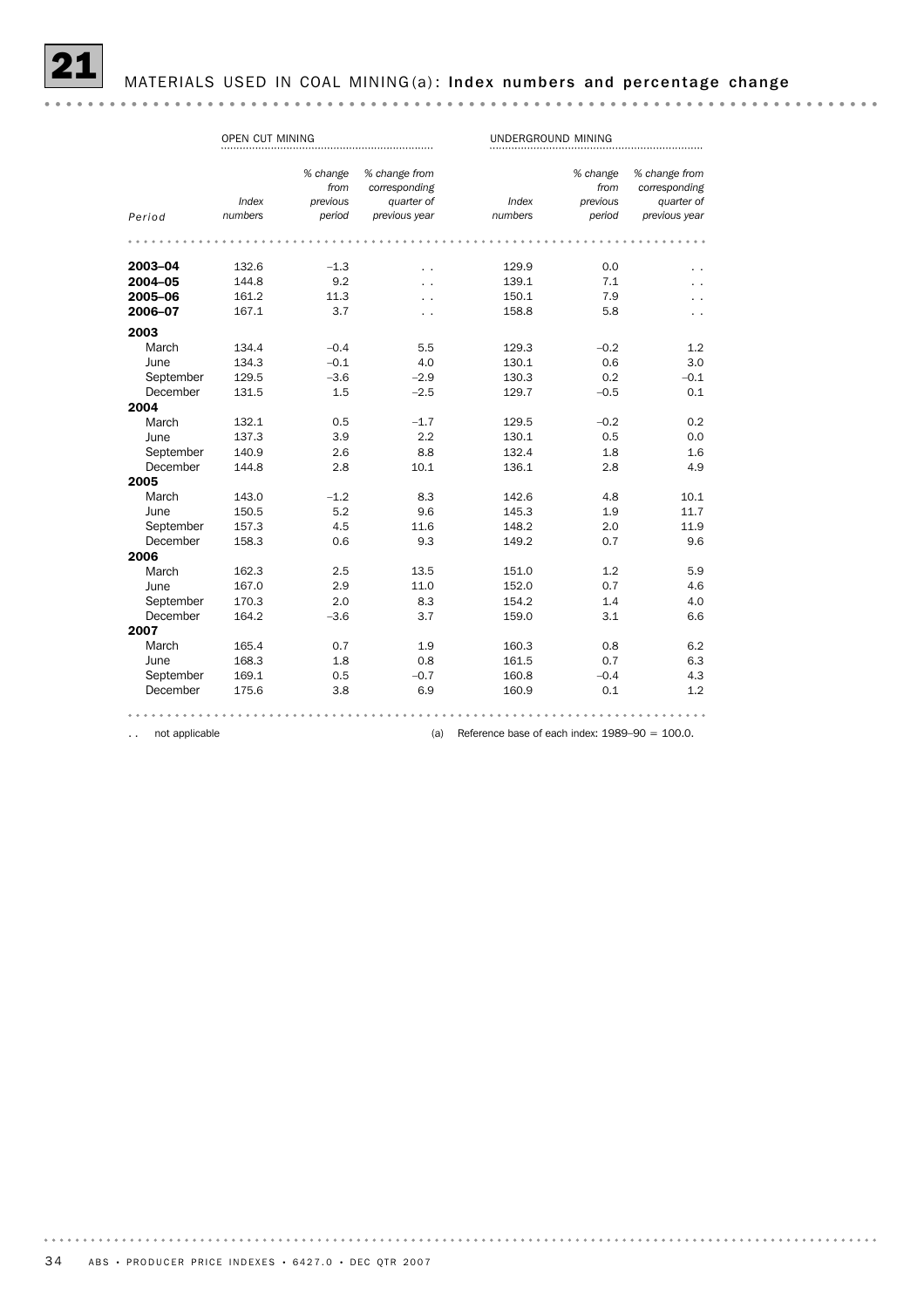|           | Index   | % change<br>from<br>previous | % change from<br>corresponding<br>quarter of |
|-----------|---------|------------------------------|----------------------------------------------|
| Period    | numbers | period                       | previous year                                |
|           |         |                              |                                              |
| 2003-04   | 107.1   | 1.8                          |                                              |
| 2004-05   | 111.2   | 3.8                          |                                              |
| 2005-06   | 115.9   | 4.2                          |                                              |
| 2006-07   | 118.6   | 2.3                          |                                              |
| 2003      |         |                              |                                              |
| March     | 105.9   | 1.0                          | 2.8                                          |
| June      | 106.3   | 0.4                          | 2.9                                          |
| September | 106.1   | $-0.2$                       | 2.5                                          |
| December  | 106.6   | 0.5                          | 1.6                                          |
| 2004      |         |                              |                                              |
| March     | 107.8   | 1.1                          | 1.8                                          |
| June      | 107.8   | 0.0                          | 1.4                                          |
| September | 109.6   | 1.7                          | 3.3                                          |
| December  | 111.5   | 1.7                          | 4.6                                          |
| 2005      |         |                              |                                              |
| March     | 111.0   | $-0.4$                       | 3.0                                          |
| June      | 112.5   | 1.4                          | 4.4                                          |
| September | 114.0   | 1.3                          | 4.0                                          |
| December  | 115.3   | 1.1                          | 3.4                                          |
| 2006      |         |                              |                                              |
| March     | 116.6   | 1.1                          | 5.0                                          |
| June      | 117.8   | 1.0                          | 4.7                                          |
| September | 119.1   | 1.1                          | 4.5                                          |
| December  | 118.4   | $-0.6$                       | 2.7                                          |
| 2007      |         |                              |                                              |
| March     | 118.2   | $-0.2$                       | 1.4                                          |
| June      | 118.7   | 0.4                          | 0.8                                          |
| September | 119.4   | 0.6                          | 0.3                                          |
| December  | 120.1   | 0.6                          | 1.4                                          |
|           |         |                              |                                              |

.. not applicable

(a) Reference base of each index:  $1998-99 = 100.0$ .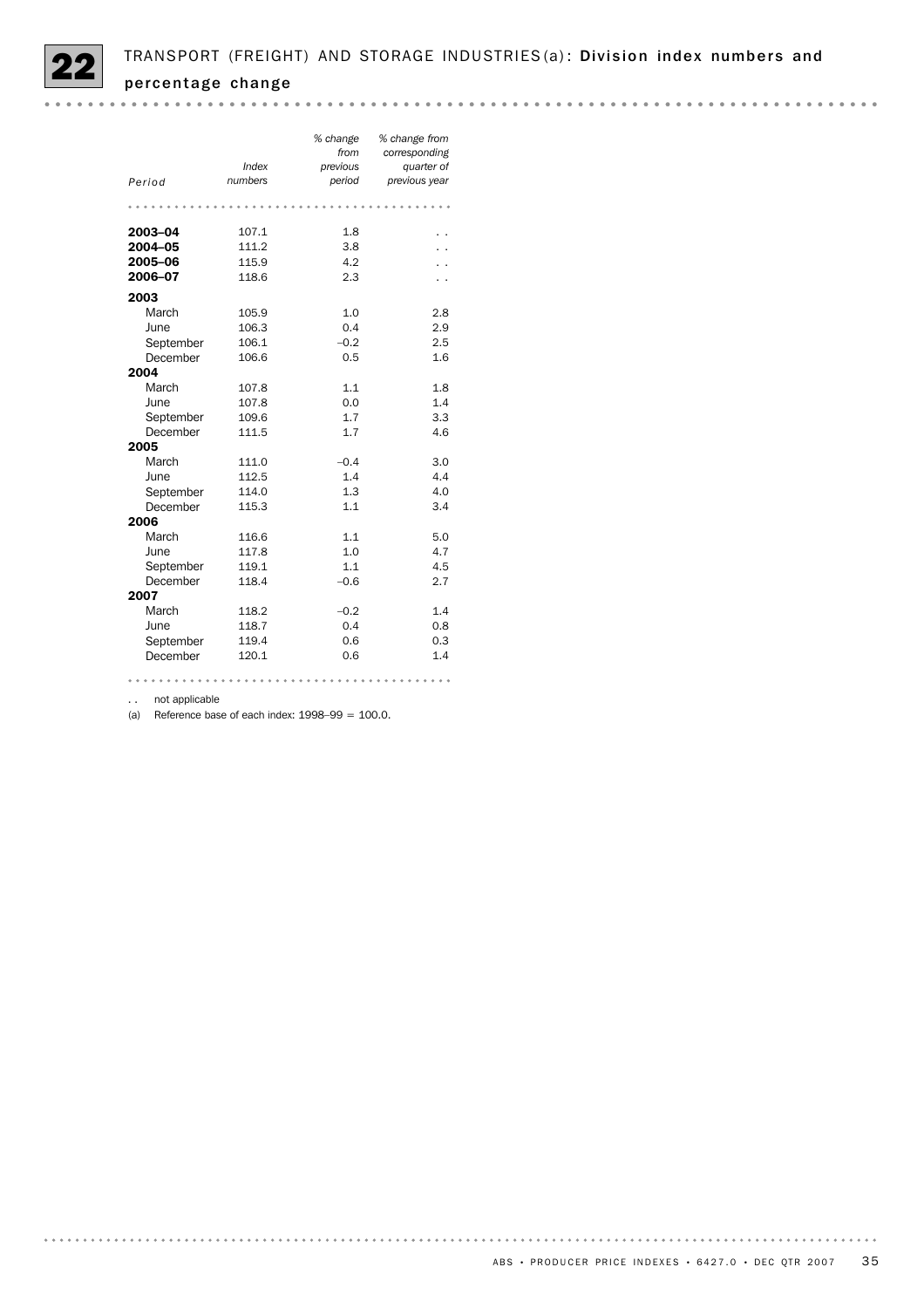|           | Road transport | Rail transport | Water transport | Air and space  | Other transport | Services to    | Storage |
|-----------|----------------|----------------|-----------------|----------------|-----------------|----------------|---------|
| Period    | (61)           | (62)           | (63)            | transport (64) | (65)            | transport (66) | (67)    |
|           |                |                |                 |                |                 |                |         |
| 2003-04   | 110.2          | 95.7           | 105.2           | 114.4          | 101.7           | 101.4          | 104.9   |
| 2004-05   | 115.8          | 96.7           | 114.3           | 111.1          | 107.8           | 104.2          | 107.6   |
| 2005-06   | 123.0          | 98.0           | 111.2           | 119.5          | 107.5           | 106.6          | 113.6   |
| 2006-07   | 126.9          | 100.1          | 110.6           | 116.6          | 107.7           | 110.9          | 118.2   |
| 2003      |                |                |                 |                |                 |                |         |
| March     | 108.1          | 95.6           | 106.7           | 113.2          | 105.2           | 99.8           | 104.4   |
| June      | 109.2          | 95.4           | 104.6           | 114.2          | 105.9           | 100.0          | 104.4   |
| September | 109.2          | 94.8           | 101.0           | 114.7          | 105.9           | 100.8          | 104.6   |
| December  | 109.8          | 95.0           | 102.0           | 114.6          | 105.8           | 101.1          | 104.9   |
| 2004      |                |                |                 |                |                 |                |         |
| March     | 110.7          | 97.3           | 108.5           | 115.2          | 97.5            | 101.2          | 105.2   |
| June      | 111.0          | 95.7           | 109.1           | 113.1          | 97.6            | 102.5          | 104.8   |
| September | 112.7          | 97.3           | 114.1           | 112.8          | 107.7           | 103.0          | 106.2   |
| December  | 115.6          | 98.0           | 116.1           | 113.0          | 107.4           | 104.0          | 107.1   |
| 2005      |                |                |                 |                |                 |                |         |
| March     | 116.4          | 95.9           | 112.0           | 109.4          | 108.2           | 104.0          | 107.7   |
| June      | 118.5          | 95.7           | 115.0           | 109.3          | 107.9           | 105.6          | 109.2   |
| September | 120.1          | 97.4           | 109.8           | 118.8          | 108.2           | 105.9          | 110.3   |
| December  | 121.8          | 98.1           | 112.5           | 120.5          | 108.1           | 104.1          | 114.1   |
| 2006      |                |                |                 |                |                 |                |         |
| March     | 124.2          | 96.9           | 111.5           | 120.5          | 106.7           | 107.3          | 114.8   |
| June      | 125.9          | 99.6           | 111.1           | 118.1          | 106.8           | 109.2          | 115.3   |
| September | 127.9          | 101.7          | 110.9           | 119.0          | 106.8           | 108.8          | 117.0   |
| December  | 126.0          | 98.8           | 112.4           | 116.3          | 106.9           | 112.8          | 118.2   |
| 2007      |                |                |                 |                |                 |                |         |
| March     | 126.3          | 99.0           | 111.0           | 115.9          | 108.5           | 110.9          | 118.7   |
| June      | 127.5          | 100.7          | 108.0           | 115.2          | 108.6           | 111.1          | 119.0   |
| September | 128.9          | 98.1           | 107.6           | 114.2          | 111.0           | 113.7          | 119.9   |
| December  | 129.9          | 100.2          | 108.6           | 110.9          | 111.6           | 113.8          | 123.4   |

(a) Reference base of each index:  $1998-99 = 100.0$ .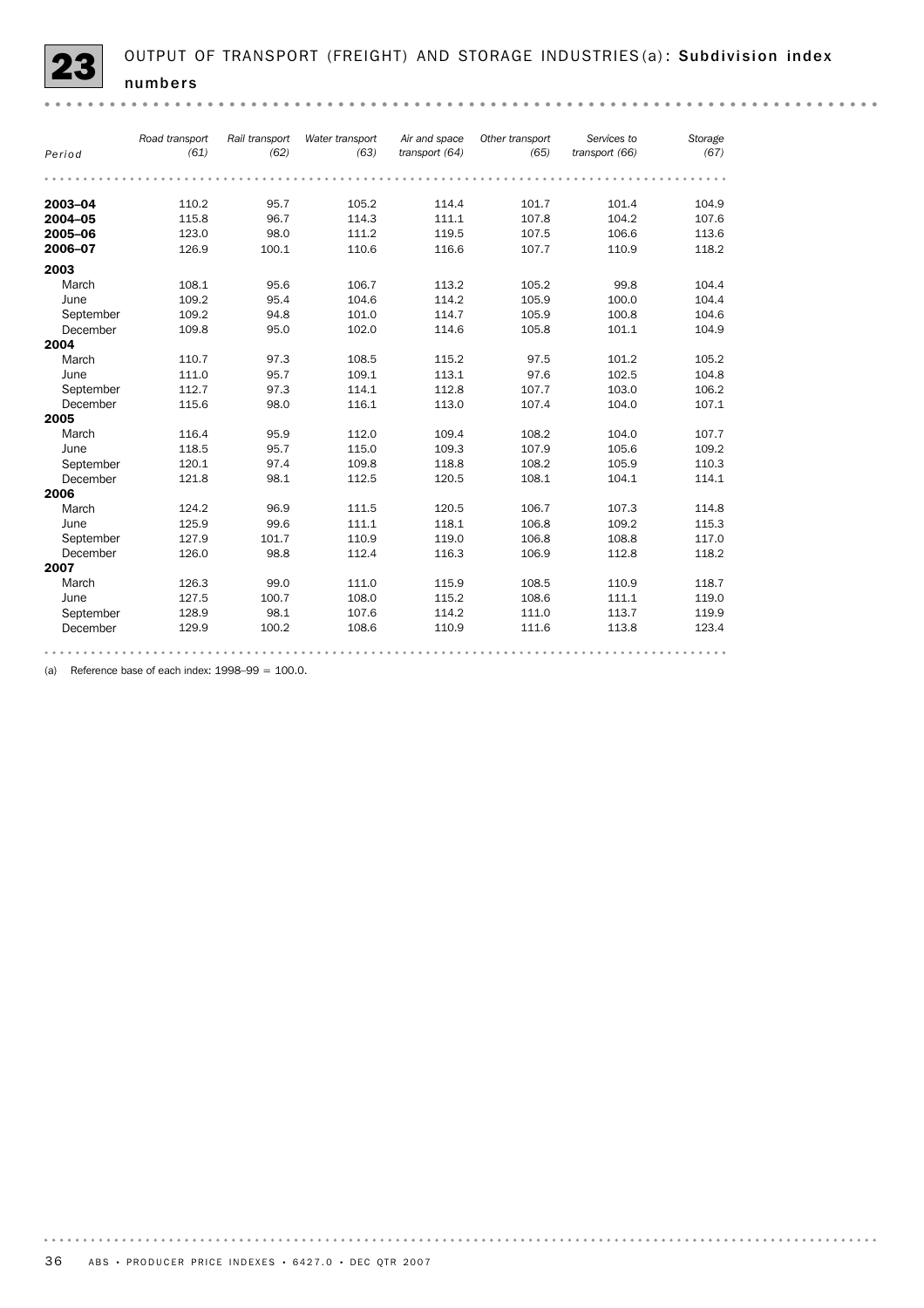

|           |         | % change<br>from | % change from<br>corresponding |
|-----------|---------|------------------|--------------------------------|
|           | Index   | previous         | quarter of                     |
| Period    | numbers | period           | previous year                  |
|           |         |                  |                                |
|           |         |                  |                                |
| 2003-04   | 117.3   | 3.3              |                                |
| 2004-05   | 120.3   | 2.6              |                                |
| 2005-06   | 125.6   | 4.4              |                                |
| 2006-07   | 133.3   | 6.1              |                                |
| 2003      |         |                  |                                |
| March     | 114.0   | 0.8              | 2.8                            |
| June      | 114.5   | 0.4              | 2.8                            |
| September | 115.9   | 1.2              | 3.2                            |
| December  | 116.5   | 0.5              | 3.0                            |
| 2004      |         |                  |                                |
| March     | 118.1   | 1.4              | 3.6                            |
| June      | 118.5   | 0.3              | 3.5                            |
| September | 119.2   | 0.6              | 2.8                            |
| December  | 119.9   | 0.6              | 2.9                            |
| 2005      |         |                  |                                |
| March     | 120.6   | 0.6              | 2.1                            |
| June      | 121.5   | 0.7              | 2.5                            |
| September | 123.8   | 1.9              | 3.9                            |
| December  | 125.4   | 1.3              | 4.6                            |
| 2006      |         |                  |                                |
| March     | 125.8   | 0.3              | 4.3                            |
| June      | 127.5   | 1.4              | 4.9                            |
| September | 130.7   | 2.5              | 5.6                            |
| December  | 132.6   | 1.5              | 5.7                            |
| 2007      |         |                  |                                |
| March     | 134.5   | 1.4              | 6.9                            |
| June      | 135.2   | 0.5              | 6.0                            |
| September | 138.7   | 2.6              | 6.1                            |
| December  | 140.7   | 1.4              | 6.1                            |
|           |         |                  |                                |

.. not applicable

(a) Reference base of each index:  $1998-99 = 100.0$ .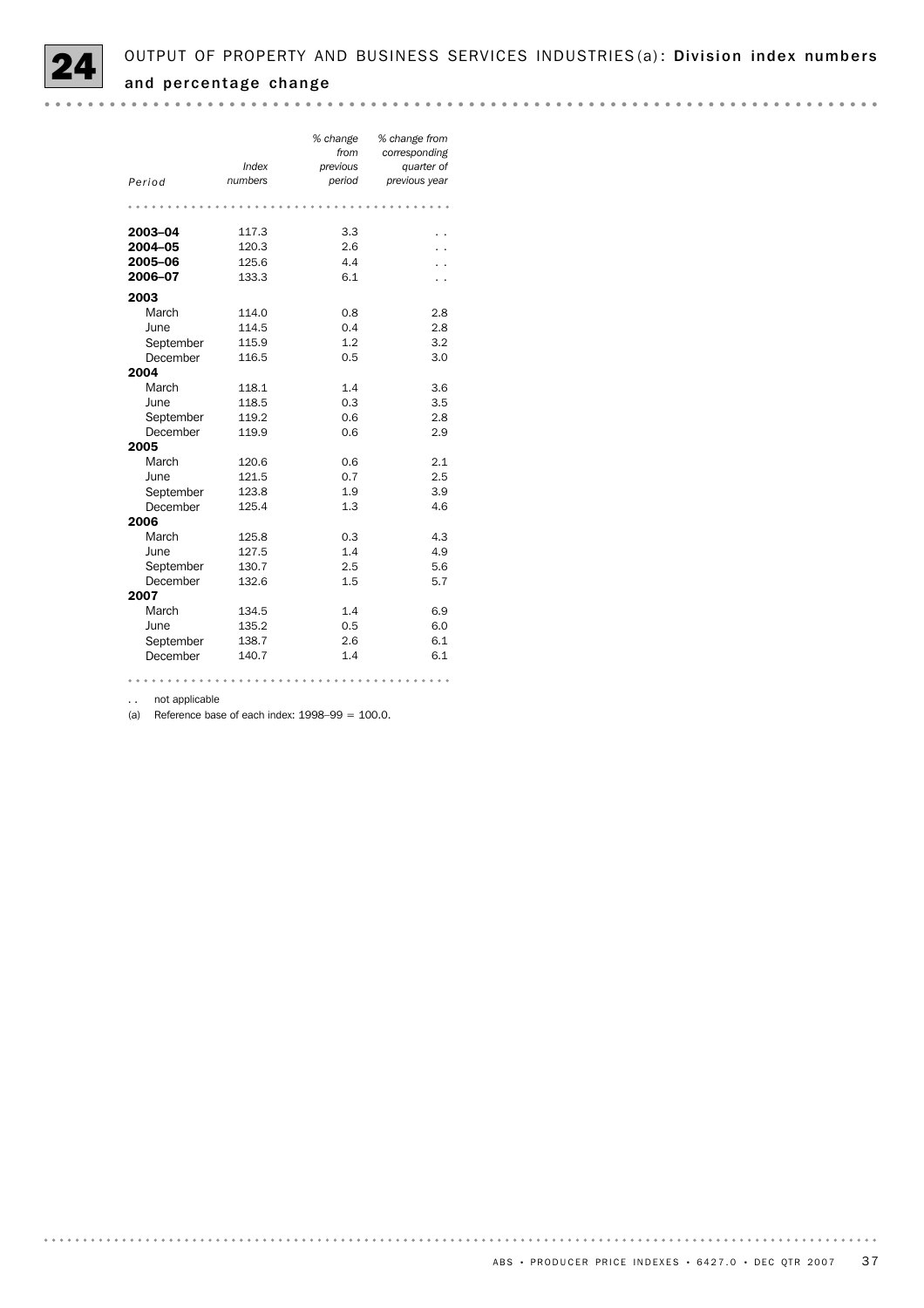

|           |          | Property      |             | Machinery     |                 |            |                  |          |
|-----------|----------|---------------|-------------|---------------|-----------------|------------|------------------|----------|
|           | Property | operators and | Real estate | equipment     | <b>Business</b> | Scientific | <b>Technical</b> | Computer |
|           | services | developers    | agents      | hiring and    | services        | research   | services         | services |
| Period    | (77)     | (771)         | (772)       | leasing (774) | (78)            | (781)      | (782)            | (783)    |
|           |          |               |             |               |                 |            |                  |          |
| 2003-04   | 116.9    | 111.6         | 169.0       | 104.0         | 117.5           | 114.3      | 119.7            | 115.4    |
| 2004-05   | 121.0    | 115.6         | 175.7       | 106.9         | 119.9           | 117.4      | 124.2            | 115.1    |
| 2005-06   | 127.6    | 122.3         | 186.8       | 109.2         | 124.4           | 124.1      | 134.0            | 117.2    |
| 2006-07   | 138.7    | 131.8         | 213.0       | 112.7         | 130.0           | 129.5      | 144.8            | 119.9    |
| 2003      |          |               |             |               |                 |            |                  |          |
| March     | 113.9    | 111.6         | 151.9       | 100.3         | 114.0           | 113.8      | 113.5            | 115.2    |
| June      | 114.1    | 111.0         | 155.5       | 100.7         | 114.8           | 115.0      | 114.9            | 115.4    |
| September | 115.3    | 111.2         | 161.5       | 102.4         | 116.3           | 115.1      | 118.9            | 115.4    |
| December  | 116.1    | 111.3         | 165.4       | 103.6         | 116.8           | 114.2      | 119.3            | 114.7    |
| 2004      |          |               |             |               |                 |            |                  |          |
| March     | 117.5    | 111.7         | 172.9       | 104.2         | 118.4           | 114.0      | 119.5            | 115.7    |
| June      | 118.6    | 112.3         | 176.1       | 105.6         | 118.5           | 113.8      | 121.1            | 115.9    |
| September | 119.3    | 113.4         | 175.8       | 105.4         | 119.2           | 115.1      | 123.1            | 114.8    |
| December  | 120.3    | 114.9         | 175.2       | 105.7         | 119.7           | 115.6      | 124.0            | 115.5    |
| 2005      |          |               |             |               |                 |            |                  |          |
| March     | 121.7    | 116.4         | 175.4       | 107.9         | 120.0           | 117.2      | 124.3            | 114.8    |
| June      | 122.7    | 117.5         | 176.4       | 108.5         | 120.8           | 121.6      | 125.5            | 115.1    |
| September | 124.6    | 119.1         | 181.7       | 108.9         | 123.3           | 123.7      | 132.4            | 115.6    |
| December  | 126.8    | 121.7         | 184.0       | 108.8         | 124.6           | 124.0      | 133.3            | 117.9    |
| 2006      |          |               |             |               |                 |            |                  |          |
| March     | 128.1    | 122.8         | 187.3       | 109.4         | 124.4           | 124.0      | 135.0            | 117.5    |
| June      | 131.0    | 125.5         | 194.0       | 109.5         | 125.3           | 124.5      | 135.3            | 117.6    |
| September | 134.4    | 127.8         | 205.0       | 110.4         | 128.4           | 129.7      | 141.7            | 118.8    |
| December  | 137.4    | 130.7         | 211.0       | 111.5         | 129.7           | 129.6      | 143.0            | 121.0    |
| 2007      |          |               |             |               |                 |            |                  |          |
| March     | 140.3    | 133.3         | 215.4       | 114.5         | 131.0           | 130.0      | 146.5            | 120.6    |
| June      | 142.5    | 135.4         | 220.5       | 114.2         | 130.7           | 128.8      | 147.9            | 119.3    |
| September | 147.5    | 140.0         | 231.1       | 115.8         | 133.1           | 130.8      | 158.0            | 119.3    |
| December  | 151.9    | 144.3         | 240.3       | 115.7         | 133.8           | 130.1      | 158.9            | 120.3    |
|           |          |               |             |               |                 |            |                  |          |

(a) Reference base of each index:  $1998-99 = 100.0$ .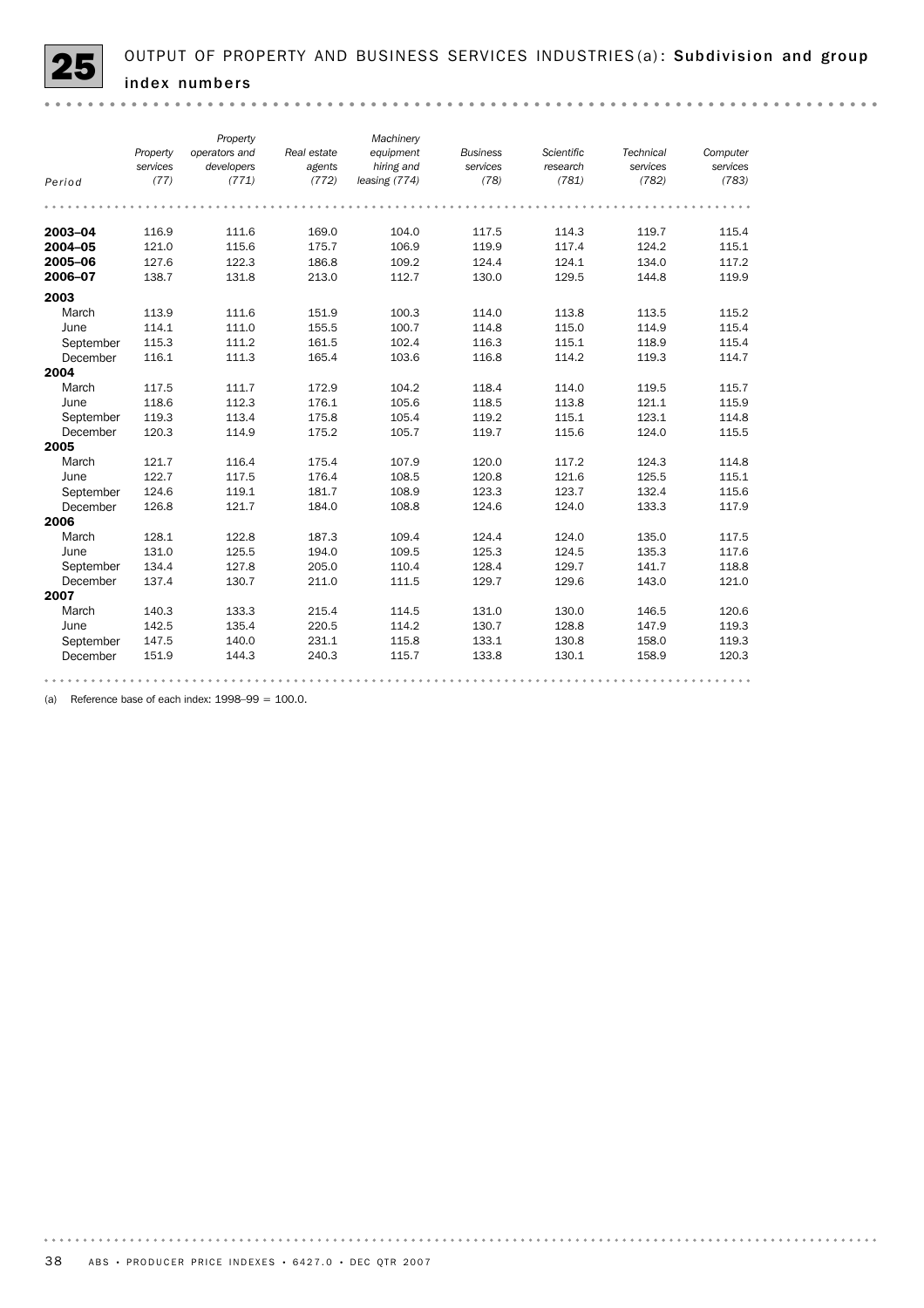

| Period<br>2003-04 | Legal<br>and accounting<br>services (784)<br>124.4 | Marketing and<br>business<br>management<br>services (785)<br>120.1 | Other business<br>services (786)<br>113.3 |
|-------------------|----------------------------------------------------|--------------------------------------------------------------------|-------------------------------------------|
| 2004-05           | 129.0                                              | 120.6                                                              | 116.8                                     |
| 2005-06           | 136.9                                              | 123.7                                                              | 119.7                                     |
| 2006-07           | 143.2                                              | 129.5                                                              | 124.9                                     |
| 2003              |                                                    |                                                                    |                                           |
| March             | 117.9                                              | 117.8                                                              | 109.3                                     |
| June              | 118.5                                              | 119.0                                                              | 110.2                                     |
| September         | 121.5                                              | 119.3                                                              | 111.9                                     |
| December          | 122.0                                              | 120.4                                                              | 113.0                                     |
| 2004              |                                                    |                                                                    |                                           |
| March             | 127.1                                              | 121.1                                                              | 113.8                                     |
| June              | 126.9                                              | 119.6                                                              | 114.6                                     |
| September         | 128.0                                              | 120.8                                                              | 115.5                                     |
| December          | 128.4                                              | 120.8                                                              | 116.1                                     |
| 2005              |                                                    |                                                                    |                                           |
| March             | 129.1                                              | 120.6                                                              | 117.2                                     |
| June              | 130.6                                              | 120.2                                                              | 118.4                                     |
| September         | 135.3                                              | 122.2                                                              | 119.8                                     |
| December          | 137.8                                              | 122.8                                                              | 119.8                                     |
| 2006              |                                                    |                                                                    |                                           |
| March             | 136.7                                              | 123.6                                                              | 119.4                                     |
| June              | 137.7                                              | 126.2                                                              | 119.8                                     |
| September         | 142.4                                              | 128.2                                                              | 122.6                                     |
| December          | 143.1                                              | 128.5                                                              | 124.4                                     |
| 2007              |                                                    |                                                                    |                                           |
| March             | 143.7                                              | 130.6                                                              | 126.4                                     |
| June              | 143.6                                              | 130.6                                                              | 126.1                                     |
| September         | 149.3                                              | 130.3                                                              | 127.3                                     |
| December          | 148.9                                              | 131.1                                                              | 128.6                                     |

(a) Reference base of each index:  $1998-99 = 100.0$ .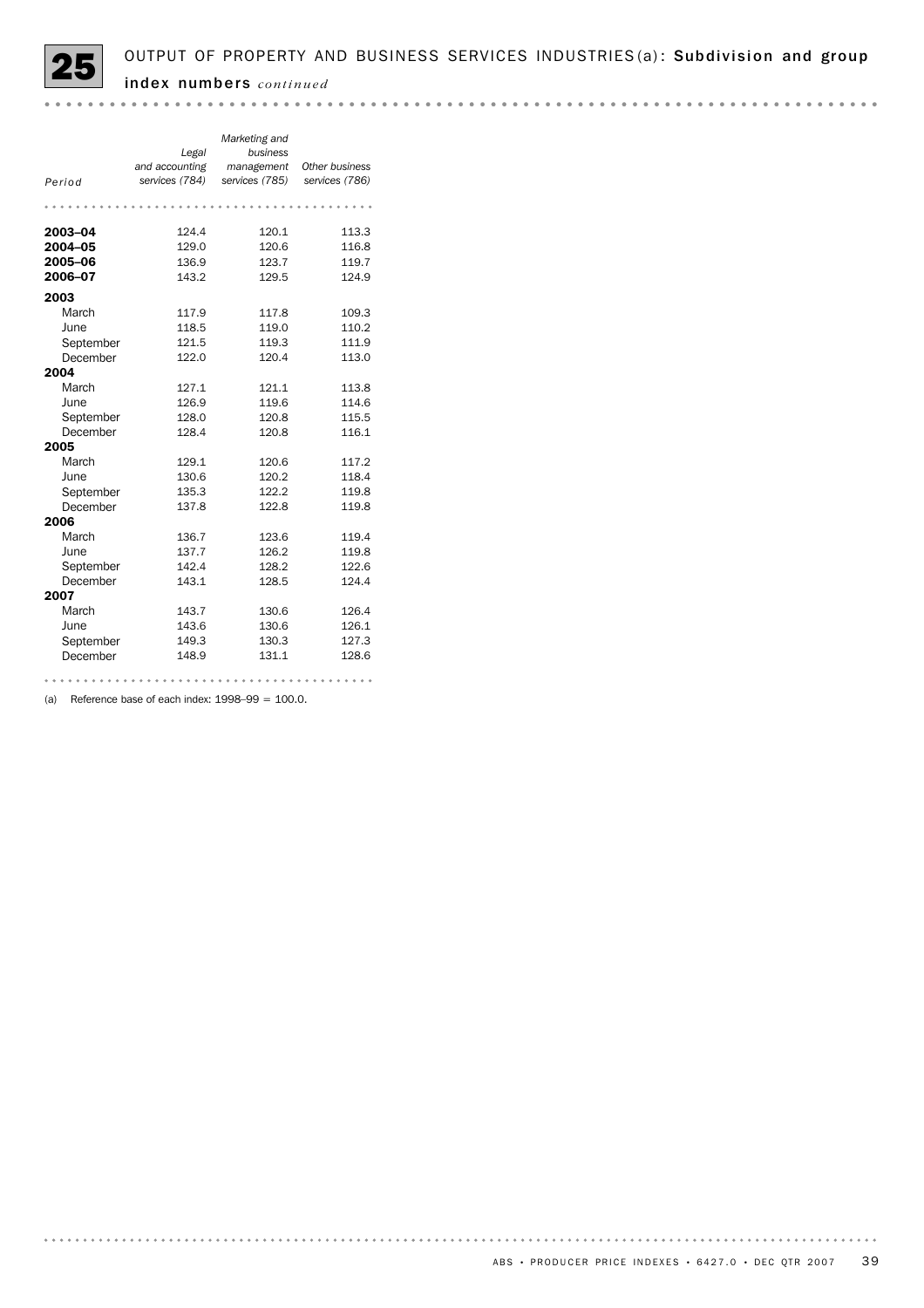## EXPLANATORY NOTES

| <b>INTRODUCTION</b>                 | 1 This publication contains a range of producer price indexes. Economy-wide indexes<br>are presented within a stage of production framework, followed by a set of indexes<br>relating to specific industries (selected manufacturing, construction, mining and service<br>industries).                                                                                                                                                                           |
|-------------------------------------|------------------------------------------------------------------------------------------------------------------------------------------------------------------------------------------------------------------------------------------------------------------------------------------------------------------------------------------------------------------------------------------------------------------------------------------------------------------|
|                                     | <b>2</b> Index numbers for the recently established producer price indexes, i.e. stage of<br>production and the service industry and construction industry output indexes, are<br>calculated on the reference base 1998-99=100.0. The index numbers for the other,<br>longer established producer price indexes are calculated on the reference base<br>$1989 - 90 = 100.0$ .                                                                                    |
| GENERAL<br>Output and input indexes | Producer price indexes can be constructed as either output measures or input<br>з<br>measures. Output indexes measure changes in the prices of sales by a defined sector of<br>the economy while input indexes measure changes in the prices of purchases by a<br>particular economic sector.                                                                                                                                                                    |
| Valuation basis                     | 4 The valuation basis for the transactions covered by an output index is basic prices,<br>defined as the amount received by the producer exclusive of any taxes on products and<br>transport and trade margins (i.e. the pricing point is ex-factory, ex-farm, ex-service<br>provider, etc.).                                                                                                                                                                    |
|                                     | 5 On the other hand, an input index has a valuation basis of purchasers' prices, defined<br>as the amount paid by the purchaser inclusive of any non-deductible taxes on products<br>and transport and trade margins (i.e. the prices recorded in the index should be those<br>relating to delivered into store, delivered on site, etc.).                                                                                                                       |
|                                     | 6 In reality, industry practice may mean that it is sometimes necessary to diverge from<br>the conceptual ideal in order to obtain actual transaction prices. For example, although<br>the pricing point for the output index Price Indexes of Articles Produced by<br>Manufacturing Industries is ex-factory, in cases where costs such as handling and<br>distribution are built into the manufacturer's selling price, they will be included in the<br>index. |
|                                     | Similarly, for input indexes such as the Price Index of Materials Used In House<br>7<br>Building, which has a pricing point of delivered on site, it has sometimes been necessary<br>to use the nearest actual transaction price available, e.g. prices of materials supplied and<br>fixed.                                                                                                                                                                      |
|                                     | The GST is excluded from all the prices recorded in the current producer price<br>8<br>indexes because, in the main, it is deductible on business-to-business transactions. In the<br>case of future service industry output indexes relating to business-to-household<br>transactions, the GST will also be excluded because the pricing basis will be basic prices<br>(i.e. exclusive of product taxes).                                                       |
| Items and weights                   | The indexes are fixed weighted indexes of the Laspeyres form. The list of items and<br>9<br>the weights are updated periodically to ensure they remain representative. New index<br>series compiled using updated weights are linked to the previous series to maintain a<br>continuous series. Broad level weights are derived from an analysis of the latest available<br>input-output tables as well as other ABS and industry sources.                       |
|                                     | <b>10</b> Where prices of items are expected to move in a similar way, many of the directly<br>priced items carry not only their own weight but also the weight of similar commodities.                                                                                                                                                                                                                                                                          |
| Price measurement                   | The main sources of ongoing price data are samples of businesses. The samples can<br>11<br>relate to either buyers or sellers, or a combination of both. The choice is influenced by<br>the pricing point of the index (output or input) and practical considerations such as the<br>relative degree of concentration of buyers, and of sellers, and the implications for sample<br>sizes and costs.                                                             |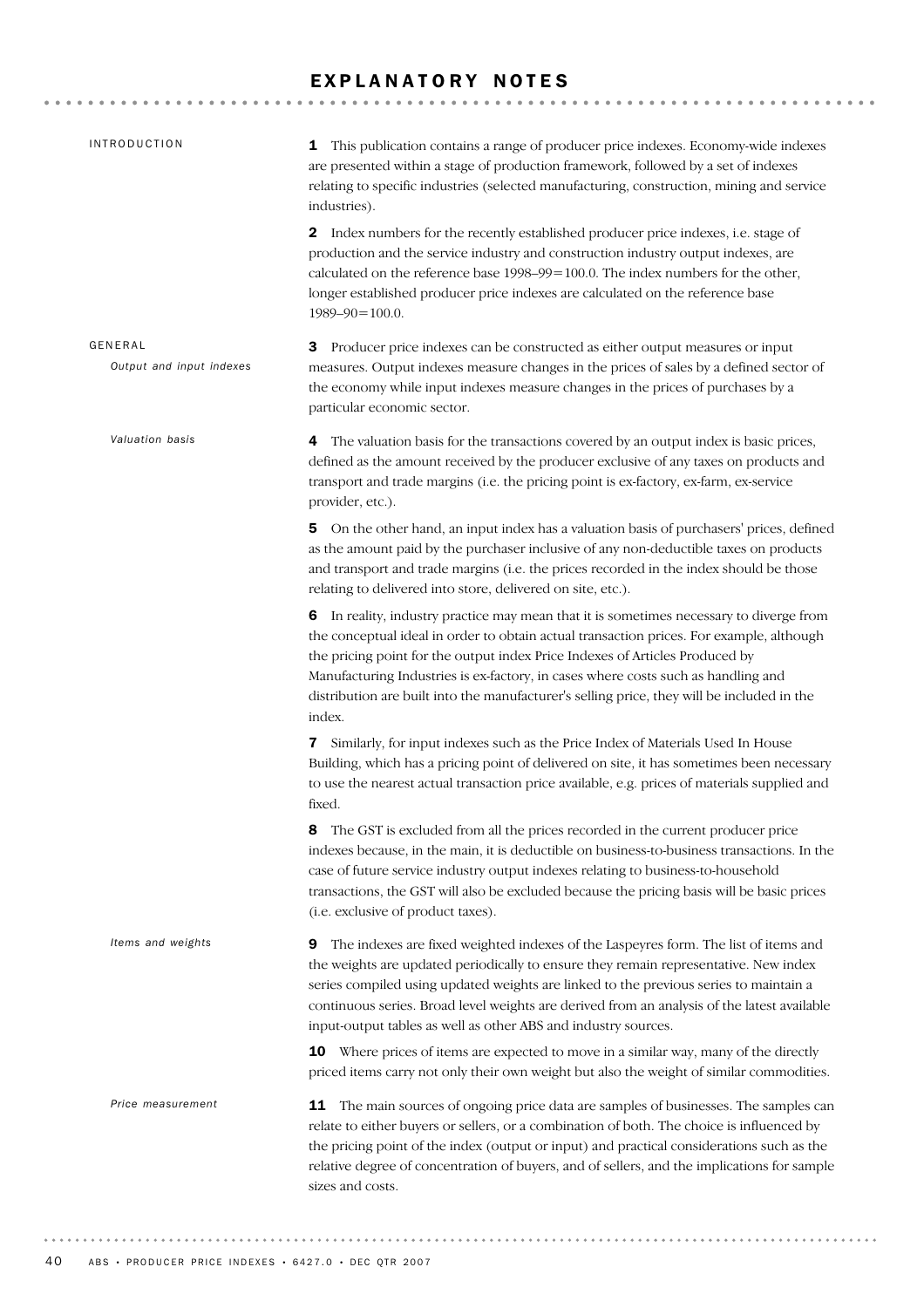#### *Price measurement continued*

12 The main pricing methodology used is specification pricing, under which a manageable sample of precisely specified products is selected, in consultation with each reporting business, for repeat pricing. In specifying the products, care is taken to ensure that they are fully defined in terms of all the characteristics which influence their transaction prices. As such, all the relevant technical characteristics need to be described (e.g. make, model, features) along with the unit of sale, type of packaging, conditions of sale (e.g. delivered, payment within 30 days), etc.

13 When the quality or the specifications of an item being priced change over time, adjustments are made to the reported prices so that the index captures only pure price change. That is, any element of price change attributable to a change in quality is removed. If there is an increase (decrease) in the quality of an item, then the price is adjusted downwards (upwards) to reflect the 'worth' of the quality change. This technique is known as pricing to constant quality.

14 Another very important consideration in establishing and maintaining price collections is to ensure that the prices reported are actual market transaction prices. That is, they must reflect the net prices received (or paid) after taking into account all discounts applied to the transactions whether they be volume discounts, settlement discounts or competitive price cutting discounts which are likely to fluctuate with market conditions.

15 Any rebates also need to be considered. The collection of nominal list prices, or book prices, is unlikely to yield reliable price indexes and could result in quite misleading results if fluctuations in transaction prices are not captured. The ABS therefore asks respondent businesses to report details of the discounts they offer so that actual transaction prices can be calculated. In addition, as many different types of discounts apply to business-to-business transactions (see paragraph 14), considerable effort is put into monitoring discount practices in order to identify changes to existing discounts and the introduction of new ones.

**16** Specification pricing is not feasible in cases where the products are unique and not reproduced over time, e.g. construction industry output and many of the customised business services. As a result alternative pricing techniques need to be used, often involving compromise. Some of the approaches adopted include the use of model pricing, collecting unit values for reasonably homogeneous components of a good or service, input pricing and collecting charge-out rates (e.g. for a legal service).

17 As far as possible the industry sector indexes have been constructed in accordance with the *Australian and New Zealand Standard Industrial Classification* (ANZSIC). The Stage of Production 'contribution to change' tables (tables 5–9) are also presented in terms of the ANZSIC.

18 Tables 1–9 present producer price indexes for the supply of commodities to the Australian economy in a stage of production (SOP) framework. As such, the indexes cover both domestically produced and imported commodities, individually and in aggregate. The SOP indexes are compiled from data used in the industry sector indexes, the international trade indexes and some additional data collections. The indexes are calculated on the reference base 1998–99=100.0.

19 These indexes are compiled within the statistical framework outlined in the 1997 ABS *Information Paper: An Analytical Framework for Price Indexes in Australia* (cat. no. 6421.0) and are designed to support the study of inflation.

20 A more detailed explanation of the SOP concept is contained in the ABS *Information Paper: Producer Price Index Developments* (cat. no. 6422.0), released on 25 March 1999. The index numbers in this current publication cannot be directly compared with the experimental index numbers in the information paper because:

#### *Classifications*

STAGE OF PRODUCTION (SOP) PRODUCER PRICE INDEXES *Introduction*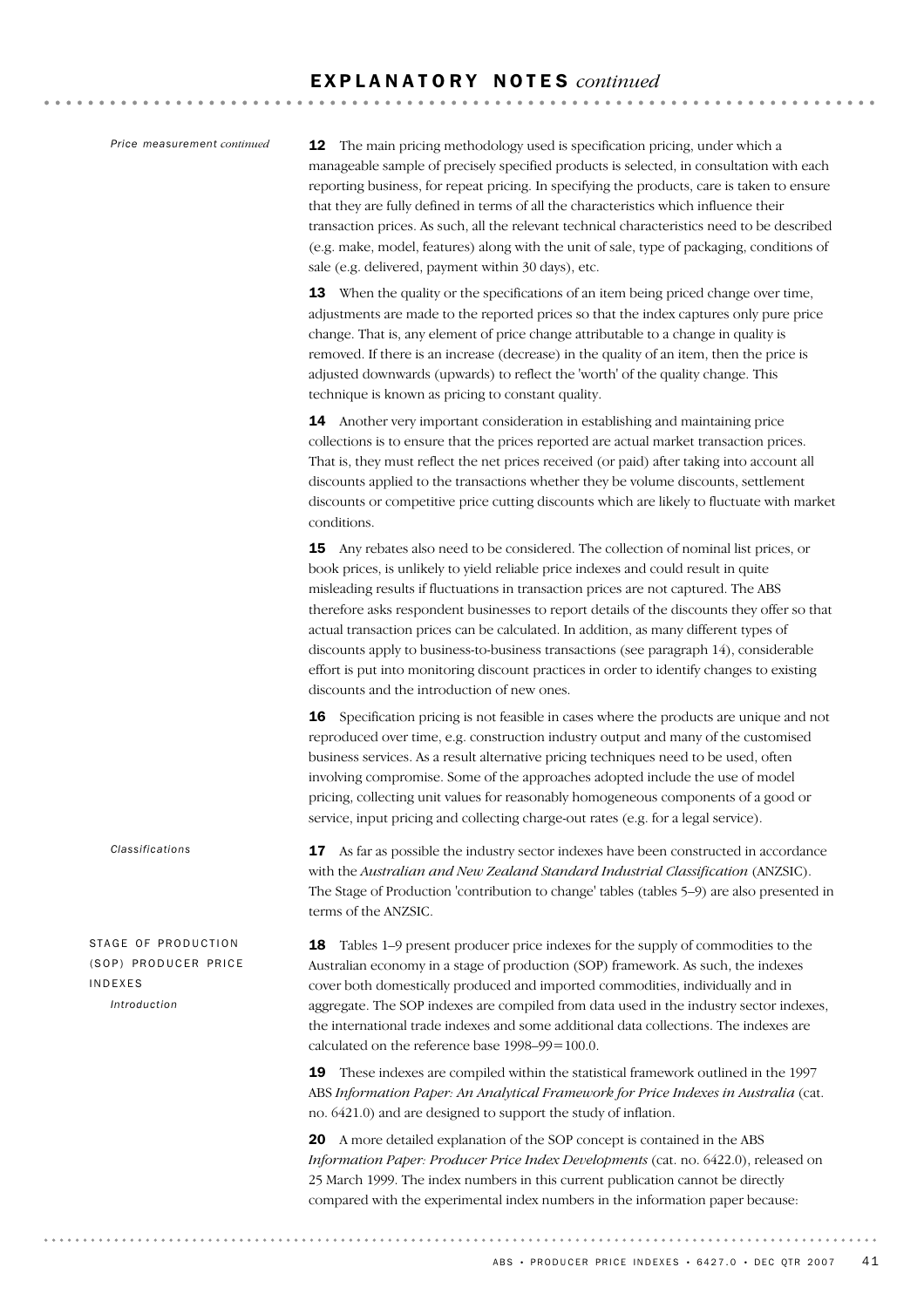. . . . . . . . . . . . . . . . . . . .

. . . . . . . . . . . . . . . . .

| Introduction continued    | • the coverage of the series has been expanded to include selected service and<br>construction industries; and<br>• the weighting patterns of the indexes have been updated to 1996–97 and the<br>reference base of the indexes has been updated to 1998–99=100.0.                                                                                                                                                                                                                                                                                              |
|---------------------------|-----------------------------------------------------------------------------------------------------------------------------------------------------------------------------------------------------------------------------------------------------------------------------------------------------------------------------------------------------------------------------------------------------------------------------------------------------------------------------------------------------------------------------------------------------------------|
| Pricing basis             | 21 In concept the valuation basis of the SOP indexes is basic prices (see paragraphs<br>4–8). However, the use of component series from existing ABS price collections in some<br>cases results in the pricing basis diverging from this ideal. For example, imports are<br>priced on a 'free-on-board' (f.o.b) basis, not 'cost, insurance, freight' (c.i.f), which<br>approximates basic prices.                                                                                                                                                              |
| The SOP concept           | The indexes are compiled using the SOP concept. Under this concept flows of<br>22<br>commodities are categorised according to their economic destination on a sequential<br>basis along the production chain. The basis for the categorisation is the Australian<br>input-output tables (1996–97). The primary categorisation is between final commodities<br>(i.e. commodities destined for final consumption, capital formation or export) and<br>non-final commodities (i.e. commodities that flow into intermediate consumption for<br>further processing). |
|                           | This initial breakdown of the commodity flows into final and non-final represents a<br>23<br>useful economic dissection of producers' transactions. However, the non-final<br>commodities can flow into the production of both final and other non-final commodities.<br>Therefore, to aid analysis, the non-final commodity flows have been divided on a<br>sequential basis between Stage 1 (or preliminary) commodities and Stage 2 (or<br>intermediate) commodities as illustrated below. This approach results in three separate<br>stages of production.  |
|                           | Non-final                                                                                                                                                                                                                                                                                                                                                                                                                                                                                                                                                       |
|                           | Stage 1<br>Stage 2<br>Stage 3<br>Intermediate<br>Preliminary<br>Final                                                                                                                                                                                                                                                                                                                                                                                                                                                                                           |
|                           | 24<br>The three stages are not aggregated in order to avoid the potential distorting effects<br>that may result from multiple counting of changes in transaction prices as commodities<br>flow through different production processes.                                                                                                                                                                                                                                                                                                                          |
|                           | 25 Under this framework, preliminary (Stage 1) commodities are used in the<br>production of intermediate (Stage 2) commodities; in turn intermediate (Stage 2)<br>commodities flow into the production of final (Stage 3) commodities.                                                                                                                                                                                                                                                                                                                          |
|                           | The framework allows for analyses of price change as commodities flow through<br>26<br>production processes. Price changes for earlier stages of production may be indicators of<br>possible future price changes for later stages.                                                                                                                                                                                                                                                                                                                             |
| Transaction flow approach | The ABS has adopted a transaction flow approach in disaggregating commodity<br>27<br>supply into the various production stages. This approach means that the assignment of a<br>commodity to a stage is based on the proximity of its use in final demand.                                                                                                                                                                                                                                                                                                      |
|                           | 28 Alternative degree of fabrication or principal destination approaches are employed<br>by statistical agencies in some other countries. These approaches result in the allocation                                                                                                                                                                                                                                                                                                                                                                             |

by statistical agencies in some other countries. These approaches result in the allocation of particular commodities to one, and only one, stage. This would present particular problems for Australia due to the openness of the economy, with exports (and imports) equivalent to about 20% of gross domestic product. Commodities such as wheat, wool, and iron ore are exported in large volumes as well as being further processed locally. The allocation of such commodities to a single stage would be very arbitrary by necessity.

. . . . . . . .

. . . . . .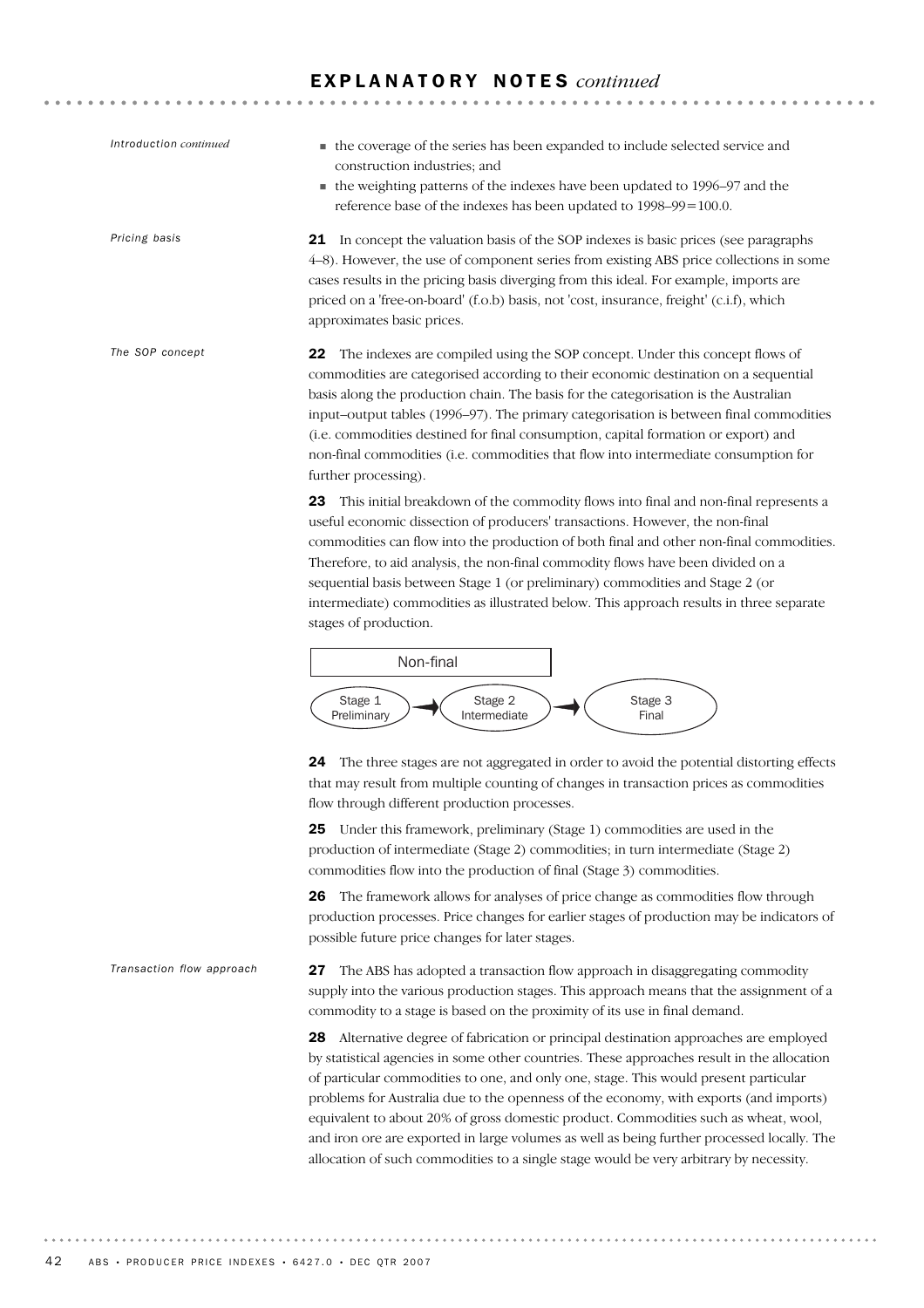| Transaction flow approach<br>continued       | Adopting the transaction flow approach means, for example, that exported wheat<br>29<br>and domestically used wheat are treated as different commodities for index construction<br>purposes. Under this approach commodities transactions can be allocated to more than<br>one stage. Exported wheat is treated as a final (Stage 3) commodity while wheat used<br>domestically to make the flour used in bread production is considered to be a<br>preliminary (Stage 1) commodity. Similarly, commodities such as energy and containers<br>appear under all three categories.                                                                                                                                                                                                                                                                                                                             |
|----------------------------------------------|-------------------------------------------------------------------------------------------------------------------------------------------------------------------------------------------------------------------------------------------------------------------------------------------------------------------------------------------------------------------------------------------------------------------------------------------------------------------------------------------------------------------------------------------------------------------------------------------------------------------------------------------------------------------------------------------------------------------------------------------------------------------------------------------------------------------------------------------------------------------------------------------------------------|
| Scope and coverage                           | Producer price indexes conventionally relate to the output of domestic industries,<br>30<br>at basic prices, either inclusive or exclusive of exports. As the main focus is on domestic<br>inflation, exports are excluded from the headline SOP series 'Final (Stage 3)<br>commodities', as presented in the key figures on the front page and in tables 1-6. Index<br>series for Final (Stage 3) commodities including exports are available in tables 26 and 27<br>on the ABS web site <www.abs.gov.au>.</www.abs.gov.au>                                                                                                                                                                                                                                                                                                                                                                                |
|                                              | <b>31</b> Imports have also been incorporated within the framework, recognising that they<br>represent an important potential source of inflationary pressure.                                                                                                                                                                                                                                                                                                                                                                                                                                                                                                                                                                                                                                                                                                                                              |
|                                              | <b>32</b> In concept, the SOP indexes incorporate all flows of goods and services. However,<br>currently there is limited coverage of service industries and the construction industry by<br>the producer price indexes (see sections on construction industry and service industries<br>producer price indexes below).                                                                                                                                                                                                                                                                                                                                                                                                                                                                                                                                                                                     |
|                                              | 33 Price indexes for most transport and storage services (division I of ANZSIC) and<br>property and business services (division L of ANZSIC) industries have been included in<br>the SOP framework. However, price series for most Final (Stage 3) consumer services are<br>not currently available on a sufficiently timely basis to allow their inclusion in the<br>indexes. This has the effect of decreasing the relative weight of consumer items versus<br>capital items in the final stage. It is intended to introduce additional services price series<br>as they become available, along with the consequential weight changes.                                                                                                                                                                                                                                                                   |
|                                              | <b>34</b> Index coverage for the construction industry (division E of ANZSIC) is currently<br>limited to the output of the following ANZSIC classes:<br>■ 4111 House construction;<br>4112 Residential building construction n.e.c.;<br>4113 Non-residential building construction; and<br>4121 Road and bridge construction.                                                                                                                                                                                                                                                                                                                                                                                                                                                                                                                                                                               |
|                                              | 35 As with services, it is intended to introduce further construction price series as they<br>become available.                                                                                                                                                                                                                                                                                                                                                                                                                                                                                                                                                                                                                                                                                                                                                                                             |
| Items and weights                            | The items included in the indexes reflect the values of commodity flows, for both<br>36<br>domestic supply and imports, allocated to stages based on an analysis of detailed<br>1996-97 input-output tables. The index structures and weighting patterns for the SOP<br>indexes are shown in the Appendix of the December 2002 issue of Producer Price<br>Indexes, Australia (cat. no. 6427.0).                                                                                                                                                                                                                                                                                                                                                                                                                                                                                                             |
| Comparisons with the<br>Consumer Price Index | Final (Stage 3) indexes are presented for consumer commodities. It should be<br>37<br>noted that this index is not directly comparable with the Consumer Price Index (CPI).<br>The two indexes differ significantly in concept and coverage. The major differences are:<br>• the pricing basis for the Final (Stage 3) SOP consumer index is basic prices (see<br>paragraph 21). The CPI, however, measures changes in purchasers' prices, i.e. the<br>actual retail prices paid by households for products, inclusive of non-deductible<br>taxes on products, such as the GST, and any transport and trade margins;<br>• the coverage of the two indexes differs. Currently the Final (Stage 3) SOP consumer<br>index mainly measures changes in the prices of goods, i.e. most household services<br>are currently excluded from the index (see paragraph 33). The CPI covers both<br>goods and services; |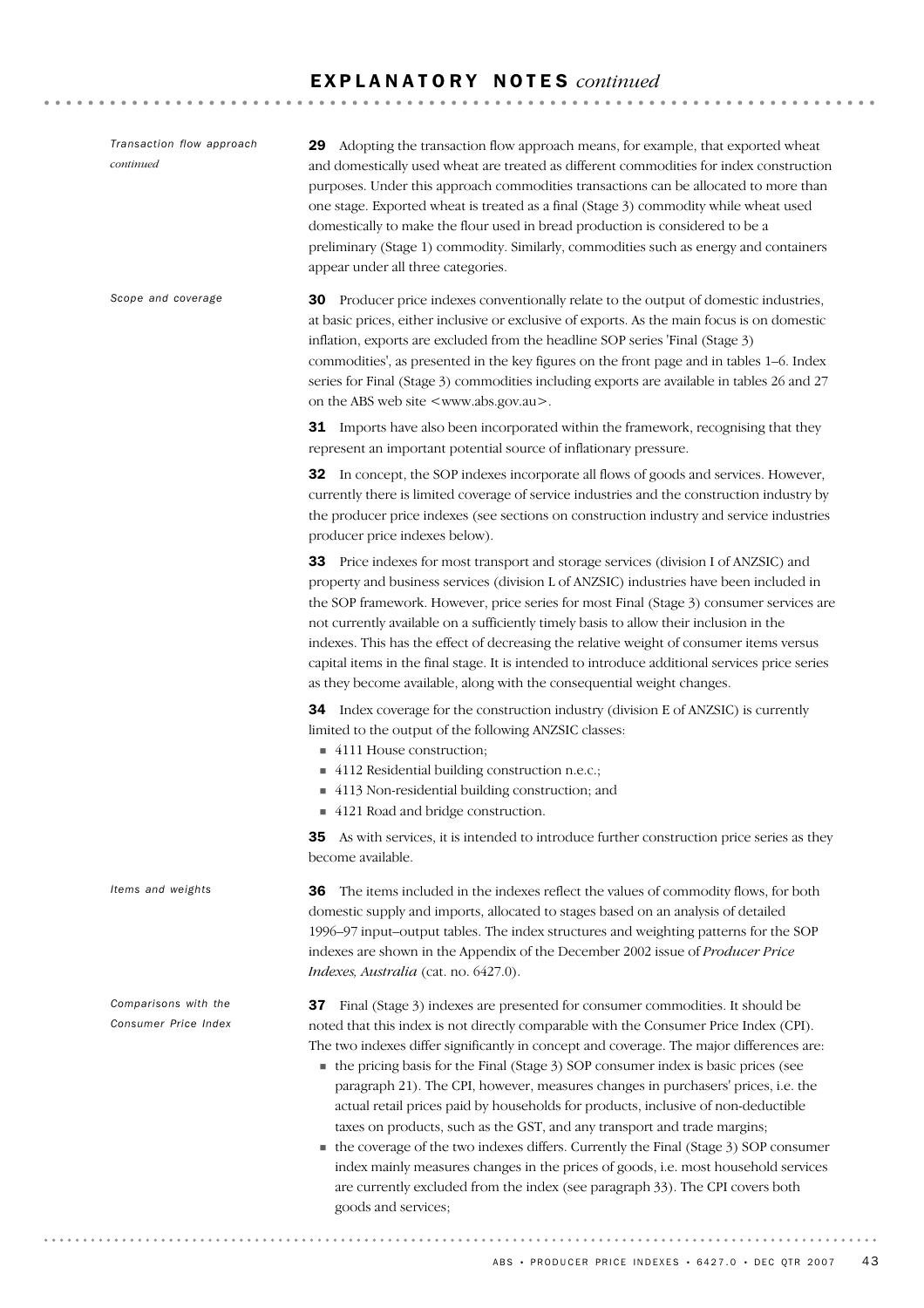| Comparisons with the<br>Consumer Price Index<br>continued        | • the indexes have different weighting bases. The weighting pattern for the Final<br>(Stage 3) SOP consumer index is based on the 1996-97 input-output tables, while<br>the CPI weighting pattern is based on the 2003-04 Household Expenditure Survey.                                                                                                                                                                                                                                                                                                                                                                        |
|------------------------------------------------------------------|--------------------------------------------------------------------------------------------------------------------------------------------------------------------------------------------------------------------------------------------------------------------------------------------------------------------------------------------------------------------------------------------------------------------------------------------------------------------------------------------------------------------------------------------------------------------------------------------------------------------------------|
| MANUFACTURING INDUSTRY<br>PRODUCER PRICE INDEXES<br>Introduction | The manufacturing industry producer price indexes relate to the outputs (i.e.<br>38<br>articles produced) and inputs (i.e. materials used) of establishments classified to<br>designated sectors of the Australian manufacturing industry. They are important sources<br>of data for the SOP indexes.                                                                                                                                                                                                                                                                                                                          |
|                                                                  | <b>39</b> Tables 10 and 11 present the Price Indexes of Articles Produced by Manufacturing<br>Industries and tables 12-14 present the Price Indexes of Materials Used in Manufacturing<br>Industries. Basic prices are used for the output index and purchasers' prices for the input<br>index (see paragraphs 4–8). Therefore, as far as possible, ex-factory prices are included in<br>the output index and delivered into factory prices in the input index.                                                                                                                                                                |
|                                                                  | Table 47, which is available on the ABS web site, presents Price Indexes of Copper<br>40<br>Materials used in the manufacture of electrical equipment.                                                                                                                                                                                                                                                                                                                                                                                                                                                                         |
|                                                                  | 41 All of the manufacturing indexes are calculated on the reference base<br>$1989 - 90 = 100.0$ .                                                                                                                                                                                                                                                                                                                                                                                                                                                                                                                              |
| Scope                                                            | 42 The manufacturing indexes are constructed on a net sector basis with intra-sector<br>transactions netted out. The scope of the output index is therefore restricted to<br>transactions in articles produced by the defined sector of Australian manufacturing<br>industry that are sold or transferred to domestic establishments outside that sector, or<br>used as capital equipment, or exported. The scope of the input index relates to<br>transactions in materials used in the defined sector of Australian manufacturing industry<br>that are produced by domestic establishments outside that sector or imported.  |
| Classification                                                   | 43 The manufacturing division output index (table 10) measures changes in prices of<br>articles produced by establishments classified to ANZSIC division C, Manufacturing, that<br>are sold or transferred to domestic establishments outside the manufacturing division for<br>intermediate use, or used as capital equipment, or exported. It excludes intermediate<br>transactions in articles produced by establishments within the manufacturing division<br>and sold or transferred to other establishments within the manufacturing division for<br>further processing.                                                 |
|                                                                  | Similarly, the manufacturing division input index (tables 12 and 13) measures<br>44<br>changes in prices of materials used by establishments classified to ANZSIC division C,<br>Manufacturing, that have been purchased or transferred in from domestic establishments<br>outside the manufacturing division or imported. It excludes intermediate transactions in<br>materials produced by establishments within the manufacturing division and sold or<br>transferred to other establishments within the manufacturing division for further<br>processing.                                                                  |
|                                                                  | An advantage of the net sector approach over the alternative gross sector approach<br>45<br>(under which the intra-sector transactions would be in-scope) is that it avoids the<br>potential distorting effects that may result from multiple counting of changes in<br>transaction prices as commodities flow through different production processes.                                                                                                                                                                                                                                                                         |
|                                                                  | On the other hand, although conceptually valid, the exclusion of the internal<br>46<br>intermediate transactions from the net sector manufacturing division indexes results in<br>incomplete coverage of the targeted sector of the economy. In order to increase<br>coverage, while still avoiding the multiple counting issue, independent net sector<br>measures have been constructed for ANZSIC manufacturing subdivisions and groups.<br>While having intermediate transactions between different manufacturers within a given<br>subdivision or group netted out, intermediate transactions with manufacturers in other |

subdivisions/groups are in-scope.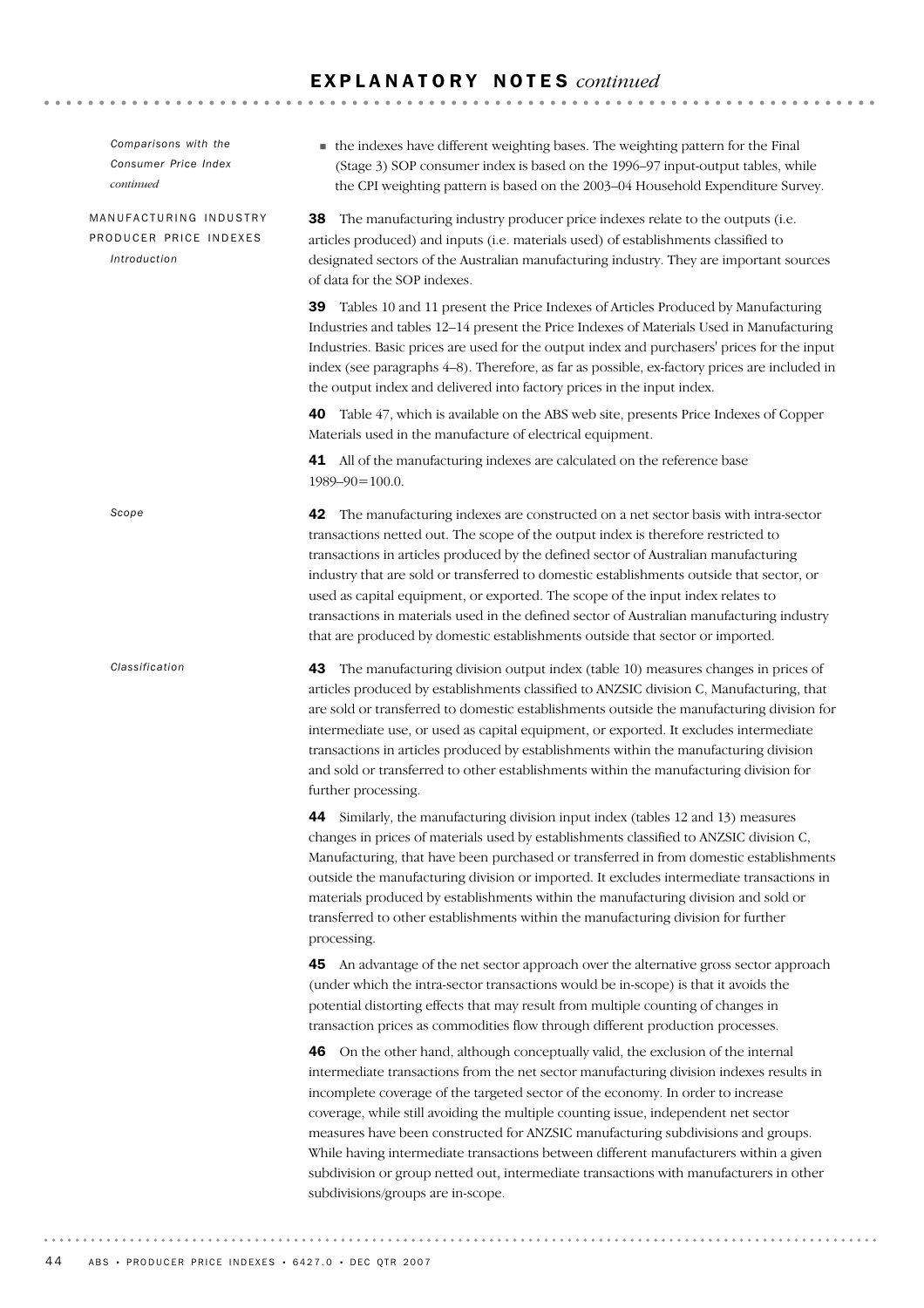| Classification continued                                        | 47 The output indexes for ANZSIC subdivisions and groups (table 11) measure<br>changes in prices of articles produced by establishments classified to each defined<br>ANZSIC manufacturing sector which are sold or transferred to establishments outside<br>that sector. These exclude intermediate transactions in articles produced by<br>establishments within the specific sector and sold or transferred to other establishments<br>in the same sector for further processing.                                                                                                                                                                                                                                                                                                                                                                                                                                                                               |
|-----------------------------------------------------------------|--------------------------------------------------------------------------------------------------------------------------------------------------------------------------------------------------------------------------------------------------------------------------------------------------------------------------------------------------------------------------------------------------------------------------------------------------------------------------------------------------------------------------------------------------------------------------------------------------------------------------------------------------------------------------------------------------------------------------------------------------------------------------------------------------------------------------------------------------------------------------------------------------------------------------------------------------------------------|
|                                                                 | 48 Similarly, the input indexes for ANZSIC subdivisions and groups (table 14) measure<br>changes in prices of materials used by establishments classified to each defined ANZSIC<br>manufacturing sector which are purchased or transferred in from establishments outside<br>that sector. These exclude intermediate transactions in materials produced by<br>establishments within the specific sector and sold or transferred to other establishments<br>in the same sector for further processing.                                                                                                                                                                                                                                                                                                                                                                                                                                                             |
|                                                                 | It is important to note that the manufacturing division output and input indexes,<br>49<br>and the corresponding subdivision/group indexes, are independent constructs. As such,<br>a division index cannot be derived by simply weighting together the separate subdivision<br>and group indexes as the latter net sector indexes are not a straightforward<br>decomposition of the broader net sector index.                                                                                                                                                                                                                                                                                                                                                                                                                                                                                                                                                     |
| Items and weights                                               | The items included in the manufacturing indexes reflect the values of articles<br>50<br>produced and materials used based on an analysis of detailed input-output tables;<br>1993-94 for the output indexes and 1989-90 for the input indexes.                                                                                                                                                                                                                                                                                                                                                                                                                                                                                                                                                                                                                                                                                                                     |
|                                                                 | 51 The index structures and weighting patterns are shown in Appendix A of the<br>September quarter 2000 issue of the former publication Price Indexes of Articles<br>Produced by Manufacturing Industry, Australia (cat. no. 6412.0), and Appendix A of<br>the July 1996 issue of the former publication Price Indexes of Materials Used in<br>Manufacturing Industries, Australia (cat. no. 6411.0).                                                                                                                                                                                                                                                                                                                                                                                                                                                                                                                                                              |
| CONSTRUCTION INDUSTRY<br>PRODUCER PRICE INDEXES<br>Introduction | 52 The construction industry producer price indexes relate to the outputs (e.g.<br>buildings) and the inputs (i.e. materials used) of establishments classified to designated<br>sectors of the Australian construction industry. They are important sources of data for<br>the SOP index.                                                                                                                                                                                                                                                                                                                                                                                                                                                                                                                                                                                                                                                                         |
|                                                                 | Table 15 presents the Price Index of the Output of the General Construction<br>53<br>Industry, and Table 16 presents price indexes of the outputs of the constituent industries<br>of this ANZSIC subdivision. Tables 17 and 18 present the Price Index of Materials Used in<br>House Building and tables 19 and 20 present the Price Index of Materials Used in<br>Building Other than House Building (discontinued after June quarter 2004). The pricing<br>basis is basic prices for the output indexes and purchasers' prices for the input indexes<br>(see paragraphs 4-8 above). Therefore, as far as possible, builders' selling prices are<br>reflected in the output index and delivered on site prices in the input indexes.                                                                                                                                                                                                                             |
|                                                                 | 54 The output indexes are calculated on the reference base 1998-99=100.0 and the<br>input indexes on the reference base 1989-90=100.0.                                                                                                                                                                                                                                                                                                                                                                                                                                                                                                                                                                                                                                                                                                                                                                                                                             |
| Scope                                                           | The Price Index of the Output of the General Construction Industry (table 15)<br>55<br>measures changes in prices of the output of ANZSIC subdivision 41 - general<br>construction. The price indexes in table 16 measure changes in the price of the output of<br>constituent groups and classes of this subdivision. These groups and classes are: the<br>building construction group (411), which consists of the classes house construction<br>(4111), residential building construction n.e.c. (4112) and non-residential building<br>construction (4113); and the non-building construction group (412), with the class of<br>road and bridge construction (4121). Road and bridge construction is the sole<br>contributor to the index for non-building construction until coverage can be extended to<br>include the class of non-building construction n.e.c. (4122), which consists of railways,<br>telecommunications, electricity infrastructure, etc. |

ABS • PRODUCER PRICE INDEXES • 6427.0 • DEC QTR 2007  $45$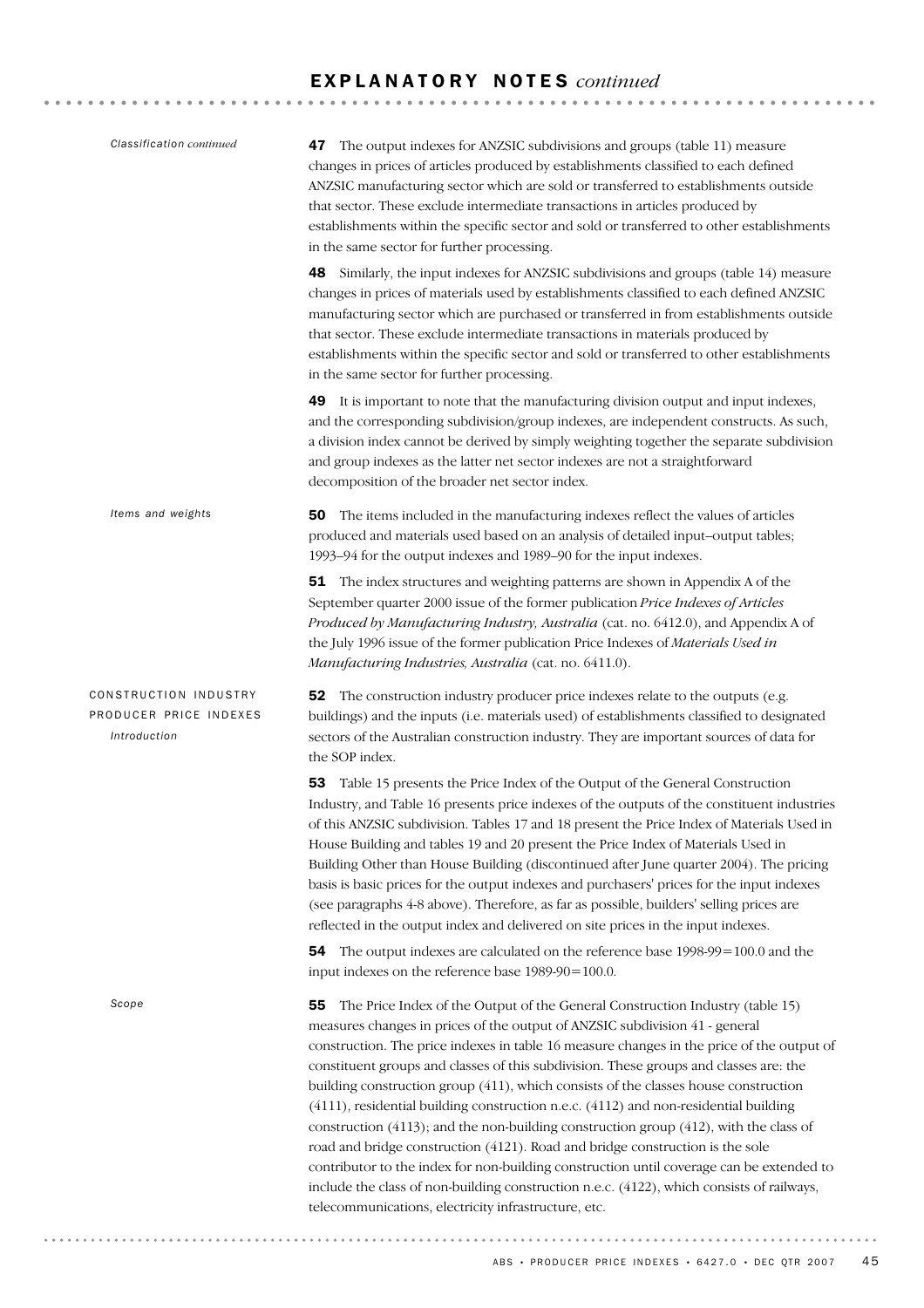| Scope continued                                              | The first input index measures changes in prices of materials used in house<br>56.<br>building, where a house is defined as a detached building predominantly used for<br>long-term residential purposes and consisting of only one dwelling unit. ANZSIC class<br>4111 (house construction) approximates the industry scope of the index.                                                                                                                                                                                                                                                                                                                                                                                                                                                                                                                                                                                                                                                                                                                                                                                                                                                                                                                                                                |
|--------------------------------------------------------------|-----------------------------------------------------------------------------------------------------------------------------------------------------------------------------------------------------------------------------------------------------------------------------------------------------------------------------------------------------------------------------------------------------------------------------------------------------------------------------------------------------------------------------------------------------------------------------------------------------------------------------------------------------------------------------------------------------------------------------------------------------------------------------------------------------------------------------------------------------------------------------------------------------------------------------------------------------------------------------------------------------------------------------------------------------------------------------------------------------------------------------------------------------------------------------------------------------------------------------------------------------------------------------------------------------------|
|                                                              | The second input index measures changes in prices of materials used in other<br>57<br>forms of building with a scope approximating ANZSIC class 4112 (residential building<br>construction n.e.c.) and class 4113 (non-residential building construction), together.                                                                                                                                                                                                                                                                                                                                                                                                                                                                                                                                                                                                                                                                                                                                                                                                                                                                                                                                                                                                                                      |
|                                                              | 58 Neither of the input indexes explicitly cover alterations, additions, renovations and<br>repairs. They each relate to the statistical division for each State capital city.                                                                                                                                                                                                                                                                                                                                                                                                                                                                                                                                                                                                                                                                                                                                                                                                                                                                                                                                                                                                                                                                                                                            |
| Items and weights                                            | ANZSIC class output indexes at the national level are aggregated to the relevant<br>59<br>group and subdivision using weights derived primarily from values of the supply of new<br>general construction products in Australia as measured in Input-Output statistics.<br>ANZSIC class indexes at the State and Territory level are aggregated to the national level<br>using proportions based on the value of work done by State and Territory and type of<br>construction as measured by ABS building and construction activity statistics. From<br>December quarter 2007 index numbers have been calculated using an updated weighting<br>pattern in which Input-Output values for 2001-02 have replaced 1996-97 values and<br>new State and Territory activity proportions have been derived from the two calendar<br>years 2005 and 2006 to replace previous proportions derived from a 5 year average of the<br>years 1994–95 to 1998–99. The indexes generally use prices for work undertaken in each<br>capital city, as construction activity in the city is taken to represent the whole State or<br>Territory. For Queensland, however, residential building construction n.e.c. (4112) and<br>non-residential building construction (4113) also use prices obtained for North<br>Queensland. |
|                                                              | The items and weights for the price index of materials used in house building were<br>60<br>derived from reported quantities of each material used in selected representative houses<br>in the three years ending 2002-03. The weighting pattern for each capital city index will<br>reflect variations in prices for the cities as applied to an Australian average basket of<br>house building materials, with some allowance for city specific building practices e.g. the<br>differential use of steel and timber materials in Perth and Adelaide compared with the<br>other capital cities. The weighting patterns for the price index of material used in house<br>building are set out in Appendix 2 of the September quarter 2005 issue of Producer<br>Price Indexes, Australia (cat. no. 6427.0). Note that the weights shown are values based<br>on the quantities of various materials used in house building over the 3 years ended<br>2002-03, valued at September quarter 2005 prices.                                                                                                                                                                                                                                                                                                      |
| MINING INDUSTRY PRODUCER<br>PRICE INDEXES                    | 61 Table 21 presents Price Indexes of Materials Used in Coal Mining. The pricing basis<br>of the index is purchasers' prices (see paragraphs 4–8) and, as far as possible, the prices<br>included in the index are for items delivered to the mine site or to the primary storage<br>area for a group of mines.                                                                                                                                                                                                                                                                                                                                                                                                                                                                                                                                                                                                                                                                                                                                                                                                                                                                                                                                                                                           |
|                                                              | The items included in the indexes reflect the value of materials used in the<br>62<br>operation of open cut and underground coal mines in Australia during 1999-2000. The<br>index structures and weighting patterns are available on request.                                                                                                                                                                                                                                                                                                                                                                                                                                                                                                                                                                                                                                                                                                                                                                                                                                                                                                                                                                                                                                                            |
|                                                              | The indexes are calculated on the reference base 1989–90=100.0.<br>63                                                                                                                                                                                                                                                                                                                                                                                                                                                                                                                                                                                                                                                                                                                                                                                                                                                                                                                                                                                                                                                                                                                                                                                                                                     |
| SERVICE INDUSTRIES<br>PRODUCER PRICE INDEXES<br>Introduction | Tables 22-25 present producer price indexes for the output of the transport<br>64<br>(freight) and storage division, and the property and business services division of the<br>ANZSIC. Included are index numbers for each of the divisions and subdivisions.<br>Transport indexes presented cover freight and services to transport activities only, i.e.<br>passenger transport is excluded. The pricing basis of the indexes is basic prices (see<br>paragraphs 4-8), and so the prices used in the index relate to the amount received by                                                                                                                                                                                                                                                                                                                                                                                                                                                                                                                                                                                                                                                                                                                                                             |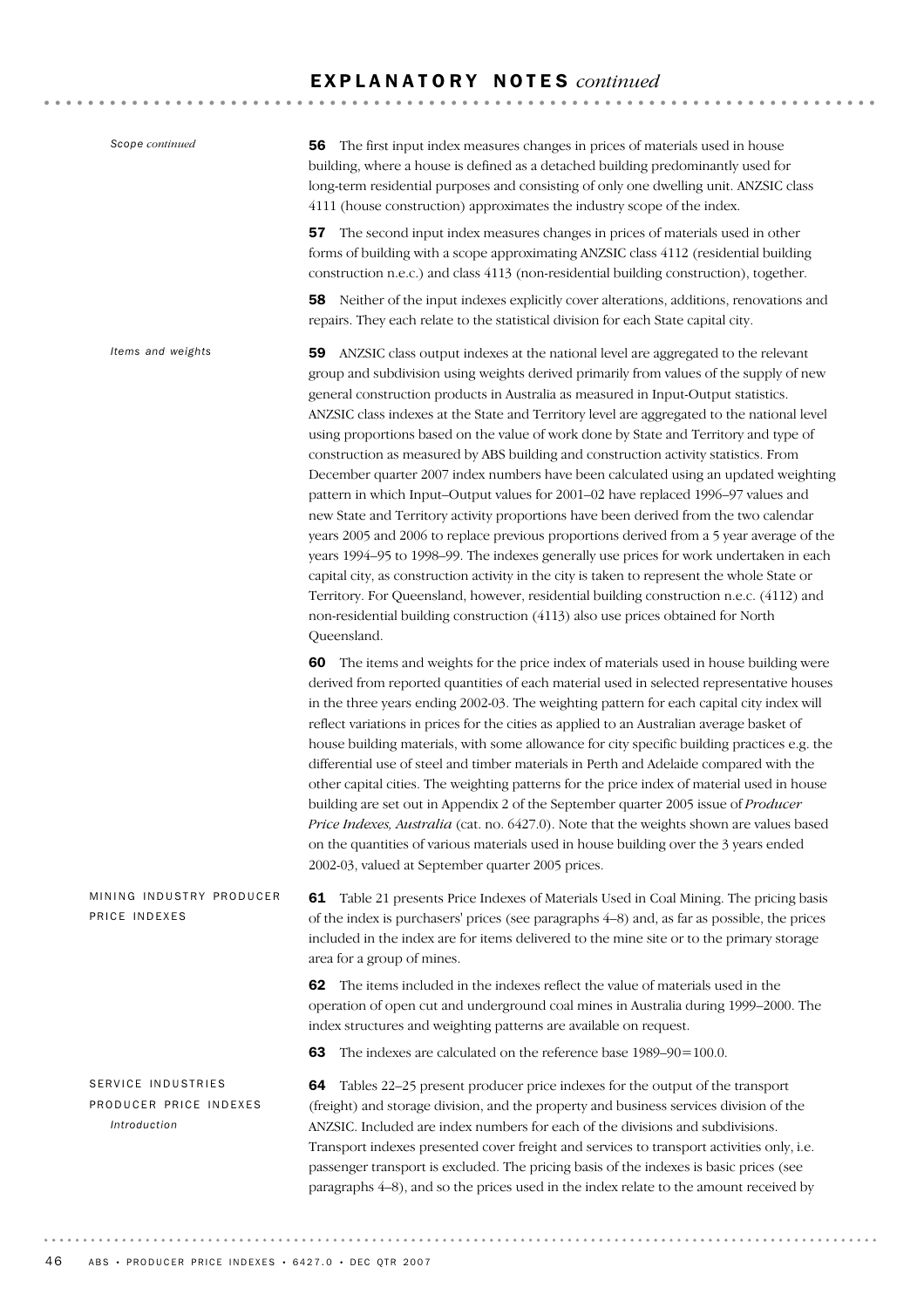| Introduction continued | the service provider. The indexes are important sources of data for the SOP indexes. The<br>index numbers are calculated on the reference base 1998-99=100.0.                                                                                                                                                                                                                                                                                                                                                                                                                                                                           |
|------------------------|-----------------------------------------------------------------------------------------------------------------------------------------------------------------------------------------------------------------------------------------------------------------------------------------------------------------------------------------------------------------------------------------------------------------------------------------------------------------------------------------------------------------------------------------------------------------------------------------------------------------------------------------|
|                        | 65 These indexes represent the results to date of a program to progressively extend<br>the scope of the producer price indexes into the service sectors of the economy. First<br>results from the program were published in March 1999, by way of experimental indexes,<br>in the ABS Information Paper: Producer Price Index Developments (cat. no. 6422.0).                                                                                                                                                                                                                                                                           |
| Scope                  | The transport (freight) and storage division, and property and business services<br>66<br>division indexes measure changes in prices of services provided by establishments<br>classified respectively to ANZSIC division I, transport (freight) and storage and ANZSIC<br>division L, property and business services. Index numbers for these divisions are<br>provided in tables 22 and 24 respectively.                                                                                                                                                                                                                              |
|                        | Tables 23 and 25 contain index numbers for the subdivisions of ANZSIC division I,<br>67<br>transport (freight) and storage, and the subdivisions and groups of ANZSIC division L,<br>property and business services, respectively . Indexes at the ANZSIC group and class level<br>for division I, and the ANZSIC class level for division L, are also available on the ABS web<br>site <http: www.abs.gov.au=""> under catalogue 6427.0, in tables 45 and 46 respectively.<br/>Note that some ANZSIC classes within these divisions do not yet have established<br/>indexes, and thus are not represented within these tables.</http:> |
| Items and weights      | 68 ANZSIC class indexes are aggregated to the relevant group, subdivision and division<br>using weights derived from 1996-97 input-output domestic production values, in<br>combination with data from other ABS surveys and industry sources. Where ANZSIC class<br>indexes have not yet been developed, their weight is spread proportionately across the<br>relevant group, subdivision or group of subdivisions dependent on an assessment of<br>what is most appropriate given the activities of the particular class.                                                                                                             |
| Price measurement      | The development of these new price collections has involved a wide range of<br>69<br>diverse industries with different measurement problems. Accordingly, extensive<br>consultation with industry associations and individual businesses has been undertaken to<br>determine the most viable approach, on a case-by-case basis.                                                                                                                                                                                                                                                                                                         |
|                        | Characteristics found within the services sector of the economy have complicated<br>70<br>the task of price measurement.                                                                                                                                                                                                                                                                                                                                                                                                                                                                                                                |
|                        | <b>71</b> The tendency within many industries to provide unique, one-off services tailored to<br>the needs of individual customers has posed difficulties in establishing continuity of<br>pricing to constant quality.                                                                                                                                                                                                                                                                                                                                                                                                                 |
|                        | 72 The 'bundling' of a range of different component services within the one<br>transaction or contract has required investigation of the feasibility of 'unbundling', that is,<br>obtaining separate prices for each of the components of the total service. Where this has<br>not proven to be feasible, the whole service bundle has been priced in total.                                                                                                                                                                                                                                                                            |
|                        | 73 Respondent businesses are asked to report details of any discounts they offer so<br>that actual transactions prices can be calculated. However, as discounts are sometimes<br>negotiated between individual buyers and sellers in relation to particular transactions,<br>identifying discounts has not always been straightforward.                                                                                                                                                                                                                                                                                                 |
|                        | 74 The deregulation of some service industries leads to structural changes and more<br>complex pricing practices. To deal with this, samples are continually updated to<br>incorporate new businesses and pricing methodologies are reviewed over time.                                                                                                                                                                                                                                                                                                                                                                                 |
| Future developments    | It is planned to make available indexes for the majority of remaining ANZSIC classes<br>75<br>within the transport (freight) and storage division, and property and business services<br>division after they have been developed from experimental to production status. At such<br>time these new indexes would contribute to the broader group, subdivision and division                                                                                                                                                                                                                                                              |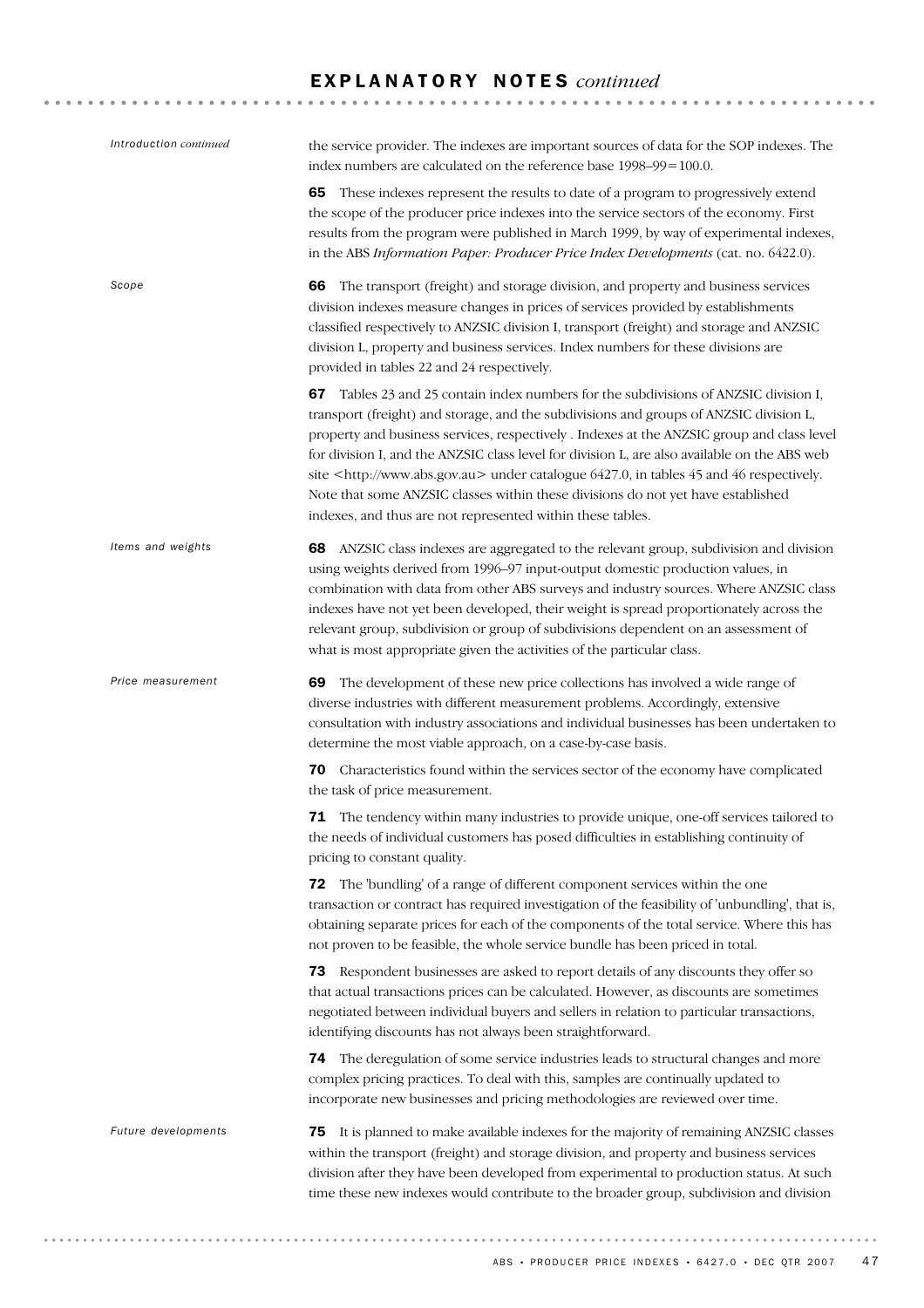| Future developments continued | indexes presented in this publication. Those ANZSIC classes for which development of a<br>price index is not considered feasible will continue to have their weight distributed for<br>aggregation purposes as described in paragraph 68. Work has also commenced on<br>developing indexes for other divisions of the ANZSIC.                                                                                                                                                                                                                                                                                                                                                                                                                                                                                     |  |  |
|-------------------------------|-------------------------------------------------------------------------------------------------------------------------------------------------------------------------------------------------------------------------------------------------------------------------------------------------------------------------------------------------------------------------------------------------------------------------------------------------------------------------------------------------------------------------------------------------------------------------------------------------------------------------------------------------------------------------------------------------------------------------------------------------------------------------------------------------------------------|--|--|
| <b>INDEX NUMBERS</b>          | 76 Index numbers for financial years are simple averages of the relevant quarterly<br>index numbers.                                                                                                                                                                                                                                                                                                                                                                                                                                                                                                                                                                                                                                                                                                              |  |  |
|                               | <b>77</b> Indexes for the Price Index of Materials Used in House Building and the Price Index<br>of Materials Used in Building Other than House Building are presented separately for<br>each of the six State capital cities. These city indexes measure price movements over<br>time for each city. They do not measure differences in price levels between cities.                                                                                                                                                                                                                                                                                                                                                                                                                                             |  |  |
| ANALYSIS OF INDEX<br>CHANGES  | <b>78</b> Care should be exercised when interpreting quarter-to-quarter movements in the<br>indexes as short-term movements do not necessarily indicate changes in trend.                                                                                                                                                                                                                                                                                                                                                                                                                                                                                                                                                                                                                                         |  |  |
|                               | 79 Movements in indexes from one period to another can be expressed either as<br>changes in 'index points' or as percentage changes. The following example illustrates the<br>method of calculating index points changes and percentage changes between any two<br>periods:                                                                                                                                                                                                                                                                                                                                                                                                                                                                                                                                       |  |  |
|                               | 80<br>Stage of Production: Total Final commodities index numbers<br>December quarter 2007<br>127.4 (see table 1)<br>less December quarter 2006<br>123.9 (see table 1)<br>Change in index points<br>3.5<br>Percentage change<br>$3.5/123.9 \text{ X } 100 = 2.8\%$ (see table 2)                                                                                                                                                                                                                                                                                                                                                                                                                                                                                                                                   |  |  |
|                               | 81 Tables 5, 6 and 7 provide analyses of the index points contribution which ANZSIC<br>groups make to the stage of production final commodities indexes, in total, and then<br>separately for domestic and imported commodities. For example, in table 5 petroleum<br>refining contributed 3.95 index points to the Total Final commodities index number of<br>127.4 for December quarter 2007 and 0.46 index points to the net change of 0.8 index<br>points between September quarter 2007 and December quarter 2007.                                                                                                                                                                                                                                                                                           |  |  |
|                               | 82 Tables 8 and 9 analyse the contributions to the intermediate and preliminary<br>commodities index numbers, respectively.                                                                                                                                                                                                                                                                                                                                                                                                                                                                                                                                                                                                                                                                                       |  |  |
|                               | Similar contribution tables are available on request for most of the industry sector<br>83<br>indexes.                                                                                                                                                                                                                                                                                                                                                                                                                                                                                                                                                                                                                                                                                                            |  |  |
| FURTHER INFORMATION           | Further information on recent price index developments in the ABS is presented in<br>84<br>the following publications:<br>Information Paper: Producer and International Trade Price Indexes; Concepts,<br>Sources and Methods, 2006, cat. no. 6429.0<br>An Analytical Framework for Price Indexes in Australia, cat. no. 6421.0<br>Producer Price Index Developments, cat. no. 6422.0<br>Review of the Import Price Index and Export Price Index, Australia, cat. no. 6424.0<br>Price Indexes and The New Tax System, cat. no. 6425.0<br>Information Paper: The Introduction of Hedonic Price Indexes for Personal<br>Computers, 2005, cat. no. 6458.0<br>Information Paper: Changes to the Weights of the Price Indexes for the Output of<br>the General Construction Industry, Australia, 2008, cat. no. 6406.0 |  |  |
| RELATED PUBLICATIONS          | Users may also wish to refer to the following related publications, which are<br>85                                                                                                                                                                                                                                                                                                                                                                                                                                                                                                                                                                                                                                                                                                                               |  |  |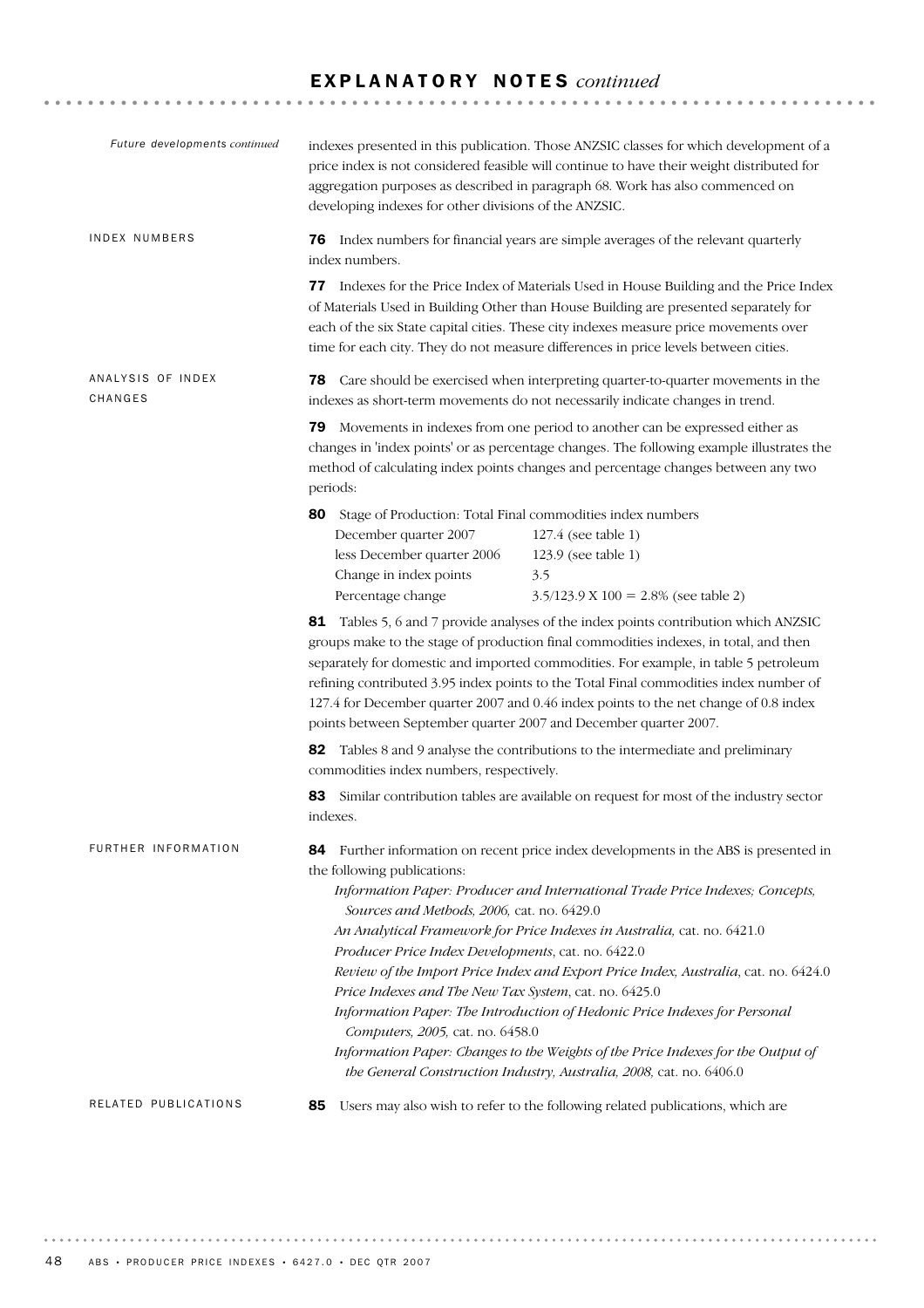| RELATED PUBLICATIONS | available from ABS bookshops:                                                           |
|----------------------|-----------------------------------------------------------------------------------------|
| continued            | International Trade Price Indexes, Australia, cat. no. 6457.0                           |
|                      | Consumer Price Index, Australia, cat. no. 6401.0                                        |
|                      | Labour Price Index, Australia, cat. no. 6345.0                                          |
|                      | Australian National Accounts, Input-Output Tables, cat. no. 5209.0                      |
|                      | Balance of Payments and International Investment Position, Australia,                   |
|                      | cat.no.5302.0                                                                           |
|                      | <b>86</b> Current publications and other products released by the ABS are listed in the |

 $- - - - - -$ 

. . . . . . . . . . . . . . . . . . .

Current publications and other products released by the ABS are listed *Catalogue of Publications and Products* (cat. no. 1101.0). The Catalogue is available from any ABS office or the ABS web site <http://www.abs.gov.au>. The ABS also issues a daily *Release Advice* on the web site which details products to be released in the week ahead.